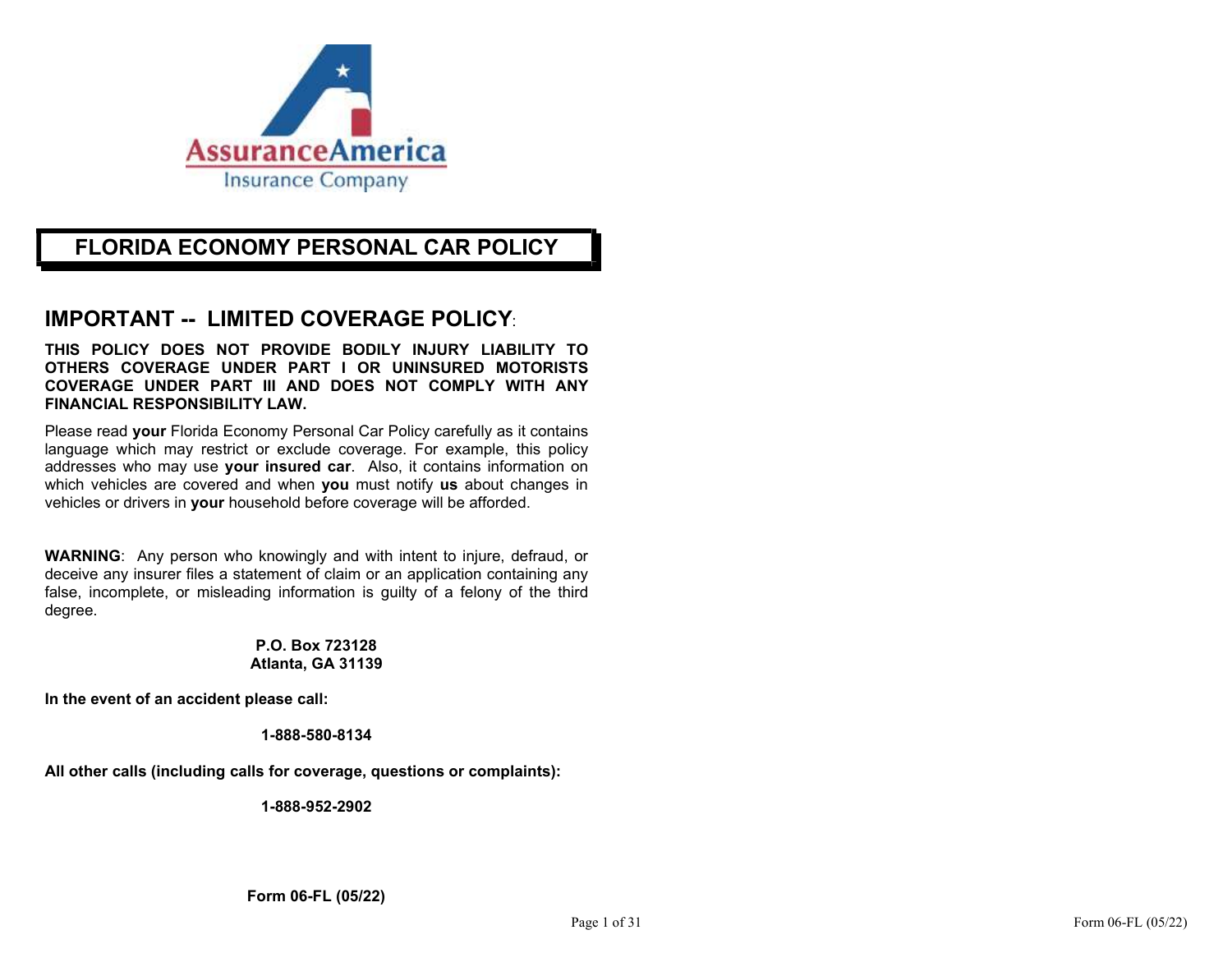## TABLE OF CONTENTS

|                                              | Page |
|----------------------------------------------|------|
| <b>INSURING AGREEMENT</b>                    | 3    |
|                                              |      |
| <b>DEFINITIONS</b>                           | 3    |
|                                              |      |
| <b>PART I - LIABILITY TO OTHERS</b>          |      |
| Insuring Agreement - Bodily Injury           | 6    |
| Insuring Agreement - Property Damage         | 6    |
| <b>Additional Definition for Part I Only</b> | 6    |
| <b>Additional Payments</b>                   | 6    |
| Exclusions                                   | 6    |
| Limits of Liability                          | 8    |
| Out of State Insurance                       | 8    |
| Other Insurance                              | 9    |
| <b>Financial Responsibility Laws</b>         | 9    |
|                                              |      |

## PART II – PERSONAL INJURY PROTECTION ("PIP")

| <b>Insuring Agreement</b>               | 9  |  |
|-----------------------------------------|----|--|
| <b>Additional Terms for Part II</b>     | 9  |  |
| Additional Definitions for Part II Only | 10 |  |
| Exclusions                              | 12 |  |
| Limits of Liability                     | 13 |  |
| Other Insurance                         | 14 |  |
| Conditions                              | 15 |  |

## PART III – UNINSURED MOTORISTS ("UM")

| Insuring Agreement-Bodily Injury Coverage | 15 |  |
|-------------------------------------------|----|--|
| <b>Additional Terms for Part III</b>      | 15 |  |
| Additional Definitions for Part III Only  | 16 |  |
| <b>Exclusions</b>                         | 16 |  |
| Limits of Liability                       | 17 |  |
| Other Insurance                           | 17 |  |

|                                        | <b>PART IV - CAR DAMAGE COVERAGE</b> |
|----------------------------------------|--------------------------------------|
| <b>Insuring Agreement</b>              | 18                                   |
| Towing and Labor Coverage              | 18                                   |
| Loss of Use Coverage                   | 18                                   |
| Additional Definition for Part IV Only | 19                                   |
| Exclusions                             | 19                                   |
| Limits of Liability                    | 20                                   |
| No Benefit to Bailee                   | 21                                   |
| Appraisal                              | 21                                   |
| Payment of Loss                        | 21                                   |
| <b>Timeliness of Repairs</b>           | 22                                   |
| Loss Payees & Lienholder's Rights      | 22                                   |
| Other Insurance                        | 22                                   |

| <b>PART V - ACCIDENTAL DEATH AND DISMEMBERMENT COVERAGE</b>                                   |          |    |  |  |
|-----------------------------------------------------------------------------------------------|----------|----|--|--|
| Limits of Liability                                                                           | 22       |    |  |  |
| Death, Dismemberment or Loss of Sight                                                         | 22       |    |  |  |
| <b>Covered Events</b>                                                                         | 23       |    |  |  |
| Seat Belt Coverage                                                                            | 23       |    |  |  |
| Exclusions                                                                                    | 23       |    |  |  |
| <b>Additional Terms for Part V</b>                                                            | 23       |    |  |  |
| Notice of Claim                                                                               | 23       |    |  |  |
| Proof of Loss                                                                                 | 23       |    |  |  |
| Payment of Claims                                                                             | 23       |    |  |  |
| <b>Physical Examination and Autopsy</b>                                                       | 23       |    |  |  |
| <b>PART VI - GENERAL PROVISIONS</b>                                                           |          |    |  |  |
| Policy Period & Territory                                                                     | 23       |    |  |  |
| Two or More Cars Insured                                                                      | 24       |    |  |  |
| <b>Claims Handling</b>                                                                        | 24       |    |  |  |
| <b>Claims Mediation</b>                                                                       | 24       |    |  |  |
| Suits Against Us                                                                              | 24<br>25 |    |  |  |
| Our Recovery Rights (Subrogation & Reimbursement)<br>Transfer of Your Interest in This Policy | 26       |    |  |  |
| <b>Policy Changes</b>                                                                         | 26       |    |  |  |
| Our Right to Re-compute Premium                                                               | 26       |    |  |  |
| Non-Cancellable Policy                                                                        | 26       |    |  |  |
| <b>Cancellation and Non-Renewal</b>                                                           | 27       |    |  |  |
| <b>Automatic Termination</b>                                                                  | 28       |    |  |  |
| Proof of Notice                                                                               | 28       |    |  |  |
| Our Right to Void for Fraud or Misrepresentation                                              | 28       |    |  |  |
| Our Right to Void for Failure of Initial Payment                                              | 28       |    |  |  |
| <b>Policy Conformed to Statutes</b>                                                           | 29       |    |  |  |
| <b>Fraudulent Claims</b>                                                                      | 29       |    |  |  |
| Bankruptcy                                                                                    | 29       |    |  |  |
| YOUR DUTIES & REPORTING ALL ACCIDENTS AND LOSSES                                              |          |    |  |  |
| Notice of an Accident or Loss                                                                 | 29       |    |  |  |
| <b>Other Duties</b>                                                                           | 29       |    |  |  |
|                                                                                               |          |    |  |  |
| <b>ENDORSEMENTS &amp; NOTICES</b>                                                             |          |    |  |  |
| <b>NAMED DRIVER EXCLUSION</b>                                                                 |          | 30 |  |  |
| DIRECT REPAIR PROGRAM (DRP) ENDORSEMENT                                                       |          | 31 |  |  |
| USE OF MEDICAL FEE SCHEDULE FOR PIP CLAIMS                                                    |          | 31 |  |  |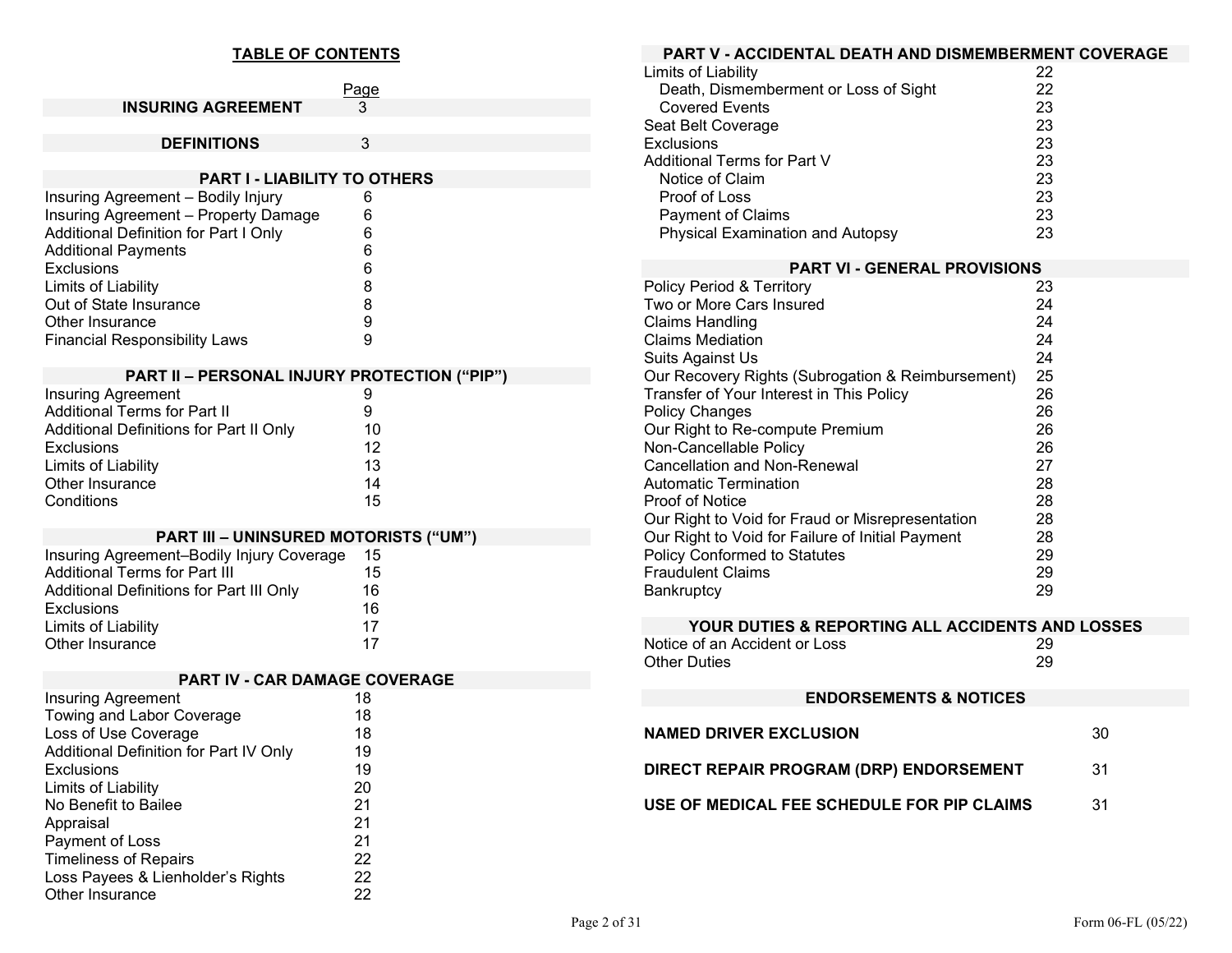Please read your Personal Car Policy. It is a binding legal contract between you and us. The Application and Declarations Page, and any endorsements issued by us, are part of the contract formed by this policy. This policy describes which vehicles and **persons** have coverage, and which vehicles and **persons** do not have coverage. It includes language that excludes, restricts and limits coverage. It also describes the duty to give us notice of an accident or loss, and to notify us about changes in vehicles or drivers in your household.

IMPORTANT: Coverage does not apply under this policy for any person who does not comply with all:

- 1. Notice requirements;
- 2. Duties; or
- 3. Policy terms;

if the failure to comply is prejudicial to **us**. Failure to comply may result in a claim or coverage denial.

The last day of any time period required by this policy to make a payment, perform a duty or give notice, may be any day of the year, including a Saturday, Sunday or public holiday.

### INSURING AGREEMENT

If you pay your premium when due, we agree to insure you, subject to the terms of this policy, for the coverage shown on the Declarations Page, up to the limits of liability.

If you make your initial payment by check or any method other than cash, coverage under this policy is conditioned upon that initial payment being honored when first presented for payment to **your** bank or financial institution unless the initial payment is cured within 15 days after notice of cancellation is sent to you.

#### **DEFINITIONS**

When shown in this policy in **bold** print the words and phrases listed below have the meaning shown here. These meanings will apply whether the word or phrase appears in the singular, possessive, plural, active or passive forms:

- 1. "Accident" means an unexpected and unintended event that causes bodily injury, property damage or loss, which arises out of the ownership, maintenance, or use of a motor vehicle designed for use on public roads.
- 2. "Actual cash value" means the fair market value of stolen or damaged property at the time of the loss. When determining fair market value:
	- a. The age, mileage and physical condition of the property will reduce its value; and
	- b. Depreciation and prior damage will reduce its value.
- 3. "Application" means the form(s) provided by us to collect the information upon which we rely to decide to issue this policy and determine the proper premium to charge for the risk to be insured. This includes any supplemental application and coverage election, selection and rejection forms provided by us, and requests for additional information.
- 4. "Auto business" means motor vehicle business operations, including but not limited to:
	- a. Selling;
	- b. Leasing;
	- c. Transporting;
	- d. Delivering;
	- e. Repairing;
	- f. Servicing;
	- g. Road testing;
	- h. Cleaning;
	- i. Parking;
	- j. Storing;
	- k. Renting; or
	- l. Towing;
	- any motor vehicles.
- 5. "Bodily injury" means bodily harm to a person and sickness, disease or death that result from it.
- 6. "Business" means:
	- a. A job, trade, profession, or occupation, whether full-time or part-time; and
	- b. Any employment or commercial activity of any kind.
- 7. "Car" means a motorized passenger type vehicle that is a sedan, passenger van, sport utility vehicle or pick-up truck, of a kind required to be registered under state motor vehicle laws for use on the public roads, that has at least four wheels and has a gross vehicle weight rating of 10,000 pounds or less (as determined by the manufacturer). "Car" does not include any:
	- a. Motorcycle, dirt bike or all-terrain vehicle (ATVs);
	- b. Golf cart;
	- c. Tractor;
	- d. Farm machinery;
	- e. Step-van or vans with cabs separate from the cargo area;
	- f. Vehicles operated on rails or crawler treads; or
	- g. Vehicle of any type while used:
		- (1) As a residence or premises; or
		- (2) For office, store or display purposes.
- 8. "Declarations Page" means the document from us with respect to this policy, listing:
	- a. The types of coverage you have elected;
	- b. The limit for each coverage;
	- c. The cost for each coverage;
	- d. The listed cars covered by this policy;
	- e. The coverage you bought for each car; and
	- f. Other information that applies to this policy.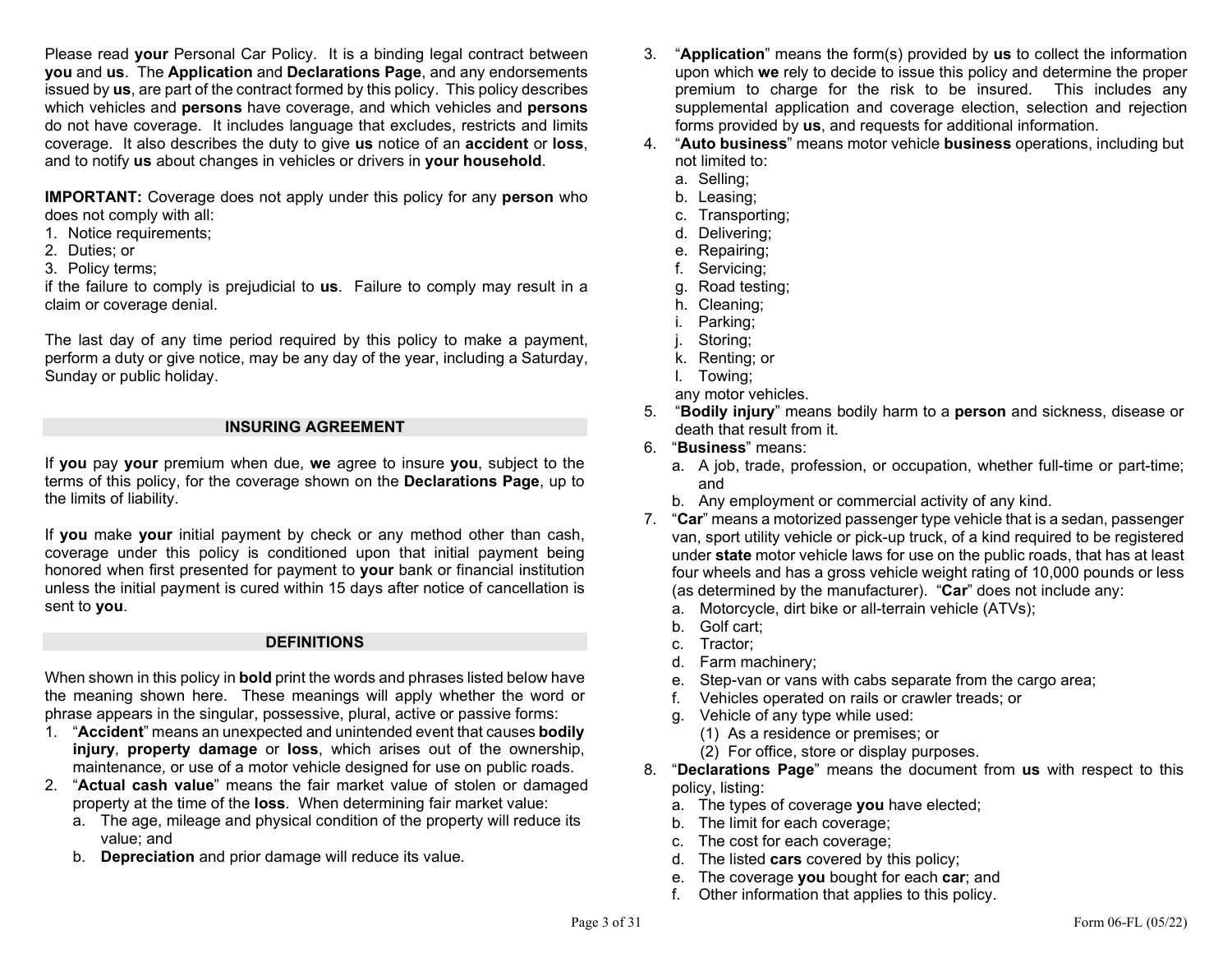- 9. "Delivery" means to be engaged in the activity of transporting, delivering or picking up persons, property, products, materials or goods for compensation or a fee in the course of any business, including going to a pick-up and returning from a drop-off. "Delivery" includes but is not limited to delivery of magazines, newspapers, food, and any other products.
- 10. "Depreciation" means a decrease in the value of property as occurs:
	- a. Over a period of time in the marketplace;
	- b. Due to wear and tear; and
	- c. Due to obsolescence.
- 11. "Driver's License" means a valid and current certificate, permit or license issued by a state or governmental agency, authorizing a person to operate a motor vehicle.
- 12. "Failure to pay premium" means nonpayment, when due, of any premium or other payment due. This includes the dishonor or rejection, or refusal to pay, by a financial institution of any noncash payment made to us or made for this policy.
- 13. "Household" means the address where you reside that is shown on the Declarations Page.
- 14. "Insured car" means:
	- a. Any car described on the Declarations Page.
	- b. Any car you acquire to replace a car described on the Declarations Page, subject to the following conditions:
		- (1) The existing coverages on the car replaced will apply to a replacement car as of the date it is acquired if you notify us within 7 days of the date it is acquired by you. Car Damage Coverage under Part IV shall not apply to the replacement car until after you give us notice if we do not get notice within those 7 days.
		- (2) A replacement car will not be provided more coverage than applied to the car it replaced until and unless you ask us to add coverage and our conditions are met. If you add coverage or increase limits, that added coverage or increased limit does not apply until after you have asked us to add the coverage or increase limits.
	- c. Any additional car, other than a replacement car, that you acquire during the policy period, but only if we insure all cars you own and you give us notice within 7 days of the date the car is acquired by you. No coverage will apply to an additional car until after you give us notice if you do not notify us within 7 days of acquiring that car. No Car Damage Coverage under Part IV shall apply to an additional car until after the time you give us notice you have acquired the car, unless it is a replacement car and those conditions have been met.
	- d. For Part I Liability To Others Coverage, Part III Uninsured Motorists Coverage, and Part IV – Car Damage Coverage, any car or trailer you do not own while used as a temporary substitute while the insured car or trailer is out of normal use because of its breakdown, repair, servicing, **loss**, or destruction.
- 15. "Loss" means direct, sudden, and loss of, or physical damage to an insured car, caused by an accident. This definition does not apply in Part V.
- 16. "Minimum limits" means the minimum amount of liability insurance required under the laws of the State of Florida, that applies to the owner or operator of a private passenger auto, with a limit for bodily injury to one person in any one accident (the bodily injury "per person" limit), and with a limit for bodily injury to two or more persons in any one accident (the bodily injury "per accident" limit), and for property damage with a "per accident" limit.
- 17. "Named insured" means, but not in Part II PIP, the person, persons, or entity shown as the policyholder on the **Declarations Page**.
- 18. "No-Fault Law" means, as amended and in effect on the date of an accident, the Florida Motor Vehicle No-Fault Law, and all related regulations.
- 19. "Non-owned car" means any car, other than an insured car, that is not owned by or furnished or available for regular or frequent use by you, any resident of your household or your non-resident spouse. "Non-owned car" does not include any car rented for more than 30 consecutive days.
- 20. "Occupying" means to be in or upon a car, or engaged in the immediate act of getting in, on, out of or off.
- 21. "Owns" and "Owned" means to:
	- a. Hold legal title to the car;
	- b. Have legal possession of the car subject to a written conditional sales agreement; or
	- c. Have legal possession of the car under a lease agreement of six months or longer.
- 22. "Owner" means the person or entity who:
	- a. Holds legal title to the car;
	- b. Has legal possession of the car subject to a written conditional sales agreement; or
	- c. Has legal possession of the car under a lease agreement of six months or longer.
- 23. "**Person**" means a natural, living human being and not a corporation, partnership, association or **business** name.
- 24. "PIP" means the Personal Injury Protection coverage in Part II of this policy, if and when required by the No-Fault Law.
- 25. "Property damage" means physical damage to, or destruction or loss of use of tangible property.
- 26. "Punitive damages" means damages that may be imposed to:
	- a. Punish or deter wrongful, malicious or unlawful conduct; or
	- b. Fine, penalize or impose a statutory penalty;

 other than damages intended to compensate for actual bodily injury or property damage incurred by a person. "Punitive damages" include, but are not limited to, damages referred to under any law as punitive damages, exemplary damages, treble damages or statutory multiple damages.

- 27. "Racing" means:
	- a. Preparing or participating in any race, speed, demolition, stunt, or timed contest or activity, whether organized or not; or
	- b. Operating an car on a track or course designed or used for racing, high performance or high speed driving.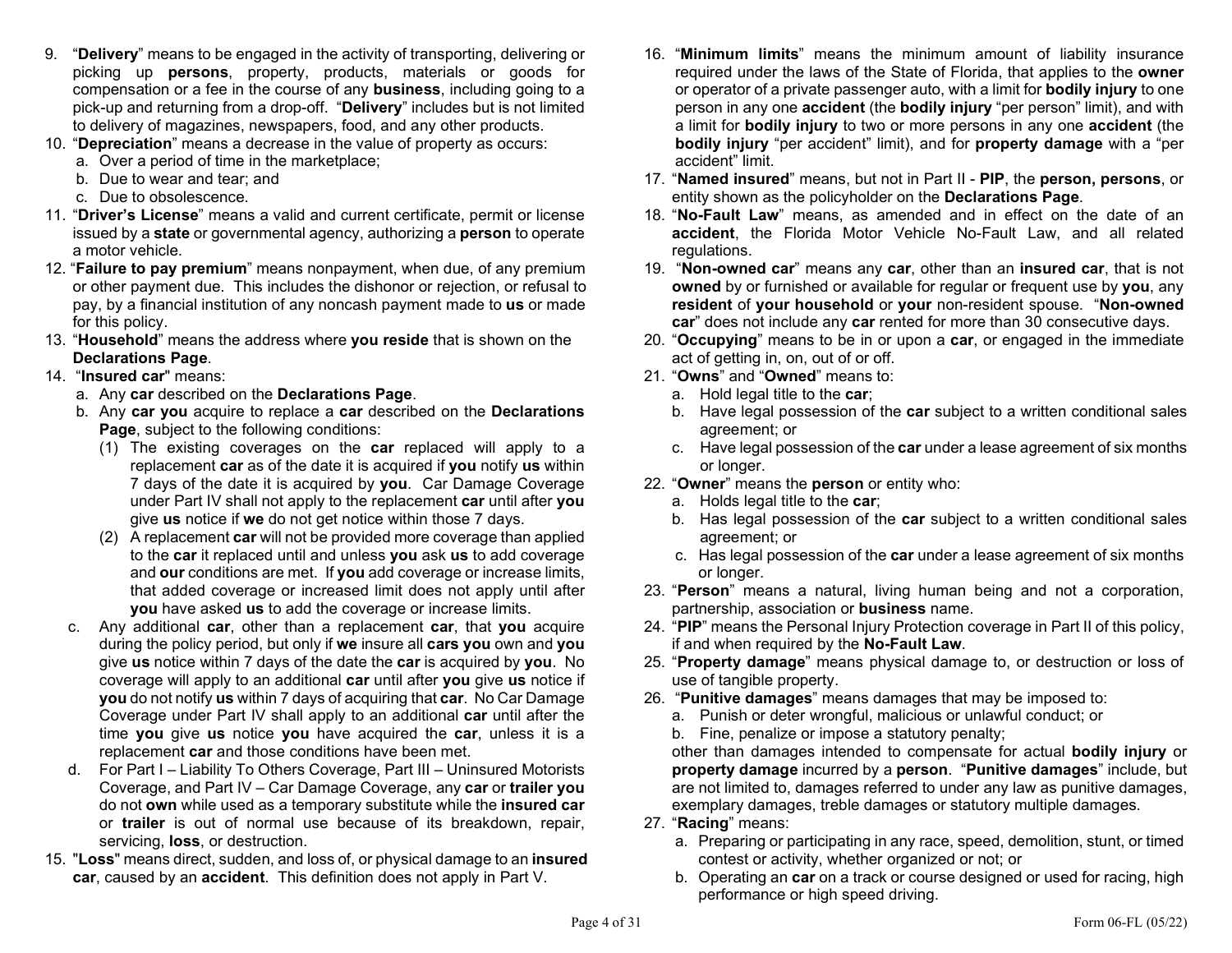- 28. "Relative" means:
	- a. A person who resides in your household, whether or not temporarily living elsewhere, and is related to you by blood, marriage or adoption;
	- b. Your ward or foster child who primarily resides with you.

 If the "named insured" shown on the Declarations Page is not a person, no one will be a relative.

- 29. "Reside", "resides" and "residing" mean to dwell permanently, as the person's primary and legal domicile.
- 30. "Resident" and "residents" mean any person or persons who reside in the household of the named insured.
- 31. "State" means the District of Columbia, and any state, territory or possession of the United States, and any province of Canada.
- 32. "Transportation network company" (from now on referred to as "TNC") means an entity operating in Florida using a TNC digital network to connect a TNC rider to a TNC driver, who provides TNC prearranged rides.
- 33. "TNC digital network" means any online-enabled technology application service, website, or system offered or used by a TNC which enables TNC prearranged rides with TNC drivers.
- 34. "TNC driver" means an individual:
	- a. Receives connections to potential TNC riders and related services from a TNC; and
	- b. In return for compensation, uses a TNC vehicle to offer or provide TNC prearranged rides to a TNC rider upon connection through a TNC digital network.
- 35. "TNC prearranged ride" means the transportation by a TNC driver to a TNC rider, beginning when a TNC driver accepts a ride requested by a TNC rider through a TNC digital network controlled by a TNC, continuing while the TNC driver transports the TNC rider, and ending when the last TNC rider exits from and is no longer occupying the TNC vehicle. TNC prearranged ride does not include a taxicab, for-hire vehicle, or street hail service and does not include ridesharing (as defined in section 341.031, Florida Statutes), carpool (as defined in section 450.28, Florida Statutes), or any other type of service in which the TNC driver receives a fee that does not exceed the driver's cost to provide the ride.
- 36. "TNC rider" means an individual who uses a TNC digital network to connect with a TNC driver in order to obtain a TNC prearranged ride in the TNC driver's TNC vehicle between points chosen by the TNC rider. A person may use a TNC digital network to request a TNC prearranged ride on behalf of a TNC rider.
- 37. "TNC vehicle" means a vehicle that is not a taxicab, jitney, limousine, or for-hire vehicle as defined section 320.01(15), Florida Statutes, and that is:
	- a. Used by a TNC driver to offer or provide TNC prearranged rides; and
	- b. Owned, leased, or otherwise authorized to be used by the TNC driver.
- 38. "Trailer" means a non-motorized vehicle, including a farm wagon or farm implement, designed to be towed on public roads by a car. Trailer does not include a non-motorized vehicle, farm wagon or farm implement while being used:
	- a. Primarily for business purposes while attached to any motor vehicle that is not a car;
	- b. As a residence or premises;
	- c. As an office, store, or for display purposes; or
	- d. As a passenger conveyance.
- 39. "Undisclosed regular operator" means any person including a family member, or owner of the insured car, who is not listed as a driver on the Declarations Page and has regular or frequent care, custody or control of the insured car. You must give us notice to add any undisclosed regular operator to the policy as a listed driver within four days from that person's first use of the insured car as an undisclosed regular operator.
- 40. "We", "Us" and "Our" mean the Company providing this insurance, as shown on the Declarations Page.
- 41. "You" and "your" mean the "named insured" shown on the Declarations Page, and spouse of that named insured if that spouse resides in the household of the named insured at the time of the accident or loss.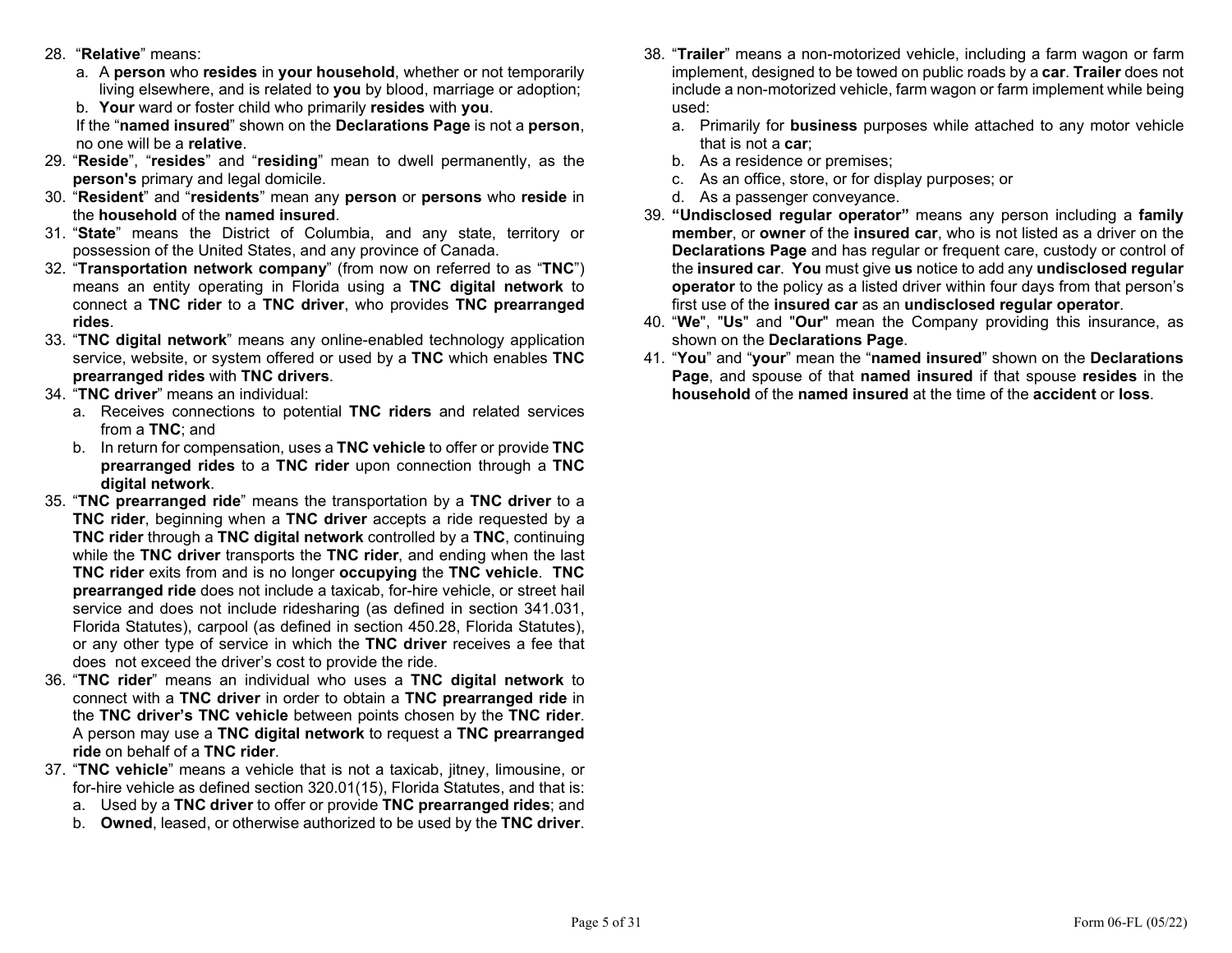### PART I - LIABILITY TO OTHERS

#### Insuring Agreement – Bodily Injury

IF WE ARE REQUIRED TO PAY BODILY INJURY DAMAGES, we will pay up to the minimum liability limits required by law for **bodily injury** damages, other than punitive damages, for which any insured person becomes legally responsible because of a car accident. Damages include prejudgment interest awarded against the insured person.

#### Insuring Agreement – Property Damage

Subject to the limits of liability, if you paid the premium for **Property Damage** Liability Coverage and it is shown on the Declaration Page, we will pay damages for property damage, other than punitive damages, for which any insured person becomes legally responsible because of a car accident. Damages include prejudgment interest awarded against the insured person.

We have the right to investigate, negotiate and settle any claim for damages covered by the liability coverage you bought as we deem appropriate. We will settle or defend claims and lawsuits for damages covered under the liability coverage you bought as we deem proper, with attorneys hired and paid for by us.

In addition to our limit of liability, we will pay all defense costs we incur to defend insured persons in lawsuits that give rise to claims within the scope of the coverage you bought from us. Our duty to settle or defend ends when our limit of liability for damages under the coverage that applies has been paid. We have no duty to defend any lawsuit or settle any claim for bodily injury or property damage not covered under this policy.

#### Additional Definition for Part I Only

As used in Part I:

"Insured person" or "insured persons" means:

- 1. You or any relative for the ownership, maintenance or use of any car or trailer.
- 2. Any other **person** using an **insured car** with your express or implied permission. This includes an attached trailer.
- 3. Any other person listed as a driver on the Declaration Page while driving an insured car. This includes an attached trailer.
- 4. For use of an insured car, any person or entity, but only with respect to legal responsibility for acts or omissions of a person for whom coverage is afforded under Part I. Coverage for such person or entity does not increase our limit of liability.
- 5. For use of any car or trailer, other than an insured car, any person or entity, but only with respect to legal responsibility, for acts or omissions of you or a

relative for whom coverage is afforded under Part I. This provision (5.) applies only if the person or entity does not own or hire the car or trailer.

6. Any additional interest shown on the Declarations Page, with respect to liability arising out of the use of the insured car by a person described above. Inclusion of an additional interest insured shall not increase our limit of liability. Coverage for the additional interest insured is excess over any other valid insurance. Coverage for an additional interest insured is limited to the **insured car** for which the additional interest insured has been shown on the Declarations Page.

### Additional Payments

When the coverage you bought under Part I applies, we will pay, for an insured person, in addition to our limit of liability:

- 1. All expenses we incur in the settlement of any claim.
- 2. All expenses we incur in the defense of any lawsuit alleging claims against an insured person that may be covered by this policy.
- 3. Premiums on appeal bonds and attachment bonds required in any suit we defend. We have no duty to:
	- a. Pay the premium for any bonds that are more than our limit of liability;
	- b. Apply for or furnish bonds; or
	- c. Pay any premium for any appeal bond after we have tendered or offered the policy limit in payment of that portion of any judgment that falls within our limit of liability.
- 4. Up to \$250 for the cost of bail bonds required because of a traffic violation or accident which results in bodily injury or property damage covered under Part I. We have no duty to apply for or furnish bonds.
- 5. Interest accruing on compensatory damages after a judgment is entered in any suit that we defend to which liability coverage under Part I applies. Our duty to pay interest ends when we offer to pay that part of the judgment which does not exceed the limit of liability on the **Declarations Page** for this coverage. We will not make any supplemental payment for such interest if we have not been given notice of suit or the opportunity to defend an insured person.
- 6. Upon request from an insured person, up to \$50 per day for loss of earnings incurred by an insured person, but no other type of income, due to attendance at hearings or trials at our request.
- 7. Other reasonable expenses, other than loss of earnings, incurred at our written request and to which we have agreed in advance in writing to pay.

### **Exclusions**

Coverage for Liability to Others and our duty to defend do not apply to:

1. Bodily injury or property damage that arises out of the ownership, maintenance or use of a motor vehicle as a livery service or for **delivery**. This exclusion does not apply to shared-expense car pools or delivery by an insured person as a volunteer while in an insured car.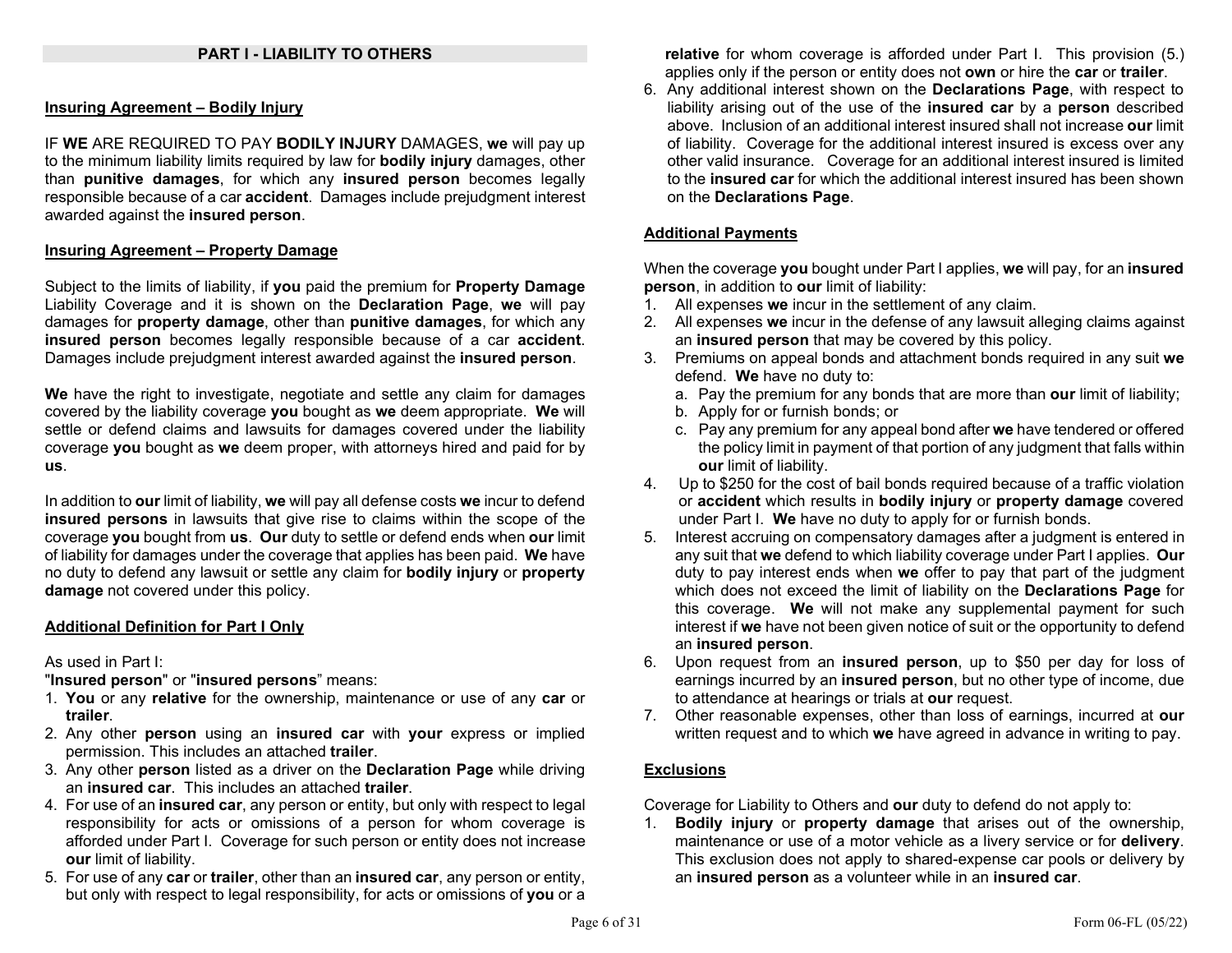- 2. Bodily injury or property damage caused by an intentional act by, or at the direction of, any insured person, even if the bodily injury or property damage that results is not what was intended.
- 3. Bodily injury or property damage caused by any person, other than a relative, using an insured car without your express or implied permission.
- 4. Use of a non-owned car by an insured person without the owner's permission.
- 5. Bodily injury or property damage that arises out of, or is due to:
	- a. The ownership or use of a car for transporting any explosive substance, toxic material, flammable substance, or similarly hazardous material but not including household cleaning products used for personal use or fuel, for lawn and yard equipment, being safely transported in a federally approved container;
	- b. Nuclear reaction, radiation, exposure or contamination;
	- c. A peril to which nuclear energy liability insurance policy issued by the American Nuclear Insurers, Mutual Atomic Energy Liability Underwriters, Nuclear Insurance Association of Canada, or any of their successors, applies or is required by law to apply;
	- d. Radioactive contamination or materials; or
	- e. War or warlike action of any kind.
- 6. Bodily injury to an employee of any insured person that occurs in the course of employment. Coverage does not apply to a domestic employee if benefits are payable or are required to be provided under any workers' compensation or other similar law.
- 7. Bodily injury or property damage that arises out of the ownership or use of an insured car when it is:
	- a. Rented or leased to anyone;
	- b. Entrusted to another person or entity for the purpose of subleasing, leasing, renting or selling and is no longer in your possession;
	- c. Sold to any person or entity other than you or a relative; or
	- d. Under a conditional sales agreement and is no longer in your possession.
- 8. Bodily injury or property damage that occurs while a TNC driver is logged on to a TNC digital network or while a TNC driver provides a TNC prearranged ride.
- 9. Bodily injury or property damage arising out of the ownership, maintenance or use of any car, other than an insured car by an insured person, while in the course or scope of employment. This exclusion does not apply to farming, ranching, or while the insured person is engaged in an auto business.
- 10. Bodily injury to you or a relative.
- 11. Any liability assumed by an insured person under any contract or agreement, except when there is a motor vehicle rental or leasing contract that shifts coverage to this policy in compliance with Florida law.
- 12. Bodily injury or property damage caused by an insured car when it is driven by any person who:
	- a. is not a listed driver on the Declarations Page; and
	- b. does not have a valid driver's license;

if you or the relative who gave permission to the person to use the insured car knew or should have known such person did not have a valid driver's license or driver's permit. This exclusion does not apply to the portion of the damages for bodily injury or property damage that is less than or equal to the minimum limits. This exclusion also does not apply to emergency use of the insured car.

- 13. Bodily injury or property damage caused by an insured person operating an insured car or non-owned car while racing.
- 14. Bodily injury or property damage arising out of the ownership, maintenance or use of any motor vehicle, other than an insured car, which is owned by you or furnished or available for regular or frequent use by you or any relative.
- 15. Bodily injury or property damage resulting from the ownership, maintenance or use of the **insured car** by any **person** who is an undisclosed regular operator of the insured car, but is not listed on the declarations page prior to a loss. This exclusion does not apply to:
	- a. Relatives and undisclosed regular operators who either become residents or newly licensed operators in the four (4) days prior to a loss; and
	- b. The portion of the damages for bodily injury or property damage that is less than or equal to the minimum limits.
- 16. Bodily injury or property damage for which the United States Government is liable under the Federal Tort Claim Act. This exclusion does not apply to the portion of the damages for bodily injury or property damage that is less than or equal to the minimum limits.
- 17. Bodily injury or property damage resulting from the ownership, maintenance, or use of any motor vehicle by any person while engaged in any business other than an auto business. This exclusion does not apply to:
	- a. business use of an insured car that has been declared to us and for which you have paid the additional premium for that use; and
	- b. you or a relative for the use of an insured car while engaged in farming or ranching.
- 18. Bodily injury or property damage for any person while employed or otherwise engaged in any auto business. This exclusion does not apply to the portion of the damages for bodily injury or property damage that is less than or equal to the minimum limits if the ownership, maintenance, or use of an insured car is by you, a relative, or any partner, agent or employee of you or any relative.
- 19. Property damage to property:
	- a. Rented to;
	- b. Used by;
	- c. Transported by;
	- d. Owned by; or
	- e. In the care of;

## the insured person.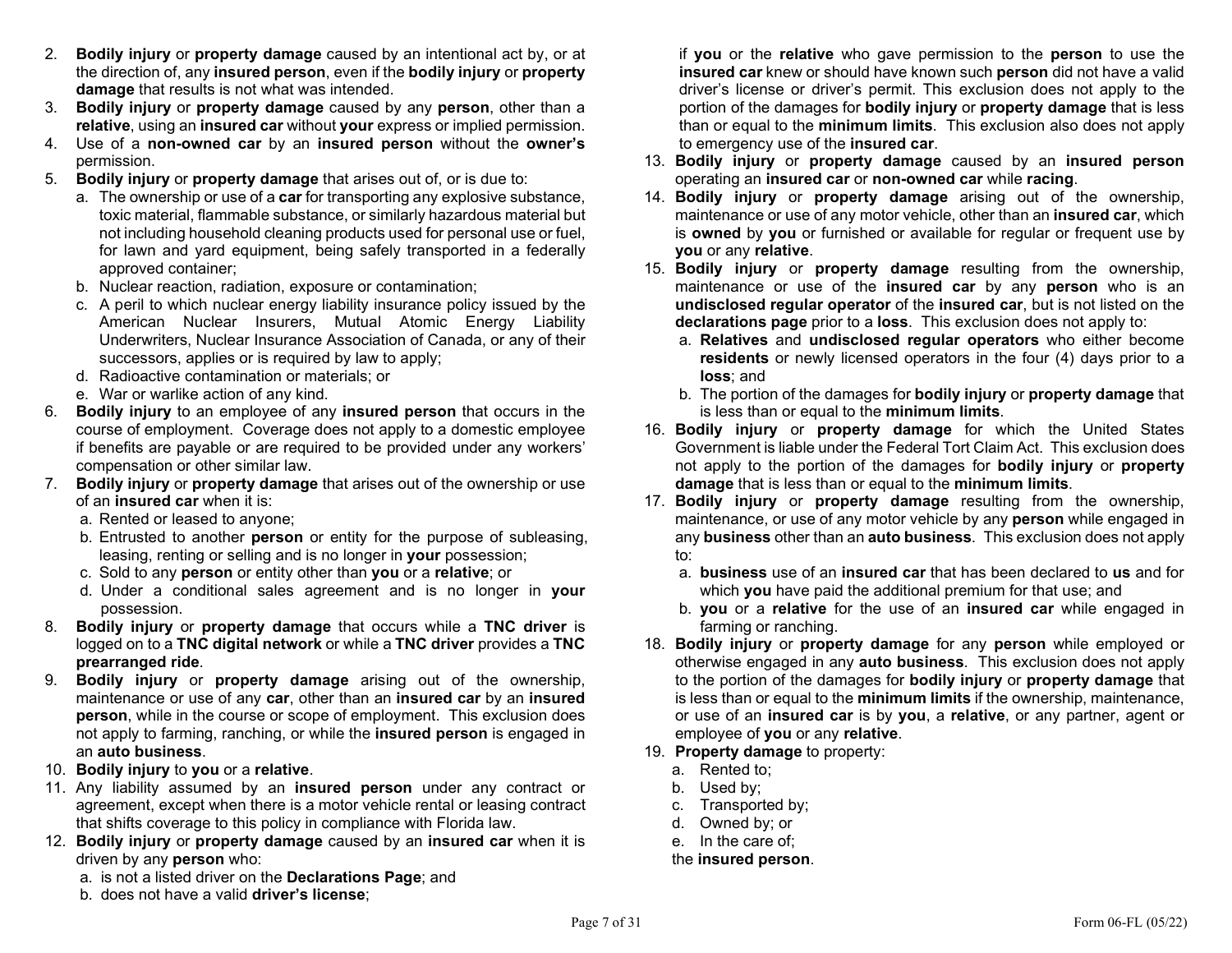This exclusion does not apply to **property damage** to a residence or private garage not owned by an insured person, you or a relative, that is rented by you. This exclusion also does not apply to a non-owned car.

- 20. Bodily injury or property damage that occurs while the insured person is committing a felony or attempting to elude law enforcement personnel. This does not apply to:
	- a. Misdemeanor violations of the motor vehicle or traffic code;
	- b. The portion of damages for **bodily injury** or **property damage** that is less than or equal to the minimum limits; or
	- c. A felony where:
		- (1) The involvement in the felony by the insured person is unwillingly and by force; and
		- (2) The insured person was not convicted of the felony or a related crime.
- 21. Punitive damages.
- 22. Bodily injury or property damage resulting from the operation of any car by a specifically named excluded driver. However, if you paid the premium for:
	- a. Property Damage Liability To Others Coverage, the Named Driver Exclusion will not bar liability coverage for property damage which would otherwise apply, but such coverage shall only apply in an amount less than or equal to the minimum limits.
	- b. Bodily Injury Liability To Others Coverage and the accident is caused by an insured person for whom we have certified this policy as proof of future financial responsibility when required by Florida law following an accident, this Named Excluded Driver clause will not prevent recovery for bodily injury Liability To Others Coverage up to the minimum certified limit for **bodily injury** Liability To Others Coverage.
- 23. Bodily injury to which workers compensation benefits apply.

## Limits of Liability

Without regard to the number of:

- 1. Insured persons;
- 2. Cars insured under this policy;
- 3. Separate premiums paid or shown on the Declarations Page;
- 4. Policies issued;
- 5. Claims made;
- 6. Vehicles involved;
- 7. Heirs or wrongful death beneficiaries involved; or
- 8. Lawsuits filed;

we will pay no more than the limits of liability shown on the **Declarations Page**. There will be no stacking or combining of coverage afforded to more than one car or insured person under this policy.

The limit for "each person" is the most we will pay due to **bodily injury** sustained by any one **person** in an **accident**, and only the limit for "each person" will apply to the total of claims made due to that bodily injury, including any and all claims:

- 1. Derived from such bodily injury including, but not limited to:
	- a. Loss of society;
	- b. Loss of companionship;
	- c. Loss of service or support;
	- d. Loss of consortium; and
	- e. Wrongful death; and
- 2. For mental anguish or emotional distress due to observing the **accident** or bodily injury occur.

Subject to the **bodily injury** limit for "each person", the limit for "each accident" is the most we will pay for bodily injury sustained by two or more persons in one accident.

The **property damage** liability limit for each occurrence is the most we will pay for any damage to property in one **accident**.

No one is entitled to duplicate payments under this coverage for the same element of damages that has been paid by:

- 1. Any other coverage under this policy;
- 2. Workers' compensation or any similar insurance; or
- 3. Any other source.

Our limit of liability will not be increased for an accident because a trailer is attached to an insured car or a non-owned car at the time of the accident.

Any payment to a **person** under this liability coverage shall be reduced by any payments to that person under Uninsured Motorist Coverage and/or Underinsured Motorist Coverage.

The damages the at-fault driver is found to be liable for may be reduced by an amount that:

1. Would have been paid or payable as PIP benefits to the injured person had that person had or received PIP as required by law; and

2. Represents the deductible that applies to the injured **person's PIP** benefits; as allowed by law.

## Out of State Insurance

If an **accident** to which this Part I applies occurs in any state, territory or possession of the United States of America or any territory of Canada, other than Florida, and the state, province, territory or possession has:

1. A financial responsibility or similar law requiring limits of liability for bodily injury or property damage higher than the limits provided by this policy, this policy will provide the higher limit; or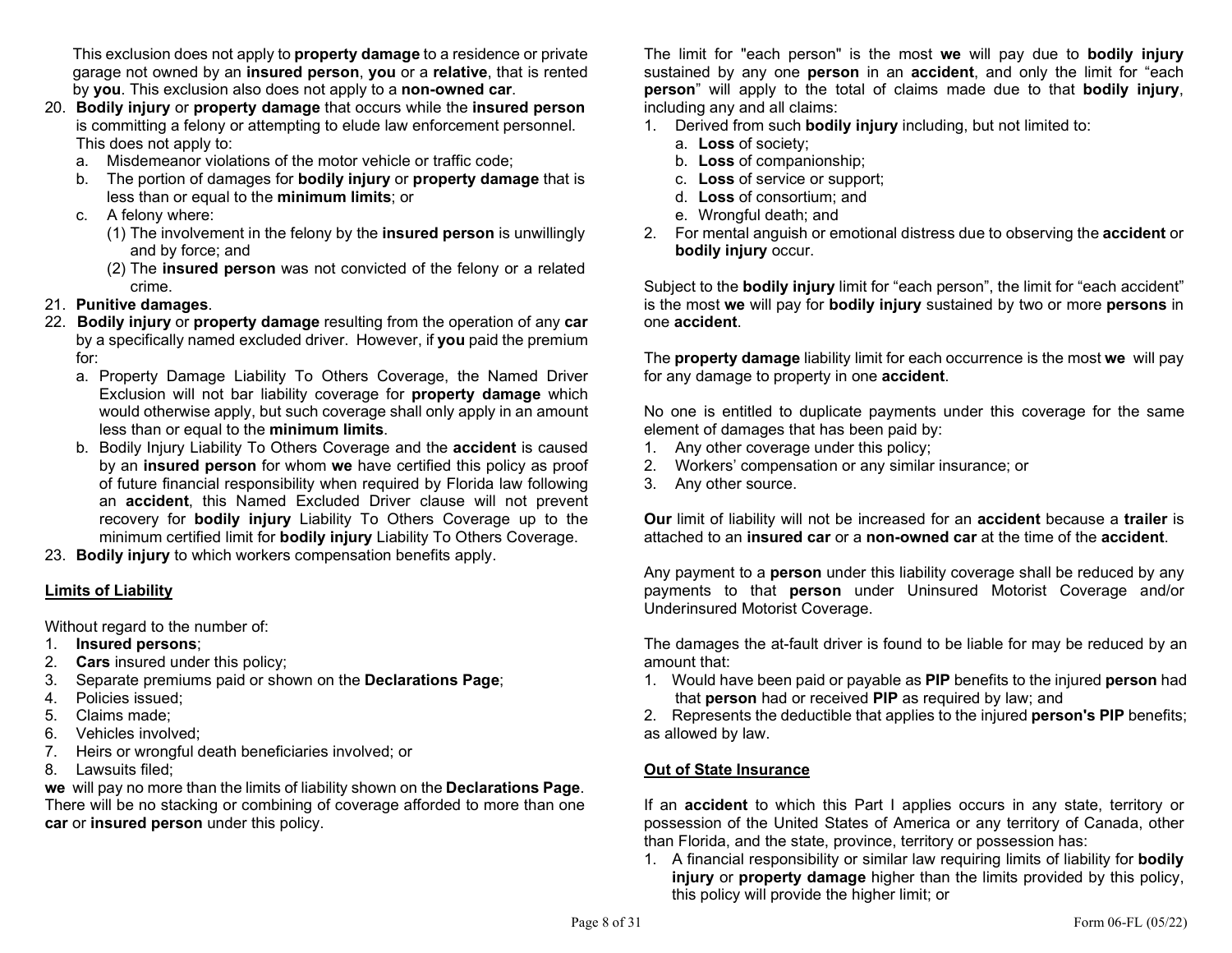- 2. A compulsory insurance or similar law requiring a non-resident to maintain insurance whenever the non-resident drives a car in that state, province, territory or possession, this policy will provide the greater of:
	- a. The required minimum amounts and types of coverage; or
	- b. The limits of liability under this policy.

## Other Insurance

If other motor vehicle liability insurance applies to an **accident** covered by this Part I, we will pay the proportionate share our limit of liability bears to the total of all applicable liability limits.

However, any insurance we provide for a car, other than an insured car, will be excess over any other collectible insurance, self-insurance or bond. Except, our duty to pay damages and provide a defense will be primary as to a car, other than an insured car, when compared to a policy issued to the lessor or owner of a rental or leased car, but only if and when:

- 1. You rent or lease a car that you do not own; and
- 2. The rental or leasing contract for that car has a notice that meets all the requirements of Florida law by stating, in at least 10-point type, that: "The valid and collectible liability insurance and personal injury protection insurance of any authorized rental or leasing driver is primary for the limits of liability and personal injury protection coverage required by ss. 324.021(7) and 627.736, Florida Statutes."

In this case, our duty to pay damages will be primary but only up to the limits of liability for bodily injury or property damage shown on the Declarations Page of this policy. Our defense duty will apply only to you or a relative. We have no duty to defend the lessor or **owner** of that car under this Part I.

### Financial Responsibility Laws

When we certify this policy as proof of future financial responsibility, this policy will comply with the minimum Florida financial responsibility laws, as amended, to the extent required for bodily injury, property damage or both. Part I Coverage is not conditioned upon the insured person's satisfaction of any judgment for bodily injury or property damage liability. You must reimburse us for any payment we make which we would not have made under the terms of this policy except for it being certified.

## Insuring Agreement

Subject to the limits shown on your Declarations Page and providing you paid the premium for Personal Injury Protection ("PIP"), we will pay:

- 1. 80% of all medical expenses. An insured person must receive initial services and care for medical expenses within 14 days after a motor vehicle accident to be covered under this Part.
- 2. Disability benefits of:
	- a. 60% of income loss; and
	- b. Replacement services; and
- 3. Death benefits;

to or for an insured person who sustains bodily injury caused by an accident arising out of the ownership, maintenance or use of a **motor vehicle**.

If and as required by the No-Fault Law in effect on the day of the accident, PIP benefits will be paid without regard to fault as to who caused the **accident**.

However, if the named insured elected to exclude coverage for the income loss portion of disability benefits, we will not pay income loss for the named insured and/or any dependent relative, as elected.

## Additional Terms for Part II

PIP is subject to the following:

- 1. The coverage territory is:
	- a. The State of Florida; and
	- b. The United States of America, its territories or possessions, or Canada with respect to **accidents** occurring outside the state of Florida and involving:
		- (1) A named insured or relative occupying an insured car; or
		- (2) A named insured occupying a vehicle owned by a relative and for which security is maintained as required by the No-Fault Law.
- 2. Any dispute as to **medical expenses** will be resolved between the service provider and us. If the insured person is sued for payment of any medical expense that we have refused to pay because:
	- a. The fee is unreasonable as determined by the Medical Fee Schedule set forth below;
	- b. The fee exceeds the applicable fee schedules under federal or state law for medical expenses;
	- c. The fee exceeds payment limitations; or
	- d. The service is unnecessary;

we will defend the insured person with an attorney of our choice. We will pay defense costs and any judgment against the insured person up to our limit of liability. However, we have no duty to defend the insured person if we deny an expense charged because it was not caused by a covered accident.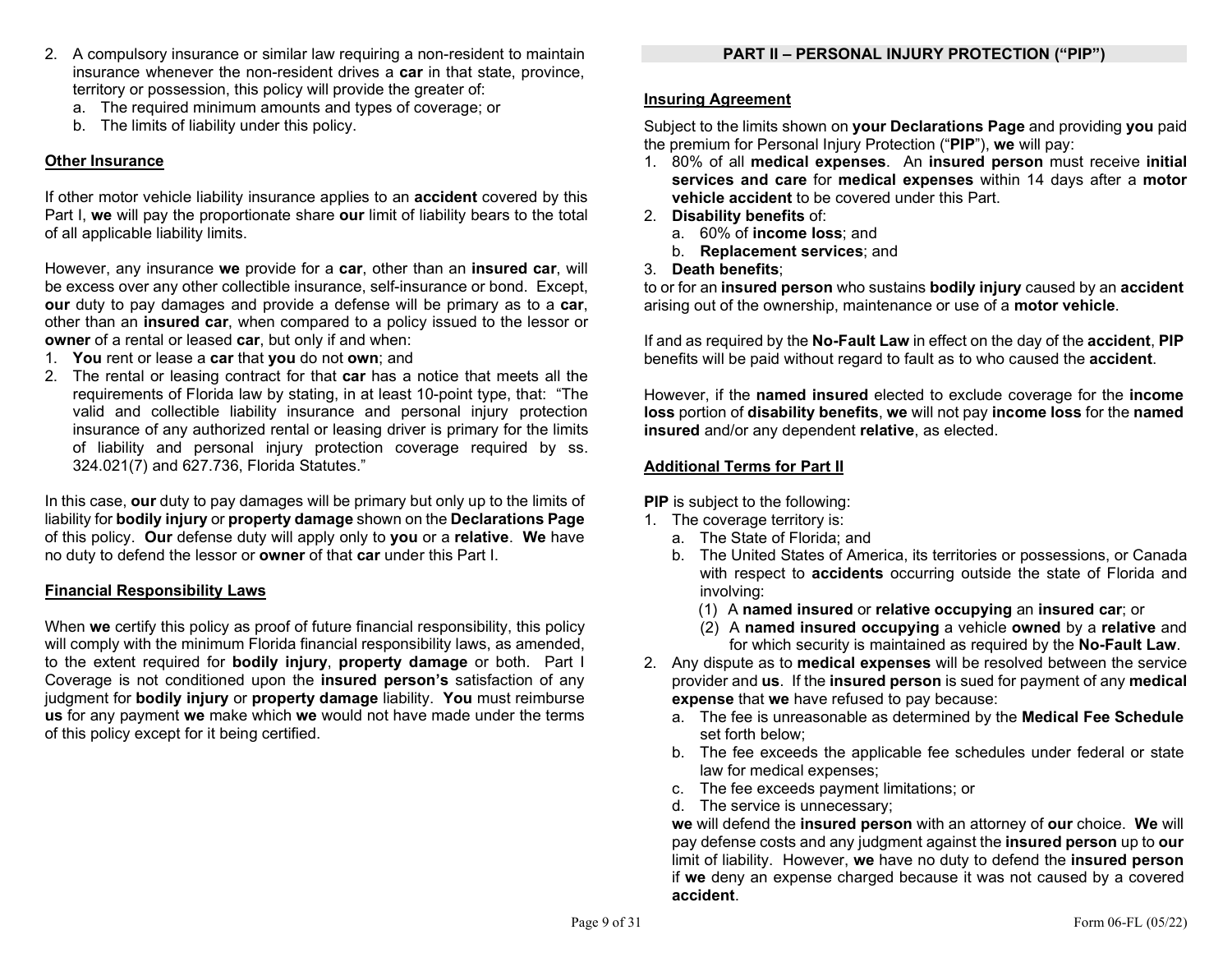- 3. We have the right to review medical expenses and records to determine if each expense is reasonable and necessary for the diagnosis and treatment of the bodily injury.
- 4. We will not pay for any portion of any medical expense:
	- a. That is greater than the reimbursement set forth below in the Medical Fee Schedule;
	- b. If the fee is unreasonable under the No-Fault Law, as amended, or otherwise;
	- c. For treatment of a bodily injury that was not caused by the accident;
	- d. If the service is not necessary for the diagnosis and treatment of the bodily injury; or
	- e. When the care or service(s) rendered is:
		- (1) Not lawfully provided, supervised, ordered, or prescribed by a health care provider or entity who is properly licensed and acting within the scope of that license as authorized or required by the No-Fault Law, as amended;
		- (2) By a provider whose care or services are not reimbursable under the No-Fault Law, as amended, at the time the service or care is rendered; or
		- (3) Otherwise not required to be paid under the No-Fault Law, as amended.

When we pay only a portion of a claim, or we reject a claim, we will provide the person making the claim an itemized specification of each item that we reduced, omitted, or declined to pay. Upon receiving an itemized specification that was due to an error in the claim, the person making the claim, at their option and without waiving any other legal remedy for payment, has 15 days to submit a revised claim, which shall be considered a timely submission of written notice of a claim.

- 5. As authorized by the No-Fault Law, we may use sources of information selected by us to determine if any medical expense is:
	- a. Reasonable and medically necessary;
	- b. Caused by the accident; and

 c. Greater than the usual and customary charge for medical expenses. These sources may include:

- a. Exams by physicians we select. We will pay for these exams;
- b. Review of medical records and test results by persons and services selected by us;
- c. Computerized programs for analysis of medical treatment and expenses; and
- d. Published sources of medical expense information.
- 6. After we have been given written notice of the fact and amount of a covered loss, PIP benefits deemed payable under this coverage will be paid within 30 days of the written notice and in accordance with the No Fault Law.
- 7. We may pay for medical expenses to either the:
	- a. Insured person; or
	- b. Person or entity that is lawfully providing the supplies and services for such benefits.
- 8. We may pay death benefits to:
	- a. The executor or administrator of the deceased;
	- b. Any of the deceased's relatives by blood or legal adoption, or by marriage; or
	- c. Any person who appears to us to be equitably entitled to the death benefit.
- 9. Notwithstanding anything to the contrary in the policy, if the No Fault Law, as amended:
	- a. Requires a person, entity or facility providing medical services, supplies or care to be licensed under Florida law in order to receive reimbursement under the No Fault Law, as amended, such license is required under this PIP coverage; and
	- b. Prohibits any type of care or care provider from being included in PIP coverage, the coverage under this policy shall conform to that law.
- 10. We will provide a copy of our log of benefits paid to the insured person within 30 days after receiving a request for the log from the **insured person**.
- 11. If there is any dispute between us and an insured person, or their assignee, upon request from the insured person or their assignee that we give notice of when the PIP policy limits have been reached, we will give such notice within 15 days after the limits have been reached.

## Additional Definitions for Part II Only

When shown in Part II in **bold** print the words and phrases listed below have the meaning shown here. These meanings will apply whether the word or phrase appears in the singular, possessive, plural, active or passive forms:

- 1. "Death benefits" means the \$5,000 limit of liability for the PIP death benefits, which is to be paid by us if an insured person dies due to bodily injury.
- 2. "Disability benefits" means for an insured person who:
	- a. Is disabled because of bodily injury caused by a motor vehicle accident; and
	- b. Cannot work or perform household services;

the following benefits:

- a. 60% of income loss; and
- b. Replacement services.

Disability benefits will be paid not less than every 2 weeks.

 If the named insured made and signed an election to exclude the income loss portion of disability benefits, we will not pay income loss for the named insured or any dependent relative pursuant to the election, which is shown in the Declarations Page.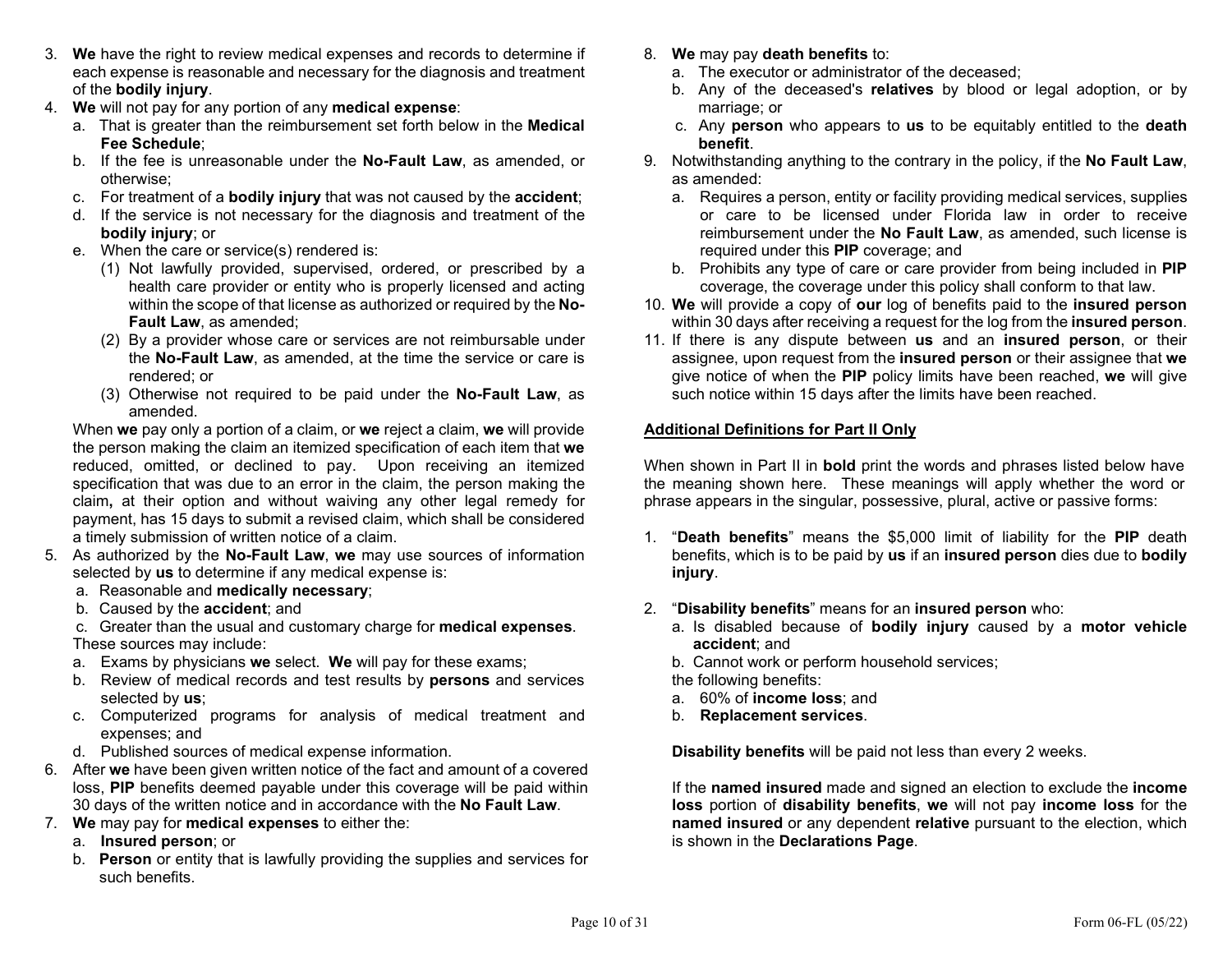- 3. "Emergency medical condition" means a medical condition which manifests itself by acute symptoms of sufficient severity, which may include severe pain, such that the absence of immediate medical attention could reasonably be expected to result in any of the following:
	- a. Serious jeopardy to patient health;
	- b. Serious impairment to bodily functions; or
	- c. Serious dysfunction of any bodily organ or part.
- 4. "Follow-up services and care" means follow-up services and care upon a referral by a provider described under *initial* services and care, that is consistent with the underlying medical diagnosis rendered in accordance with **initial services and care**, which may be provided, supervised, ordered, or prescribed only by:
	- a. A physician licensed under Chapters 458 or 459, Florida Statutes;
	- b. A chiropractic physician licensed under Chapter 460, Florida Statutes;
	- c. A dentist licensed under Chapter 466, Florida Statutes;
	- d. An advanced practice registered nurse under s. 464.0123, Florida Statutes; or
	- e. To the extent permitted by applicable Florida law, and under the supervision of a physician, osteopathic physician, chiropractic physician, or dentist, by a:
		- (1) Physician assistant licensed under Chapters 458 or 459, Florida Statutes; or
		- (2) An advanced registered nurse practitioner licensed under Chapter 464, Florida Statutes.

"Follow-up service and care", as described above, may also be provided by the following persons or entities:

- a. A hospital or ambulatory surgical center licensed under Chapter 395, Florida Statutes;
- b. An entity wholly owned by one or more physicians licensed under Chapters 458 or 459, Florida Statutes, chiropractic physicians licensed under Chapter 460, Florida Statutes, advanced practice nurses registered under s. 464.0123, Florida Statutes, or dentists licensed under Chapter 466, Florida Statutes, or by such practitioners and the spouse, parent, child, or sibling of such practitioners.
- c. An entity that owns or is wholly owned, directly or indirectly, by a hospital or hospitals.
- d. A physical therapist licensed under Chapter 486, Florida Statutes, based upon a referral by a provider described in this definition (4.).
- e. A health care clinic licensed under part X of Chapter 400, Florida Statutes, which is accredited by an accrediting organization whose standards incorporate comparable regulations required by this state, or
	- (1) Has a medical director licensed under Chapters 458, 459, or 460, Florida Statutes;
	- (2) Has been continuously licensed for more than 3 years or is a publicly traded corporation that issues securities traded on an exchange registered with the United States Securities and Exchange Commission as a national securities exchange; and
- (3) Provides at least four of the following medical specialties:
	- (a) General medicine.
	- (b) Radiography.
	- (c) Orthopedic medicine.
	- (d) Physical medicine.
	- (e) Physical therapy.
	- (f) Physical rehabilitation.
	- (g) Prescribing or dispensing outpatient prescription medication.
	- (h) Laboratory services.
- 5. "Income loss" means both:
	- a. Loss of gross income (for employed persons, this will be determined the same way as "average weekly wage" under § 440.14, Florida Statutes, as amended and as in effect at the time the loss of income is incurred); and
	- b. Loss of earning capacity (this is the loss of income which the injured insured person may reasonably show would have been earned but for the bodily injury);

due to the inability to work that was proximately caused by the **bodily injury** sustained by the insured person.

"Income loss" does not include any loss after an insured person's death.

- 6. "Initial services and care" means lawfully provided, supervised, ordered, or prescribed by a physician licensed under Chapters 458 or 459, Florida Statutes, a dentist licensed under Chapter 466, Florida Statutes, or a chiropractic physician licensed under Chapter 460, Florida Statutes, or an advanced practice registered nurse registered under s. 464.0123, Florida Statutes, or that are provided in a hospital or facility that owns, or is wholly owned by, a hospital. Initial services and care may also be provided by a person or entity licensed under Part III of Chapter 401, Florida Statutes, which provides emergency transportation and treatment.
- 7. "Insured car" means a motor vehicle owned by the named insured for which security is required to be maintained under the Florida Motor Vehicle No-Fault Law and either a premium is charged or it is a **trailer**, other than a mobile home, designed for use with a motor vehicle.
- 8. "Insured person" means:
	- a. The named insured or a relative who sustains bodily injury while:
		- (1) Occupying a motor vehicle; or
		- (2) A pedestrian struck by a motor vehicle.
	- b. Any other person who sustains bodily injury while:
		- (1) Occupying an insured car; or
		- (2) A pedestrian struck by an insured car.
- 9. "Medical Expenses" means the properly billed reasonable charges, limited to the Medical Fee Schedule set forth in § 627.736(5)(a), Florida Statutes, as amended, and as set forth below, for medically necessary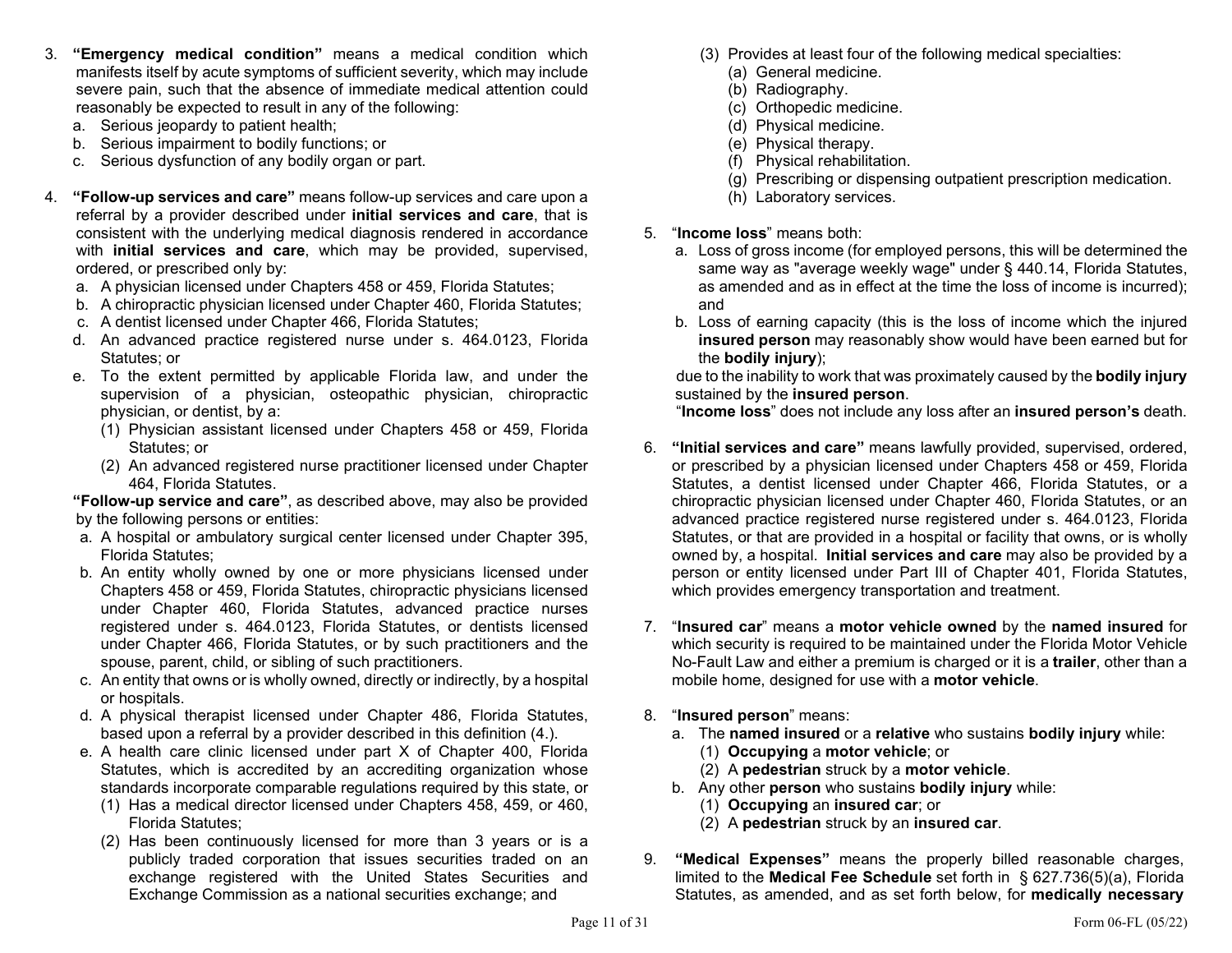medical, surgical, X-ray, dental, ambulance, hospital, professional nursing and rehabilitative services, including prosthetic devices, for:

- a. Initial services and care rendered within 14 days after a motor vehicle accident; and
- b. Follow-up services and care, but only if the insured person receives initial services and care within 14 days after the motor vehicle accident;

for which PIP benefits are required by the No-Fault Law.

However, notwithstanding the foregoing:

- a. If the No-Fault Law requires a person, entity or facility providing medical services, supplies or care to be licensed under Florida law in order to receive reimbursement under the No-Fault Law, such license is required for payment under this PIP coverage;
- b. "Medical expenses" do not include, and we will not pay for, massage as defined in § 480.033, Florida Statutes, or acupuncture as defined in § 457.102, Florida Statutes, regardless of the person, entity, or licensee providing massage or acupuncture; and
- c. If the No-Fault Law provides that any type of care or care provider is or may be excluded from PIP coverage, at such time as the law is in effect, this PIP coverage shall no longer provide benefits for services, supplies or care from that provider.
- 10. "Medically necessary" means a medical service or supply that a prudent physician would provide for the purpose of:
	- a. Preventing;
	- b. Diagnosing; or
	- c. Treating;

an illness, injury, disease, or symptom in a manner that is:

- a. In accord with generally accepted standards of medical practice;
- b. Clinically appropriate in terms of type, frequency, extent, site, and duration; and
- c. Not primarily for the convenience of the patient, physician, or other health care provider.
- 11. "Motor vehicle" means any self-propelled vehicle with four or more wheels which is of a type that is both designed and required to be licensed for use on Florida highways, and a trailer or semi-trailer designed for use with such vehicle.

 "Motor vehicle" does not include a mobile home, or any vehicle used in mass transit, other than public school transportation, and that is designed to transport more than five passengers, exclusive of the operator of the motor vehicle, and which is owned by a municipality, transit authority or political subdivision of the state.

- 12. "Named insured" means:
	- a. The **person** or **persons** identified in this policy by name as the insured under the policy and as shown as the policyholder on the Declarations Page; and
	- b. If the named insured is a person, the named insured's spouse if residing in the named insured's household.
- 13. "Occupying" means to be in or upon, entering into or alighting from.
- 14. "Pedestrian" means a person who is not occupying a self-propelled vehicle.
- 15. "Replacement services" means all expenses reasonably incurred in obtaining from others ordinary and necessary services in lieu of those that, but for the bodily injury, the injured insured person would have performed without income for the benefit of his or her household.

## Exclusions

This PIP coverage does not apply:

- 1. For bodily injury sustained by:
	- a. The named insured, or a relative, while occupying a motor vehicle owned by the named insured that is not an insured car under this policy.
	- b. Any person while operating an insured car without your express or implied consent.
- 2. To any injured **person**, if that **person's** conduct contributed to his or her bodily injury under any of the following circumstances:
	- a. Causing injury to himself or herself intentionally; or
	- b. Being injured while committing a felony. If a person claiming PIP is charged with a felony that occurred at the time of the accident, we shall withhold PIP benefits to await the outcome of the case at the trial level. Our duty to pay PIP benefits will arise only if and when we are notified that one of the following actions has occurred at the trial level:
		- (1) The prosecution makes a formal entry on the record that it will not prosecute the case against that person;
		- (2) The charge is dismissed; or
		- (3) That person is acquitted.
- 3. To any insured person, other than the named insured, if that insured person owns a motor vehicle for which security is required under the No-Fault Law.
- 4. To any insured person, other than the named insured or a relative, who is a pedestrian when injured and not a legal resident of the State of Florida.
- 5. To any insured person, other than the named insured or a relative, who is entitled to PIP benefits from the insurer of the person, or the person, who **owns** a **motor vehicle** which is not an **insured car** under this policy.
- 6. To any person while occupying a motor vehicle located for use as a residence or premises.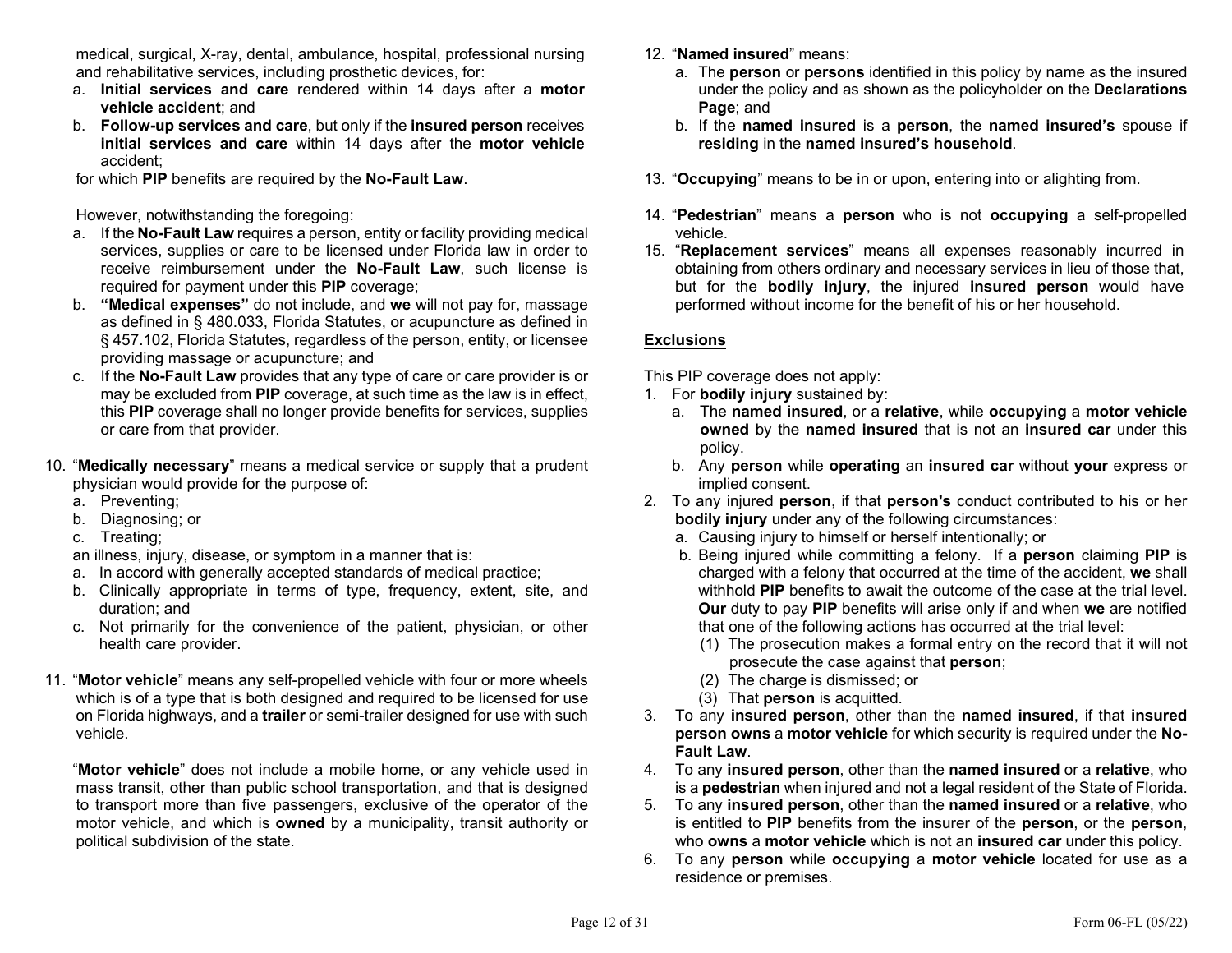- 7. To any person who sustains bodily injury as a pedestrian outside the State of Florida.
- 8. With respect to **medical expenses** when the claim or charge is:
	- a. Made by or on behalf of a broker, as defined in the No-Fault Law.
	- b. For any service or treatment that was not lawful at the time rendered.
	- c. Related to any person who knowingly submits a false or misleading statement relating to the claim or charges.
	- d. Requested by or on behalf of a clinic not licensed with the Agency for Health Care Administration as required, or is otherwise operating in violation of the Florida Health Care Clinic Act.
	- e. Associated with a bill or statement that fails to meet the requirements of the No-Fault Law.
	- f. For any treatment or service that is up-coded, or is unbundled when the treatment or service should be bundled in accord with the No-Fault Law.
	- g. For any medical treatment or services billed by a physician that is not provided in a hospital unless the services or treatment are:
		- (1) Actually performed by the physician or are incidental to the physician's professional services; and
		- (2) Are included on the physician's bill with documentation that verifies that the physician is responsible for the medical treatment or service that was rendered and billed.
	- h. For any invalid diagnostic test as determined by the Florida Department of Health, in accord with the No-Fault Law.
	- i. For any services performed by any **person** or organization that violates Florida laws prohibiting solicitation of business from a person involved in a motor vehicle accident for the purpose of making, adjusting or settling motor vehicle tort claims or claims for personal injury protection benefits.
- 9. For bodily injury sustained while a TNC driver is logged on to a TNC digital network or while a TNC driver provides a TNC prearranged ride.

## Limits of Liability

The limit of liability shown on the **Declarations Page** for **PIP** under the sublimits for emergency or non-emergency medical expenses and disability benefits is the most we will pay for bodily injury to each insured person in an accident. The most we will pay as death benefits for each insured person is the limit for the PIP death benefit. Death benefits are in addition to the medical expenses and disability benefits provided under this policy.

Notwithstanding the clause above, payment under Part II for medical expenses up to \$10,000 applies only to services and care if a licensed physician, dentist, physician assistant or an advanced registered nurse practitioner has determined that the insured person had an emergency medical condition.

Reimbursement for medical expenses is limited to \$2,500 if a licensed physician, dentist, chiropractic physician, osteopathic physician, physician

assistant or an advanced registered nurse practitioner, a person or entity providing emergency transportation and treatment, or a physical therapist has determined that the insured person did not have an emergency medical condition.

We will not pay more than the limit of liability shown on the **Declarations Page** for each **insured person** in any one **accident**, without regard to the number of:

- 1. Insured cars under this policy;
- 2. Premiums paid or shown on the Declarations Page;
- 3. Persons insured;
- 4. Policies or bonds applicable to the **accident**;
- 5. Claims made or persons injured;
- 6. Vehicles or trailers involved in an accident;
- 7. Heirs, survivors or wrongful death beneficiaries; or
- 8. Lawsuits filed.

There will be no adding, stacking or combining of coverage.

**Our** payment will not include the amount of any applicable **PIP** deductible, as shown on the Declarations Page. The deductible:

- 1. Will be applied for bodily injury to:
	- a. The named insured; and
	- b. Any dependent relative;

as selected by the named insured.

- 2. The deductible will be applied to all PIP benefits except death benefits. For medical expenses, the deductible is applied after the application of the Medical Fee Schedule, but before the 80% limitation of reimbursement. For disability benefits, the deductible is applied before the 60% limitation of reimbursement.
- 3. After the deductible is met, the insured person is eligible to receive up to the aggregate limit available under PIP, subject to all other limits, terms and conditions.
- 4. A separate deductible shall apply to each **accident**.

No one is entitled to receive duplicate payments from us for the same elements of damages that have been paid by us or any other source, which may include:

- 1. Any other coverage under this policy;
- 2. Any other policy we or another insurer issue; or
- 3. Workers' compensation or any similar insurance.

PIP benefits shall be credited by any amounts paid or payable for the same expense or elements of damages under any state workers' compensation law.

If we, or an affiliate insurer, have issued more than one policy to you with coverage for PIP, we will not pay more than the highest limit of liability that applies to the **insured person** under one policy. The limit of liability may not be added, combined or stacked with similar coverage under any other policy issued by us or an affiliate insurer.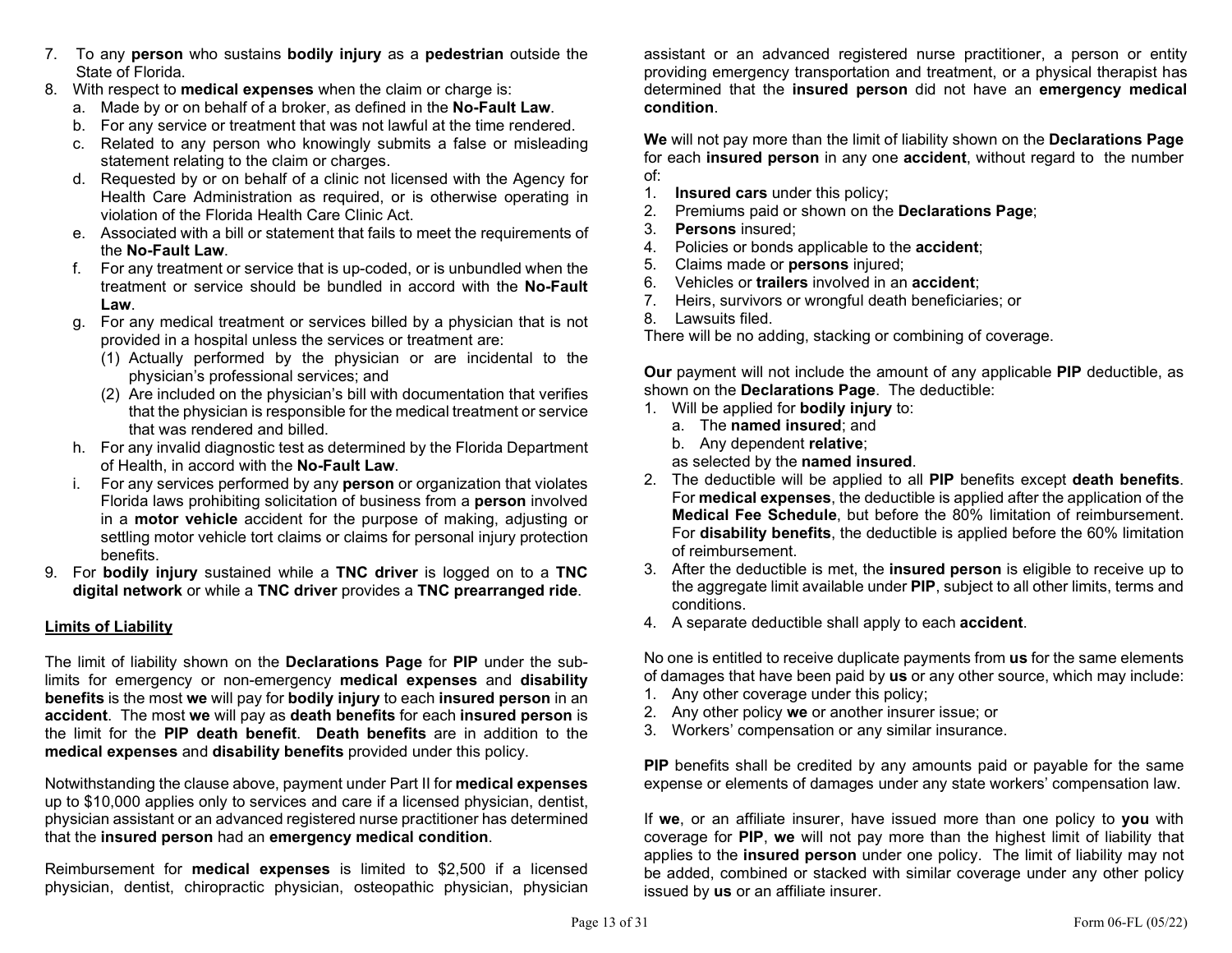The maximum limit of liability for PIP benefits shown on the Declarations Page is the total aggregate limit for PIP benefits available to or for each insured person injured in any one accident, from all sources combined, including this policy.

When determining the amount we will pay for medical expenses under Part II, the following Medical Fee Schedule shall apply to limit the amount to be paid by us, and shall supersede any conflicting terms in the policy:

Medical Fee Schedule: Benefits apply only for reasonable medical expenses for medically necessary services. Reimbursement for medical expenses is limited to no more than 80% of the following schedule of maximum charges, subject to § 627.736(5)(a), Florida Statutes, as amended:

- 1. For emergency transport and treatment by providers licensed under Chapter 401, Florida Statutes, 200% of Medicare.
- 2. For emergency services and care provided by a hospital licensed under Chapter 395, Florida Statutes, 75% of the hospital's usual and customary charges.
- 3. For emergency services and care as defined by § 395.002, Florida Statutes, provided in a facility licensed under Chapter 395, Florida Statutes, rendered by a physician or dentist, and related hospital inpatient services rendered by a physician or dentist, the usual and customary charges in the community.
- 4. For hospital inpatient services, other than emergency services and care, 200% of the Medicare Part A prospective payment applicable to the specific hospital providing the inpatient services.
- 5. For hospital outpatient services, other than emergency services and care, 200% of the Medicare Part A Ambulatory Payment Classification for the specific hospital providing the outpatient services.
- 6. For all other medical services, supplies, and care, 200% of the allowable amount under:
	- a. The participating physicians fee schedule of Medicare Part B, except as provided in 6.b. and 6.c.
	- b. Medicare Part B, in the case of services, supplies, and care provided by ambulatory surgical centers and clinical laboratories.
	- c. The Durable Medical Equipment Prosthetics / Orthotics and Supplies fee schedule of Medicare Part B, in the case of durable medical equipment.

However, if such services, supplies, or care is not reimbursable under Medicare Part B, as provided in this section (6.), we may limit reimbursement to 80% of the maximum reimbursable allowance under workers' compensation, as determined under § 440.13, Florida Statutes and rules adopted thereunder which are in effect at the time such services, supplies, or care is provided. Services, supplies, or care that is not reimbursable under Medicare or workers' compensation is not required to be reimbursed by us.

For the purposes of this **PIP** coverage, the applicable fee schedule or payment limitation under Medicare is the fee schedule or payment limitation in effect on March 1 of the year in which the services, supplies, or care is rendered and for the area in which such services, supplies, or care is rendered. The applicable fee schedule or payment limitation applies until March 1 of the following year, regardless of any subsequent changes made to the fee schedule or payment limitation, except that it may not be less than the allowable amount under the participating physicians schedule of Medicare Part B for 2007 for medical services, supplies, and care subject to Medicare Part B.

If a provider submits a charge for an amount less than the maximum amount under the Medical Fee Schedule, we will not pay more than the charge submitted.

We may change codes that we determine have been improperly or incorrectly upcoded or unbundled, and may make payment based on the changed codes, without affecting the right of the provider to dispute the change. We will contact the health care provider and discuss the reasons for the change and the health care provider's reason for the coding, or make a reasonable good faith effort to do so.

### Other Insurance

This policy's PIP coverage is primary to:

- 1. Other coverage available under this policy for Uninsured Motorist Coverage.
- 2. A policy issued to the lessor or **owner** of a **car** that also applies to **your** operation of that car, but only when:
	- a. You rent or lease a car that you do not own; and
	- b. The rental or leasing contract for that car has a notice that meets all the requirements of Florida law by stating, in at least 10-point type, that: "The valid and collectible liability insurance and personal injury protection insurance of any authorized rental or leasing driver is primary for the limits of liability and personal injury protection coverage required by §§. 324.021(7) and 627.736, Florida Statutes."

In this case, our duty to provide primary PIP coverage will only apply if there is in fact PIP coverage for the claimant under this policy, and then only to the extent of the minimum amount required by the No-Fault Law.

If two or more insurers are obligated to pay PIP benefits for the same **bodily** injury to any one insured person, the maximum amount payable to or for that insured person shall be the minimum amount required by the No-Fault Law. Any insurer paying those benefits shall be entitled to recover from each of the other insurers:

- 1. An equitable pro rata share of the benefits paid; and
- 2. Expenses incurred in processing the claim.

Except where PIP coverage applies on a primary basis as set forth above, when other PIP coverage applies, the order of priority set forth in Florida laws, as amended, shall apply.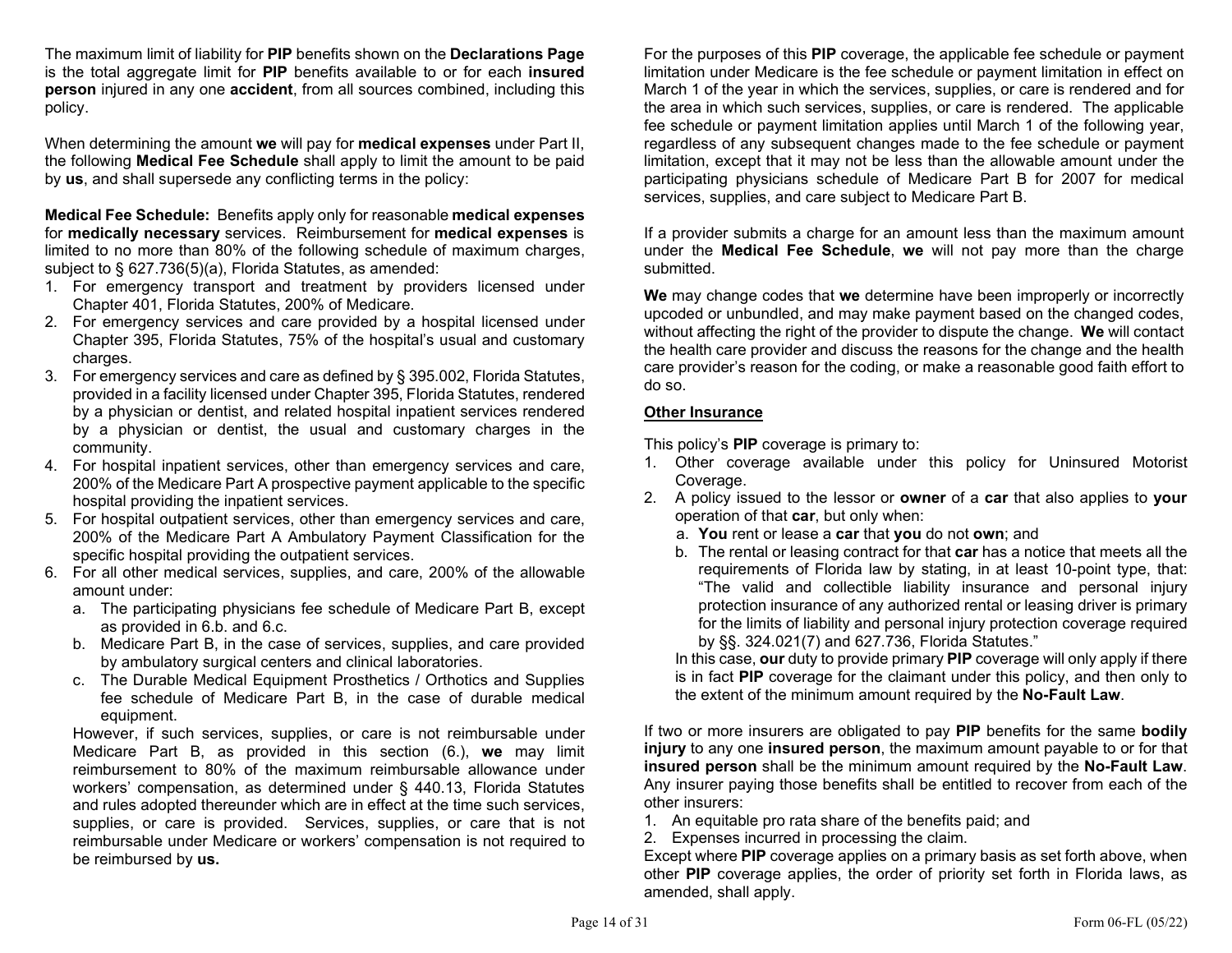### PART III – UNINSURED MOTORISTS ("UM")

## **Conditions**

Any person making a claim under Part II, including an omnibus insured person, shall:

1. Submit to physical and mental examinations and tests at our expense by physicians or other qualified health care providers we select as often as we may reasonably require. Such examinations shall be conducted within the municipality where the insured person is receiving treatment or in a location reasonably accessible to the insured person. This means any location within the municipality in the which the insured person lives or any location within 10 miles by road from the insured person's residence, provided such location is within the county in which the insured person resides. If there is no qualified physician to conduct the examination in a location reasonably accessible to the insured person, such examination shall be conducted in an area of the closest proximity to the insured person's residence.

We will reimburse transportation costs that are incurred to get to and from an exam we request. This includes reasonable costs for transportation as shown by receipts and/or mileage. Transportation costs requested by us are paid in addition to the medical expenses and disability benefits provided under this policy.

If an insured person unreasonably refuses to submit to, or fails to appear at, an examination, we are no longer liable for subsequent personal injury protection benefits. An insured person's refusal to submit to, or failure to appear at, two examinations raises a rebuttable presumption that the insured person's refusal or failure was unreasonable.

2. At a site picked by us, submit to statements or examinations under oath and subscribe to the same as we may reasonably require. We may require that such statements or examinations be recorded and videotaped, as well as conducted individually or outside the presence of witnesses or other persons seeking coverage or benefits under this Part. A personal representative of the person claiming coverage may be present so long as that representative is not one who is seeking coverage or benefits. The scope of questioning will be limited to relevant information or information that could reasonably be expected to lead to relevant information.

Compliance with the statements or examinations under oath provisions is a condition precedent to receiving benefits.

THE FOLLOWING APPLIES ONLY IF WE ARE REQUIRED TO PAY UNINSURED MOTORISTS BODILY INJURY ("UM") BENEFITS:

## Insuring Agreement - UM Bodily Injury Coverage

We will pay compensatory damages, up to the minimum limits required, which an insured person is legally entitled to recover from the owner or operator of an uninsured motor vehicle or underinsured motor vehicle due to bodily iniury:

- 1. Sustained by an insured person; and
- 2. Caused by an accident;

that arises out of the ownership, maintenance or use of the uninsured motor vehicle or underinsured motor vehicle.

## Additional Terms for Part III

The following Additional Terms apply to this Part III:

- 1. The liability of the owner or operator of an uninsured motor vehicle or underinsured motor vehicle for bodily injury must arise out of the ownership or use of an uninsured motor vehicle or underinsured motor vehicle.
- 2. If an offer of settlement has been made to an **insured person** by the insurer of the underinsured motor vehicle, we will pay under this Part only if we have been given:
	- a. Not less than 30 days written notice, by certified or registered mail, of that offer to pay; and
	- b. An opportunity to advance payment to the **insured person** in an amount equal to the offer settlement within 30 days after receipt of notice.
- 3. We are not bound by any judgment that arises out of a lawsuit with respect to:
	- a. The liability of an owner or operator of an uninsured motor vehicle or underinsured motor vehicle; or
	- b. The amount of **bodily injury** damages that result from an **accident**; if that lawsuit occurs without prior notice to us.
- 4. We are not bound by any settlement agreement entered into with the owner or operator of an uninsured motor vehicle or underinsured motor vehicle that occurs without prior notice to us and if that settlement prejudices our rights.
- 5. Our legal liability to an insured person does not include, and we will not pay, damages for pain, suffering, mental anguish, or inconvenience unless the **bodily injury** sustained by the **insured person** is a "serious injury" as defined in the No-Fault Law, and consisting of:
	- a. Significant and permanent loss of an important bodily function;
	- b. Permanent injury within a reasonable degree of medical probability, other than scarring or disfigurement;
	- c. Significant and permanent scarring or disfigurement; or
	- d. Death.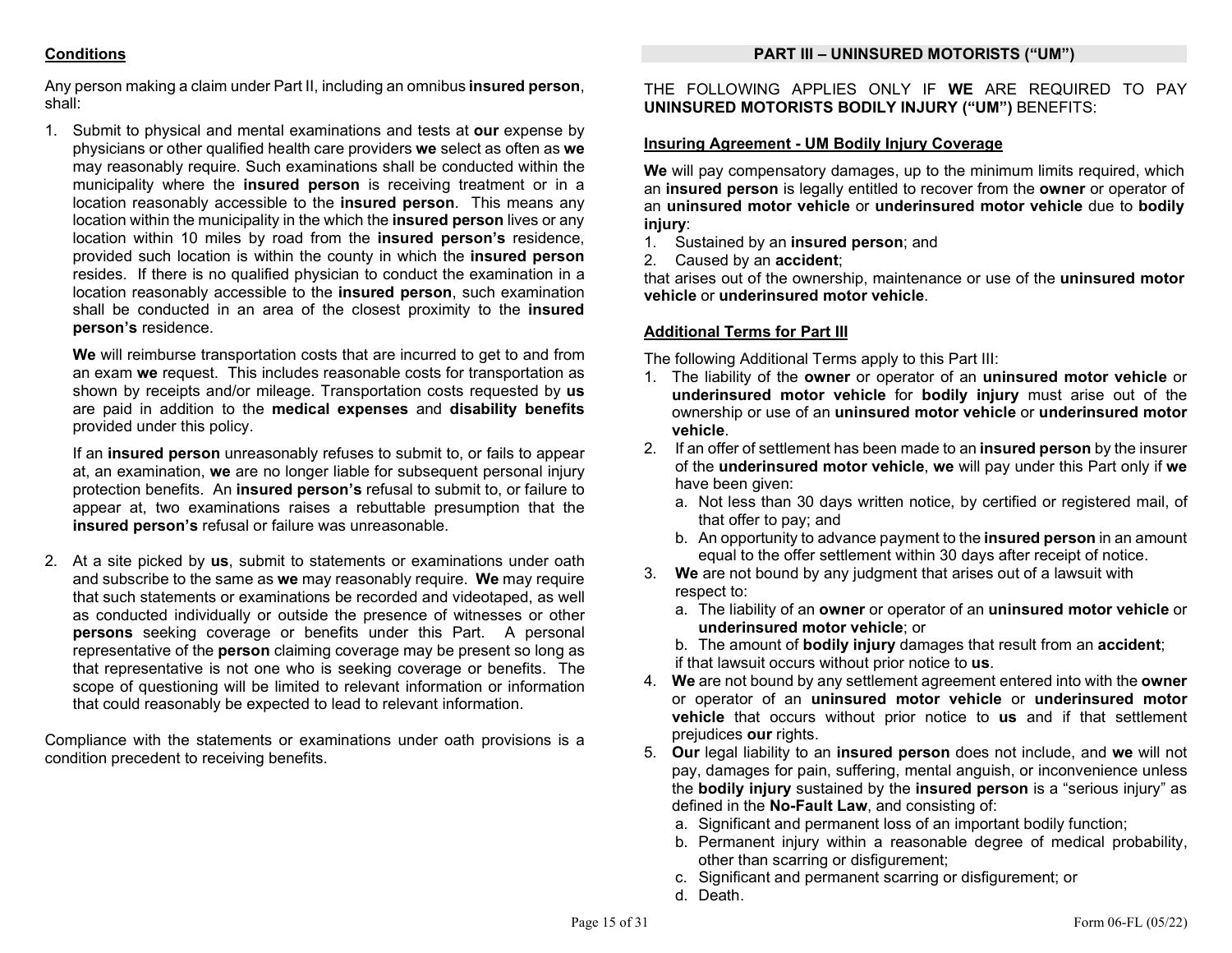## Additional Definitions for Part III Only

When shown in Part III in **bold** print the words and phrases listed below have the meaning shown here. These meanings will apply whether the word or phrase appears in the singular, possessive, plural, active or passive forms:

- 1. "Insured person" means:
	- a. You;
	- b. A relative;
	- c. Any other person who is occupying your insured car with the express permission of you or its owner; and
	- d. Any person, for damages that person is legally entitled to recover because of bodily injury sustained by a person listed in a., b., or c. above.

However, this shall not increase our limit of liability in any accident to an amount greater than the limit that applies to the person for whom uninsured motorists coverage is provided under a., b., or c. above.

- 2. "Motor vehicle" means a self-propelled land motor vehicle designed for use on public roads and highways, and required to be registered under the motor vehicle registration laws. Motor vehicle includes a trailer designed for use with such vehicle.
- 3. "Underinsured motor vehicle" means a motor vehicle for which one or more bodily injury liability bonds, policies or self-insurance apply at the time of the **accident** but all amounts paid under those sources of recovery for bodily injury liability are less than the total damages sustained by the insured person who is legally entitled to recover those damages due to the accident.

"Underinsured motor vehicle" does not include any vehicle or its equipment that is:

- a. Owned by, or furnished or available for the regular use of, you or a relative;
- b. Operated on rails or crawler treads;
- c. Designed for use mainly off public roads, while not on public roads; or
- d. Located for use as a residence or premises; or
- e. Insured under Part I of this policy.
- 4. "Uninsured motor vehicle" means a motor vehicle for which:
	- a. No bodily injury liability bonds, policies or self-insurance apply at the time of the accident.
	- b. There is liability insurance, but the motor vehicle is an underinsured motor vehicle.
	- c. There is liability insurance, but the liability insurer has legally denied coverage under its policy, including when liability coverage is excluded to a non-family member under this policy and that person's operation of an insured car results in bodily injury to the named insured or a relative.
- d. There is liability insurance, but the insurer writing the policy is or becomes insolvent within four years of the date of the accident.
- e. The owner or operator cannot be identified, and that motor vehicle hits or otherwise causes bodily injury to that insured person.

 "Uninsured motor vehicle" does not include any vehicle or its equipment that is:

- a. Owned by, or furnished or available for the regular use of, you or a relative, unless it is an insured car to which the Liability To Others Coverage of this policy applies but is excluded for any person, who is not you or a relative, for damages sustained in the accident by you or a relative;
- b. Operated on rails or crawler treads;
- c. Designed for use mainly off public roads, while not on public roads;
- d. Located for use as a residence or premises; or
- e. Insured under Part I of this policy, unless it is an insured car to which the Liability To Others Coverage of this policy applies but is excluded for any person, who is not you or a relative, for damages sustained in the accident by you or a relative.

### Exclusions

- 1. We do not provide coverage under this Part III for any insured person:
	- a. If that person, or that person's legal representative, settles the claim without our consent, and our right to recover payment from any liable party has been prejudiced by such act. However, this exclusion (1.a.) does not apply to a settlement made with an insurer of an underinsured motor vehicle.
	- b. While occupying your insured car while it is being used for livery or delivery services. This exclusion does not apply to a share the expense car pool.
	- c. While using or occupying any motor vehicle owned by you or a relative, if that vehicle is not an insured car under this policy. This does not apply if you have elected and paid the extra premium for Stacked UM.
	- d. Using or occupying a vehicle without the permission of the owner. This does not apply to the use of the insured car by you or a relative.
	- e. For punitive damages.
	- f. While a TNC driver is logged on to a TNC digital network or while a TNC driver provides a TNC prearranged ride.
- 2. This coverage shall not apply directly or indirectly to benefit any:
	- a. Insurer or self-insurer under any of the following or similar laws:
		- (1) Workers compensation law; or
		- (2) Disability benefits law; or
	- b. Government entity, unit or agency.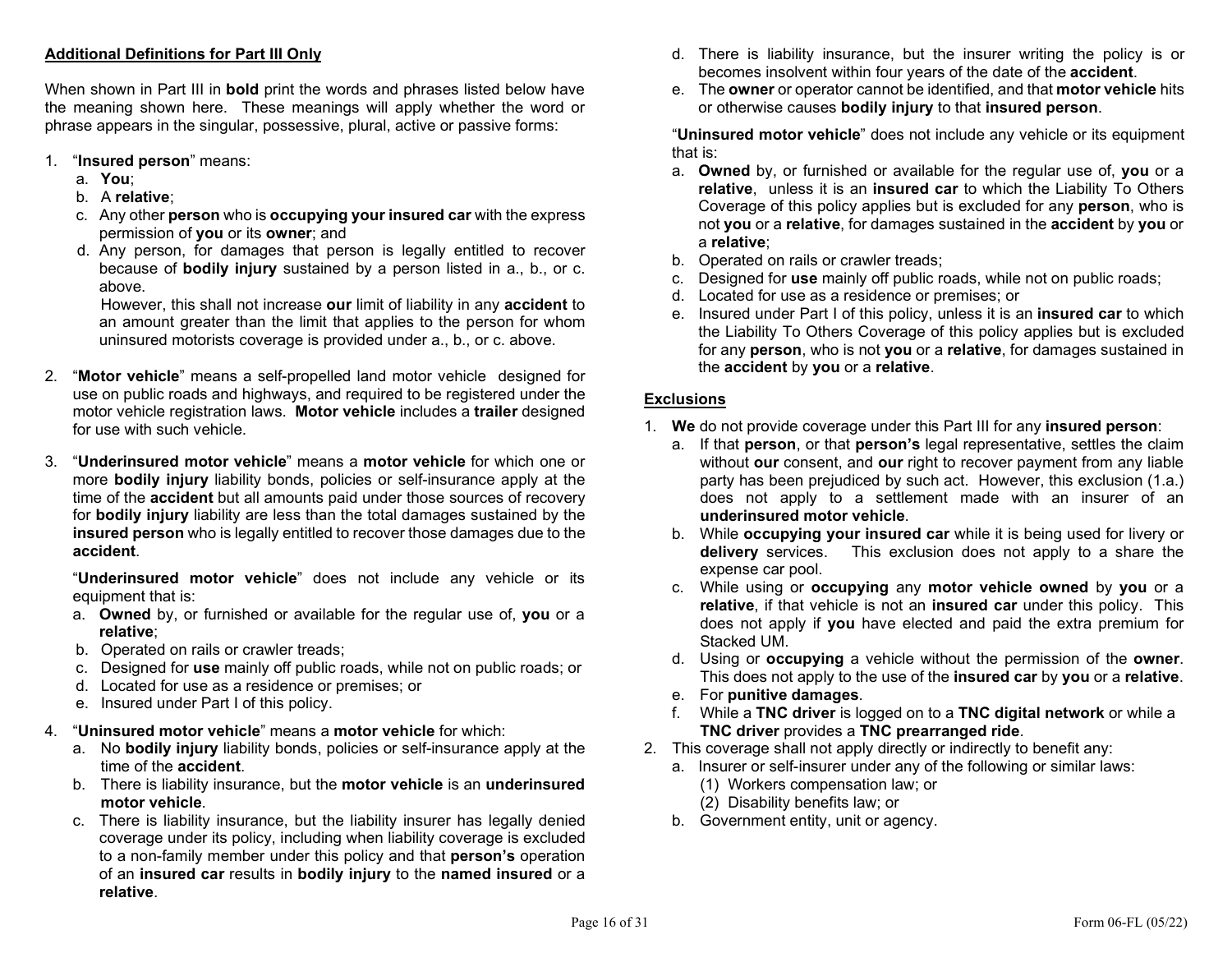## Limits of Liability

If you have paid the premium for Non-Stacked UM, then without regard to the number of:

- 1. Insured persons;
- 2. Cars insured under this policy;
- 3. Separate premiums paid or shown on the Declarations Page;
- 4. Policies issued;
- 5. Claims made;
- 6. Vehicles involved;
- 7. Heirs or wrongful death beneficiaries involved; or
- 8. Lawsuits filed;

we will pay no more than the limit of liability shown for this coverage on the Declarations Page. There will be no stacking or combining of coverage afforded to more than one car under this policy when you buy Non-Stacked UM.

The amount shown on the Declarations Page for "each person" is the most we will pay for all damages due to a **bodily injury** to one **person** in any one accident, and only the limit for "each person" will apply to the total of claims made for bodily injury and any and all claims:

- 1. Derived from such bodily injury including, but not limited to:
	- a. Loss of society;
	- b. Loss of companionship;
	- c. Loss of service or support;
	- d. Loss of consortium; and
	- e. Wrongful death.
- 2. For mental anguish or emotional distress due to seeing the **accident** or bodily injury occur.

Subject to the "each person" limit the amount shown for "each accident" is the most we will pay for all damages due to **bodily injury** sustained by two or more persons in any one accident.

However, if you have paid the extra premium for Stacked UM, then without regard to any terms to the contrary in this Part or policy, the most we will pay for all damages arising out of **bodily injury** sustained by you or a relative in any one accident is the limit of liability that applies as shown in the Declarations Page for this Part III coverage and described above, multiplied by the number of insured cars shown on this policy with Stacked UM coverage.

No one will be entitled to duplicate payments for the same elements of damages under this policy or from any other source.

Any amount to be paid under this coverage, to or for an **insured person** for the same elements of damages, will reduce any amount that the **person** is entitled to recover under Part I - Liability To Others.

The total damages an insured person is entitled to recover for bodily injury from the owner or operator of the uninsured motor vehicle or underinsured motor vehicle shall be reduced by:

- 1. Any amount paid or to be paid because of bodily injury by or on behalf of any persons or organizations that may be legally responsible, including, but not limited to all sums paid under Part I of this policy;
- 2. The amounts of the full limits of liability for all liability bonds or policies available to the owner and operator of the underinsured motor vehicle, even if that insured person enters into a settlement agreement for an amount less than the sum of the full limits of liability under all applicable bodily injury liability bonds and policies. Any reduction of the insured person's total damages will not reduce the limit of liability for this coverage. This limitation does not apply if we advance payment to the **insured person** in an amount equal to the tentative settlement with the insurer of the uninsured motor vehicle;
- 3. Any amount paid or to be paid because of bodily injury as personal injury protection benefits or any automobile medical expense coverage, including, but not limited to, all sums paid under Part II - PIP; and
- 4. Any amount paid or to be paid because of bodily injury under any workers' compensation law, disability benefits law, or similar laws.

The most we will pay, subject to all other limits of liability, for **bodily injury** damages to an **insured person** caused by the **owner** or operator of an underinsured motor vehicle will be no more than the amount by which the bodily injury damages are more than the sum of the amounts of the full limits of liability for all liability bonds or policies available to the owner and operator of the underinsured motor vehicle, even if that insured person enters into a settlement agreement for an amount less than those full limits. Any reduction of the insured person's total damages will not reduce the limit of liability for this coverage. This limitation does not apply if we advance payment to the insured person in an amount equal to the tentative settlement with the insurer of the uninsured motor vehicle.

### Other Insurance

When an **insured person** occupies any vehicle, other than your insured car, this insurance shall be excess over any other similar insurance, bonds or selfinsurance available to the insured person. The insurance, bonds or selfinsurance which applies to the occupied **motor vehicle** is primary.

If there is other applicable similar insurance, bonds or self-insurance with the same priority of payment available under more than one policy or provision for coverage on an accident covered by this Part, we will pay only our share of the damages. Our share is determined as the proportion that our limit of liability bears to the total of all limits applicable on the same level of priority.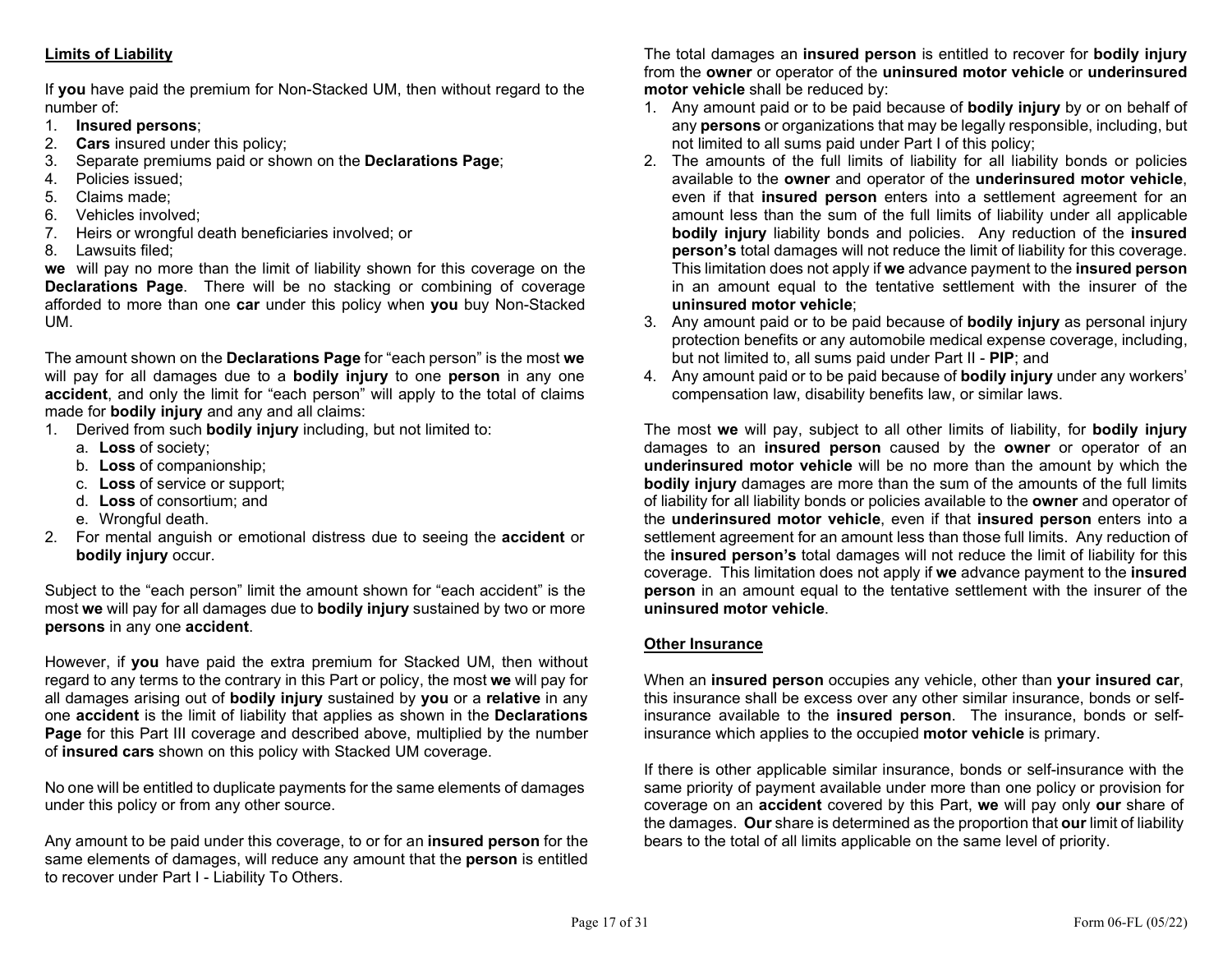If you have paid the premium for Non-Stacked UM, then:

- 1. Any coverage provided as to two or more **motor vehicles** shall not be added together to determine the limit of insurance coverage available to an insured person for any one accident, except as described here in clause 2.b., below.
- 2. If at the time of the accident the insured person is:
	- a. Occupying a motor vehicle, the Uninsured Motorist Coverage, or similar insurance, available to that insured person shall be the coverage available as to that motor vehicle.
	- b. Occupying a motor vehicle which is not owned by her or him or by a relative, the insured person is entitled to select the highest limits of Uninsured Motorist Coverage, or similar insurance, afforded for any one vehicle as to which she or he is a named insured or insured resident of the named insured's household. But, such coverage shall be excess over the coverage on the vehicle the insured person was occupying at the time of the accident.
	- c. Not occupying a motor vehicle, she or he is entitled to select the highest limits of Uninsured Motorist Coverage, or similar insurance, for any one vehicle afforded by a policy under which she or he is insured as a named insured or as an insured resident of the named insured's household.

## PART IV - CAR DAMAGE COVERAGE

### Insuring Agreement

If you paid the premium for coverage under Part IV, we will pay for a loss described below to an **insured car** for which coverage has been purchased. We will pay for **loss** to an **insured car** caused by:

- 1. A comprehensive loss, other than collision, only if the Declarations Page shows that Other Than Collision coverage applies for that insured car.
- 2. Collision, only if the Declarations Page shows that Collision Damage applies for that insured car.

Loss caused by:

- 1. Missiles;
- 2. Falling objects;
- 3. Fire;
- 4. Theft;
- 5. Malicious mischief or vandalism;
- 6. Riot or civil commotion;
- 7. Explosion;
- 8. Earthquake;
- 9. Windstorm, hail, water or flood; or
- 10. Accidental glass breakage;

are comprehensive losses to be paid under Other Than Collision coverage.

Loss due to the hitting or being hit by an animal or bird will also be paid under Other Than Collision coverage. A comprehensive loss shall not include any loss covered as a collision.

## Loss caused by an insured car:

- 1. Overturning; or
- 2. Colliding with or being hit by another object;

are collision losses to be paid under Collision Coverage. A collision loss shall not include any loss covered as a comprehensive loss.

If you paid the premium for Other Than Collision coverage, we will pay for sudden, direct, and accidental loss to a windshield on an insured car that is not caused by a collision, without applying a deductible.

No coverage for windshield only damage shall apply unless you or the owner of the insured car seeking coverage:

- 1. Cooperates with us in any matter concerning a claim;
- 2. Notifies us about any claim or loss, before any work is commenced or repairs are completed, when reasonably possible; and
- 3. Allow us to have the damage to the insured car for which coverage is sought inspected; provided, however, that this condition for coverage is waived if emergency repairs are necessary to minimize further damage or expenses so long as color photographs clearly showing the damaged area(s) are taken and provided to us along with an itemized estimate of such repairs and payment receipts.

## Towing and Labor (Roadside Assistance) Coverage

If you paid the premium for Towing and Labor Coverage and it is shown on the Declarations Page, we will pay up to the limits shown on the Declarations Page for towing and labor costs incurred each time an insured car for which you bought this coverage is disabled. This includes the costs associated with emergency flat tire change, tire repair, battery jump, battery repair, fuel delivery (but not the fuel) and locksmith services each time an insured car is disabled, subject to the limits shown on the **Declarations Page** for that insured car. Covered labor must be performed at the time and place of disablement and does not include routine maintenance of the insured car. The maximum amount we will pay for any single disablement will be the amount shown on the Declarations Page for this coverage for that insured car. You must provide us with a verifiable receipt of the towing or labor charges incurred. This coverage does not apply to towing from entrapment in snow, mud, water or sand, more than 100 feet from a public road or highway.

## Loss of Use Coverage

If you paid the premium for Loss of Use Coverage and it is shown on the Declarations Page, when an insured car for which you bought this coverage sustains a covered loss due to a collision or comprehensive loss, we will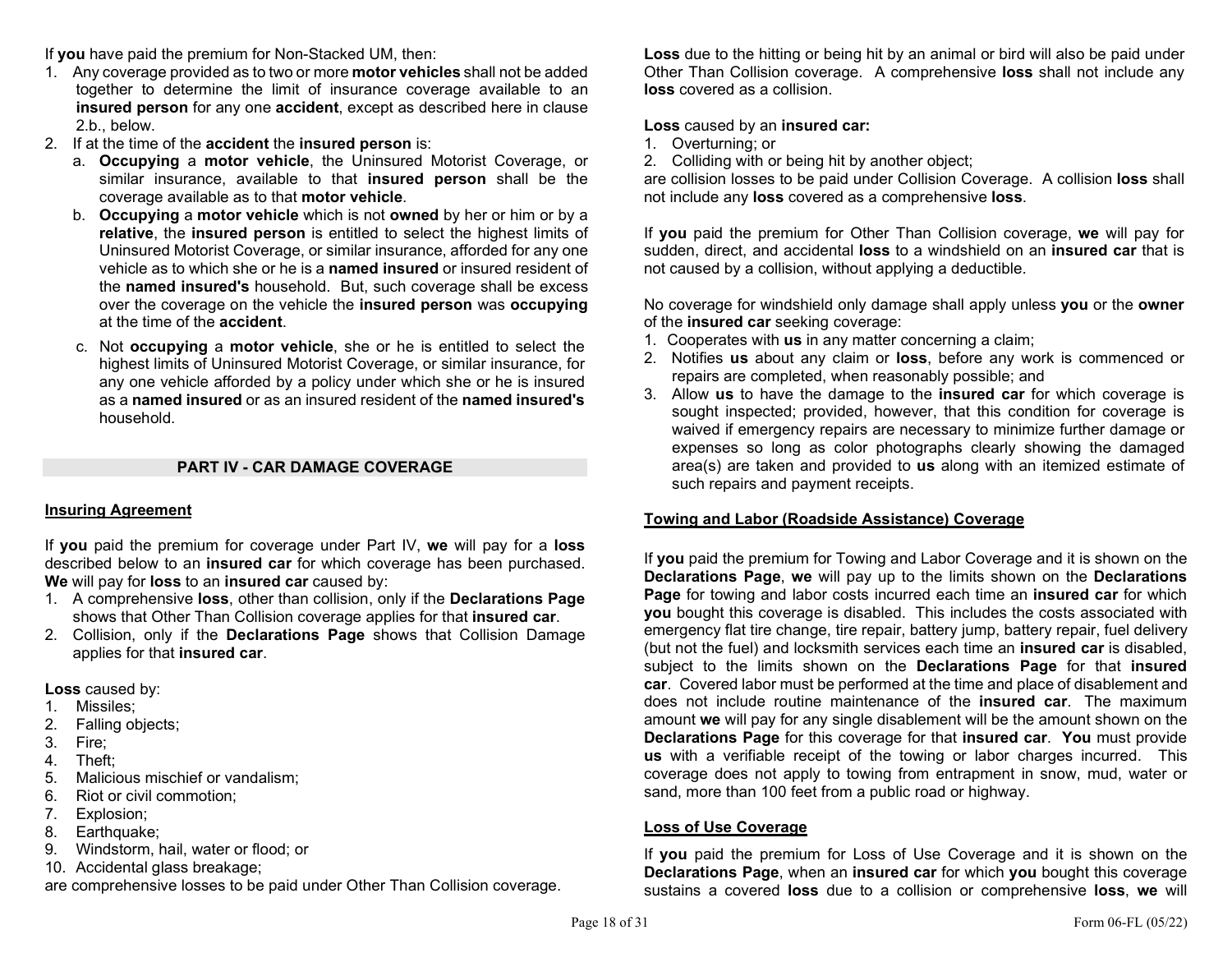reimburse you for necessary car rental charges you incur from a licensed rental car agency, while that insured car is inoperable due to that loss. We will pay no more than the limit shown on the Declarations Page.

Loss of Use Coverage is limited to the reasonable period of time we determine is required to repair or replace the insured car.

Loss of Use Coverage will end 72 hours after we offer to pay the amount we determine is due for a total loss.

No deductible applies to Loss of Use Coverage. The limits set forth above are the most we will pay as the result of any one loss, regardless of the number of insured cars listed on this policy or premiums paid.

### Additional Definition for Part IV Only

When shown in Part IV in **bold** print the words and phrases listed below have the meaning shown here. These meanings will apply whether the word or phrase appears in the singular, possessive, plural, active or passive forms:

 "Special/additional equipment" means any of the following equipment which was not installed at the factory by the original manufacturer of the insured car or sold by the manufacturer's dealer as a manufacturer's new car option or equipment on the insured car:

- 1. Parts, accessories, ground effects and any other equipment or enhancement;
- 2. Any modified suspension equipment, modified engines, modified carburetor systems, modified equipment, or custom wheels, including, but not limited to:
	- (a) Aluminum, magnesium, chrome or alloy wheels;
	- (b) Special wide-tread tires or slicks;
- 3. Custom paint, murals, decals or graphics; special carpeting or furnishings; sunroofs, moon roofs, t-bar or height extending roofs; bubble domes or similar windows; refrigeration or cooking equipment and any equipment used for sleeping;
- 4. Electronic video, audio, digital or data transmitting, receiving, recording and playback device, including but not limited to:
	- (a) Communication and audio devices, including citizen band radios, two way mobile radios, televisions, VCR, mobile cellular and other telephones, blue tooth devices, scanning monitor receivers, audio devices that record and/or play sound, including: radios; satellite radios; stereos; cassette tape decks; compact disk systems; MP3 devices; internet audio streaming devices; audio interface devices; radio scanners; and similar devices for reproducing sound;
	- (b) GPS and other navigation systems;
	- (c) Personal computers and internet access systems;
	- (d) Video devices, including DVD devices, VCR's; monitors; cameras and televisions; and
	- (e) Any accessories, cables, connectors or antennas used with any of these types of equipment.

### **Exclusions**

Coverage does not apply to loss:

- 1. To an insured car while used for livery or delivery services. This exclusion does not apply to shared expense car pools.
- 2. Caused by:
	- a. War (declared or undeclared);
	- b. Civil war;
	- c. Insurrection;
	- d. Rebellion;
	- e. Revolution;
	- f. Nuclear reaction, radiation, or radioactive contamination; or
	- g. Any consequence of any of the items listed above.
- 3. To any special/additional equipment. However, if you have paid the premium for Special/Additional Equipment Coverage and it is shown on the Declarations Page, this exclusion shall not apply to the special/ additional equipment listed on the schedule of special/additional equipment in our records. If you change the special/additional equipment on an insured car, you must notify us to change your listed equipment before any added special/additional equipment will be covered.
- 4. To any camper body or trailer.
- 5. That occurs to any vehicle while it is located for use as a residence or premises.
- 6. That results from off-road recreational use of a vehicle.
- 7. Resulting from:
	- a. Prior loss or damage; or
	- b. Damage due and confined to any of the following:
		- (1) Wear and tear;
		- (2) Freezing;
		- (3) Mechanical or electrical breakdown or failure;
		- (4) Road damage to tires; or
		- (5) Mold, mildew, fungi or any by-product of these;
		- unless the damage is the result of other loss covered by this policy.
- 8. To paint or discoloration of paint resulting from:
	- a. Acid rain;
	- b. Smoke;
	- c. Smog;
	- d. Chemicals;
	- e. Salt;
	- f. Tree sap; or
	- g. Animal or bird droppings;
	- unless the loss is the direct result of other loss covered by this policy.
- 9. To any personal property, including but not limited to wearing apparel, personal effects, and tools.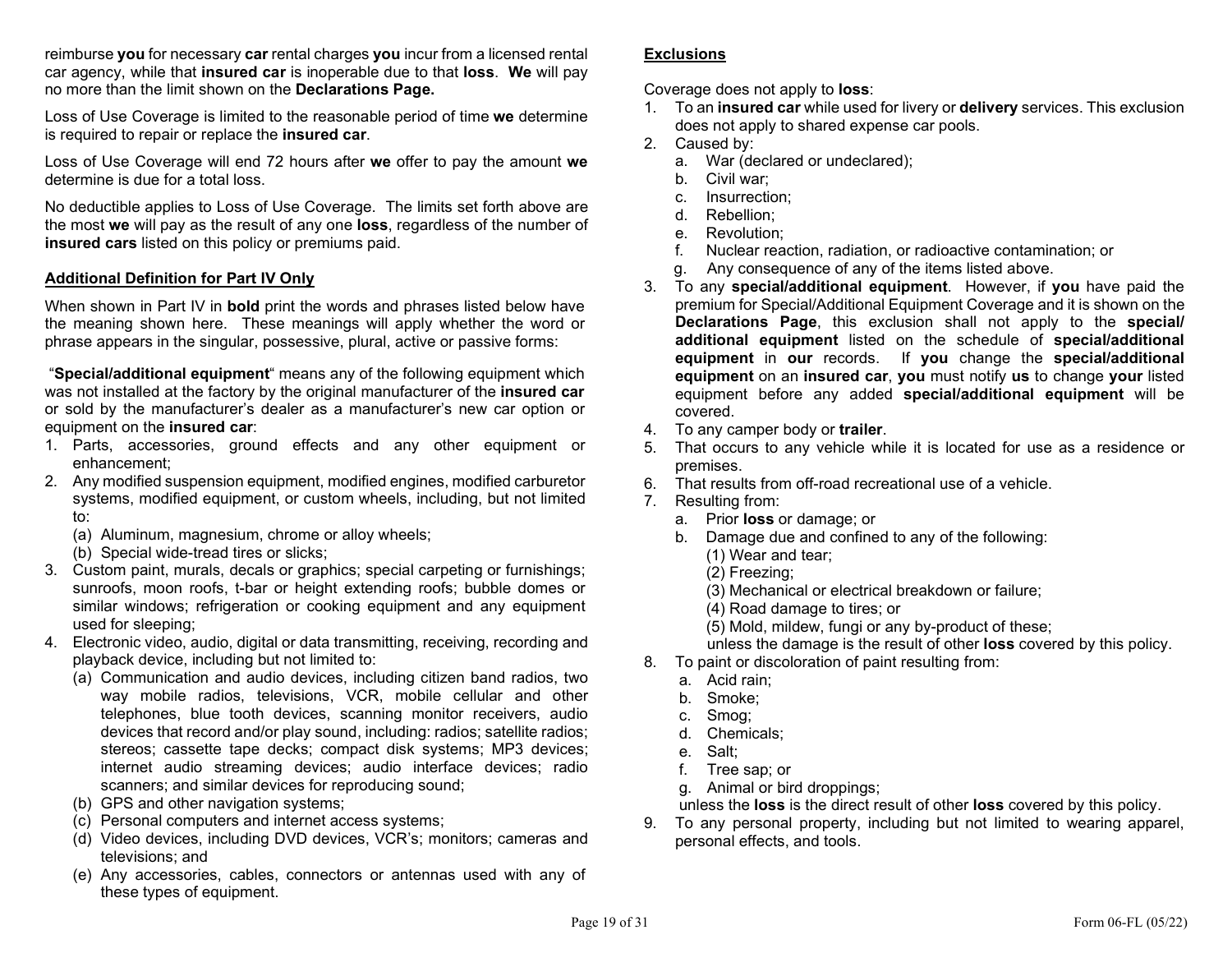- 10. That occurs while you, or anyone driving with your permission, is using an insured car:
	- a. In an illegal trade or transportation;
	- b. While committing a felony (other than a violation of a traffic law or similar law governing the ownership or operation of a vehicle); or
	- c. While fleeing any law enforcement personnel.

This shall not apply if your involvement, or that of a relative's, in the felony is unwilling and by force.

- 11. Arising out of or due to the use of an **insured car** for transportation of any explosive substance, flammable liquid or similarly hazardous material, except transportation, incidental to ordinary residential or farm activities. This shall not apply to the fluids necessary for the operation of the vehicle.
- 12. That occurs while an **insured car** is **racing**. This shall not apply to operation of an insured car by a person other than you or a relative unless the racing is with the knowledge or permission, express or implied, of you or a relative.
- 13. That occurs while an **insured car** is subject to any bailment lease, conditional sale, mortgage or other encumbrance not specifically declared and described on this policy. This exclusion only applies if you do not have possession of the insured car.
- 14. Due to theft or conversion by you, or a relative. However, this does not apply to the interest of a **named insured** or the spouse of the **named** insured who resides in the same household as the named insured if that person did not consent to, direct, contribute to, or participate in the theft or conversion.
- 15. To an **insured car** caused intentionally by or at the direction of any **person** listed on the Declarations Page. Except as set forth below as to loss that results from domestic violence, when a loss is otherwise caused intentionally, or is reasonably expected, by a person listed on the Declarations Page, this exclusion:
	- a. Shall apply to all **persons** having any interest in the property;
	- b. Is not limited to only the interest of the **person** causing the **loss**; and
	- c. Means that there is no physical damage coverage for any part of the loss.

 However, this exclusion will not apply to the interest of named insured or a relative if the loss arises from an act of domestic violence and:

- a. The state law protects that interest;
- b. That person has not:
	- (1) Participated in;
	- (2) Contributed to;
	- (3) Directed; or
	- (4) Consented to;
	- the intentional act causing the loss;
- c. A complaint has been filed with law enforcement and signed by the innocent person to make an arrest for violation of a family violence or similar law; and
- d. That person cooperates in any investigation relating to the loss.
- 16. That occurs while an **insured car** is driven by any **person** who is not a listed driver on the **Declarations Page** and who knowingly operates the insured car with an invalid driver's license. This exclusion does not apply to emergency use of the insured car.
- 17. That occurs while an insured car is being driven, operated, or used by an undisclosed regular operator.
- 18. That occurs while an **insured car** is:
	- a. Rented or leased to any person or organization, other than a person listed on the Declarations Page of this policy, in return for compensation, payment or benefit of any kind in exchange for, or resulting from, the use of the insured car.
	- b. Loaned to any **person** or organization, other than a **person** listed on the Declarations Page of this policy, in return for compensation, payment or benefit of any kind, but not including:
		- (1) Shared-expense car pools; or
		- (2) Permissive use in exchange for gas or lawful services.
- 19. That occurs while a TNC driver is logged on to a TNC digital network or while a TNC driver provides a TNC prearranged ride.
- 20. Due to the legal seizure or destruction of an **insured car** by any government or civil authority for any reason.
- 21. Due to the repossession of the insured car by a person or entity legally entitled to do so.
- 22. Resulting from the ownership, maintenance, or use of an **insured car** while a person is engaged in any business other than auto business activities. This exclusion includes use of a vehicle for livery and delivery services. This exclusion does not apply if business use of an insured car has been declared to **us** and an additional premium has been paid.
- 23. To an insured car while under the care or control of an auto business.
- 24. To an insured car due to diminution of value or any loss or reduction in market or resale value.
- 25. To an **insured car** resulting from the operation by a specifically named excluded driver.
- 26. Resulting in loss of use to a rental vehicle.

## Limits of Liability

- 1. Our Limit of Liability for loss shall not exceed the lowest of:
	- a. The Actual Cash Value of the stolen or damaged property at the time of loss, reduced by the deductible shown on the Declarations Page;
	- b. The amount necessary to repair the property to its pre-loss physical condition, reduced by the deductible shown on the Declarations Page;
	- c. The amount necessary to replace the property with property of like kind and quality, reduced by the deductible shown on the Declarations Page: or
	- d. Any Stated Amount Limit of Liability shown on the Declarations Page, including but not limited to any value listed for special/additional equipment.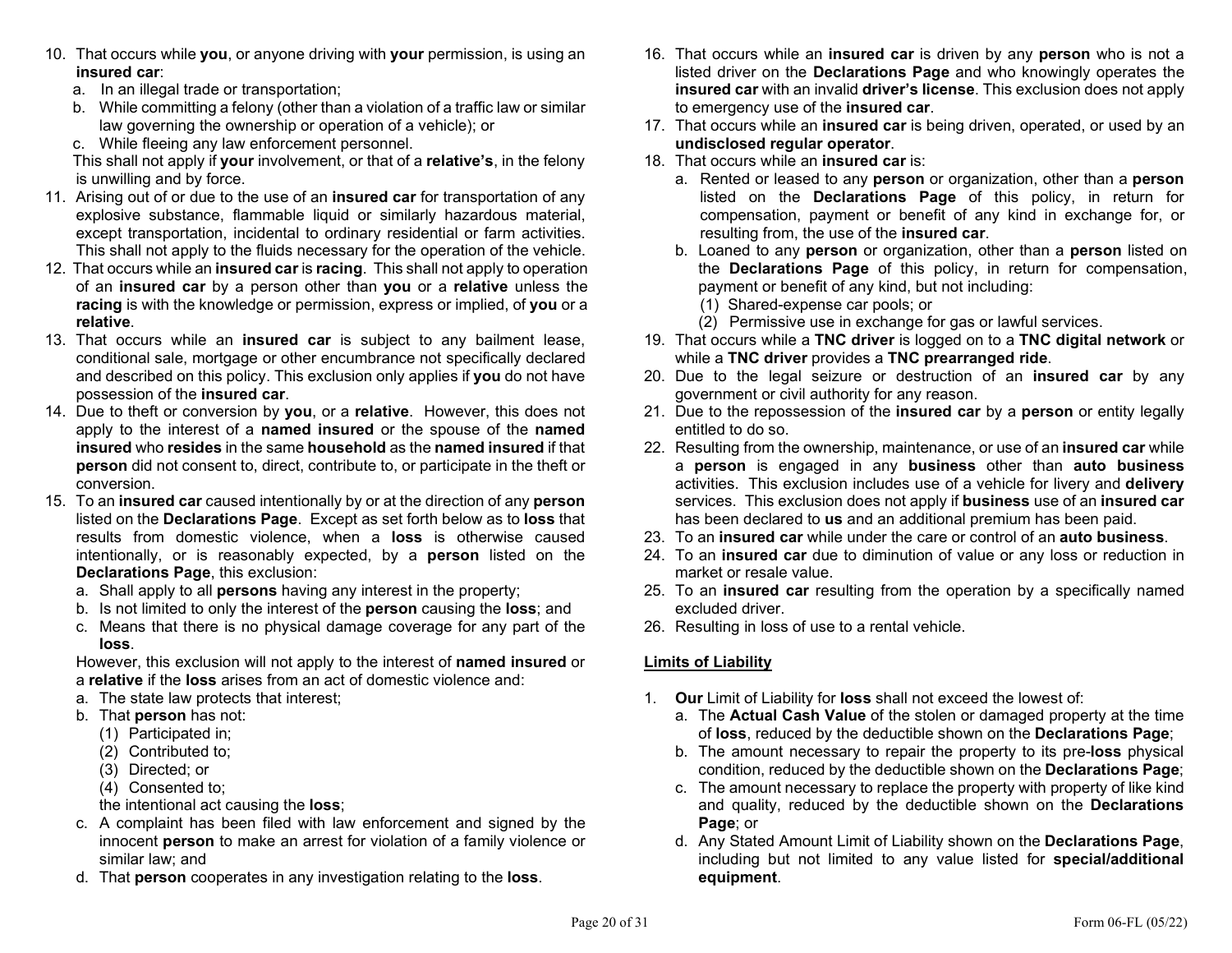2. Loss to a damaged windshield will not exceed the price determined as follows:

For Windshield Replacements:

- a. Windshield Glass. Up to 50% of the pricing set forth in the National Auto Glass Specifications for like kind and quality windshield glass on the date of the approved windshield installation.
- b. Windshield Replacement Labor Rate. \$40 per the recommended hour as set forth in the National Auto Glass Specifications on the date the approved windshield installation occurs.
- c. High Modulus / Non-Conducive Urethane. \$20.00 for 1.0 kit; \$30.00 for 1.5 kits; \$40.00 for 2.0 kits.
- d. All Other Urethanes. \$15.00 per kit.
- e. Molding. 80% of the manufacturer list pricing for like kind and quality molding on the date the approved windshield installation occurs.

For Windshield Repairs: \$60.00 single payment per windshield.

The price we pay as set forth in this section to repair or replace the damaged windshield with other of like kind and quality includes the use of parts from non-original equipment manufacturers, and will not include compensation for any diminution of value that is claimed to result from the **loss**. Although you have the right to choose any windshield repair facility or location, the limit of our liability for repair or replacement of your windshield will not exceed the price we pay as set forth within this section. At your request, we will identify a repair facility that will perform the repairs or replacement to the damaged windshield for an amount that will not exceed our limit of liability as set forth in this section.

- 3. If you or the owner of the insured car keep the salvage, the amount we pay will be reduced by the salvage value.
- 4. If loss is sustained by more than one insured car in the same collision, only the highest applicable deductible will apply.
- 5. The amount we will pay under this Part will be adjusted and reduced for depreciation, physical condition and betterment as applicable. We do not pay for the amount of any betterment. You are responsible to pay for any betterment.
- 6. The amount we will pay to repair an insured car or replace parts will be based on the cost of parts which may be new, used, reconditioned, remanufactured or refurbished parts, that are original and/or non-original manufacturer parts or equipment.
- 7. There shall be no duplicate recovery for the same elements of **loss** under this coverage and any other coverage under this policy or any other source.
- 8. Each covered loss of special/additional equipment shall be subject to the deductible shown on the Declarations Page for special/additional equipment. No other deductible shall apply to special/additional equipment.
- 9. Our limit of liability for a temporary substitute vehicle will be no more than the cost to repair the vehicle, or in the case of a total loss, the **actual cash** value of the insured car it is replacing at the time of the loss.

## No Benefit to Bailee

These coverages shall not directly or indirectly benefit any **person** or entity other than you for loss to an insured car.

## Appraisal

If you and we do not agree on the amount of loss, either may request an appraisal of the loss or demand mediation of the dispute in accordance with the Claims Mediation provision contained in Part VI - General Provisions of the policy. If requested, the mediation must be completed before a request for an appraisal can be made.

In the event of a request for an appraisal, each party will select a competent and impartial appraiser. The appraisers will state separately the actual cash value and the amount of the loss. If they fail to agree, the two appraisers will select an umpire and will submit their differences to the umpire. A decision agreed to by any two will be binding. Each party will:

- 1. Pay its chosen appraiser; and
- 2. Bear the expenses of the appraisal and umpire equally.

We do not waive any of our rights under this policy by agreeing to an appraisal of the amount of loss. Coverage issues or disputes under this policy may not be determined by the appraisers.

## Payment of loss

At our option, we will pay the loss in money, or repair or replace the damaged or stolen property. With your consent, payment for repairs may be made directly to a repair shop if damage is repaired. Under no circumstances will a payment be made under this policy until evidence of satisfactory repairs is presented to us. At that time, we will have the right, at our option, to inspect the repairs prior to making any payment for the loss.

We may, at any time before the **loss** is paid or the property is replaced by us, return, at our expense, any stolen property either to you or to the address shown in our records with payment for the resulting damage. We may keep all or part of the property at the agreed or appraised value, but there shall be no abandonment to us. We have no duty to preserve salvage.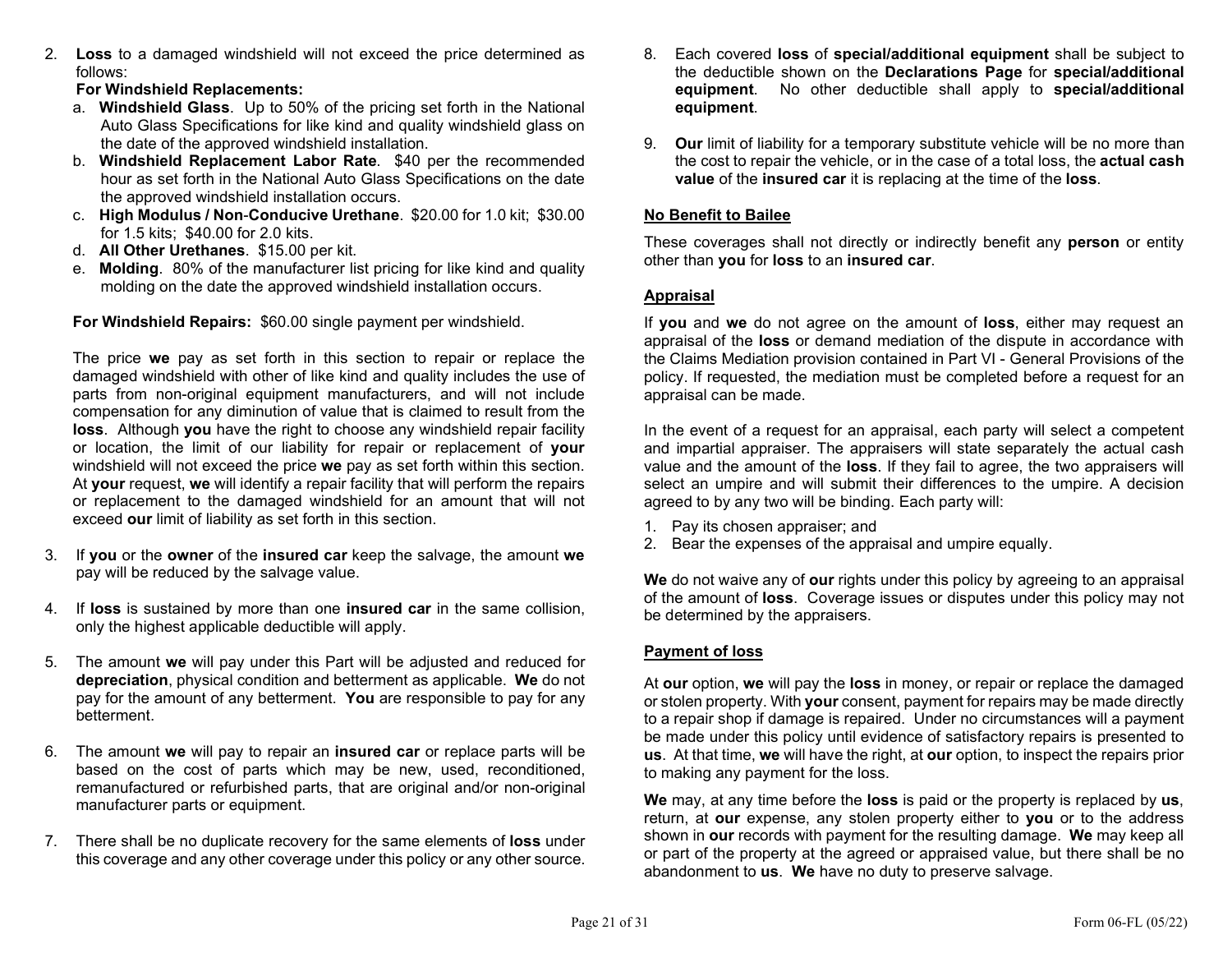We may make payment for a loss to you or the owner of the car. No payment is due under Part IV until you have fully complied with all of the conditions and duties stated in this policy.

### Timeliness of Repairs

If there is a loss, you must begin repairs to an insured car within ninety (90) days from the date payment for the loss has been made to you unless such delay is due to a widespread catastrophic loss. We will not be responsible for any loss or portion thereof which is caused by your delay in commencing such repairs.

### Loss Payee & Lienholder's Rights

If a loss payee or lienholder is shown on the **Declarations Page** with respect to an insured car, any amount paid for under this Part IV for loss to that car will be paid according to your interest and that of the loss payee or lienholder. We may make separate payments according to those interests. However, with your consent, payment may be made directly to a repair shop when the loss is being repaired.

We will be subrogated to the loss payee or lienholder's rights of recovery to the extent of **our** payment.

Where a claim is denied for non-cooperation or breach of the **Insured**'s duties owed to us, the Loss Payee or lienholder's interest will not be protected. Where fraud, misrepresentation, material omission, intentional damage, or conversion, secretion and/or embezzlement of a car has been committed by or at the direction of you or a relative, or where the loss is otherwise not covered under the terms of this policy, the Loss Payee or lienholder's interest will not be protected. We have no duty to make any payment to a lienholder or Loss Payee unless the loss is payable to you and all policy terms and conditions have been met.

We reserve the right to cancel the policy as permitted by policy terms. Cancellation shall terminate this agreement as to the Loss Payee's interest.

### Other Insurance

If there is other applicable insurance or source of recovery for **loss** to an **insured** car, we will pay the proportionate share our limit of liability bears to the total of all available sources of recovery.

Other sources of recovery include, but are not limited to any:

- 1. Coverage provided by the car owner;
- 2. Other physical damage insurance available; and
- 3. Other source of recovery that applies to the loss.

### PART V - ACCIDENTAL DEATH AND DISMEMBERMENT COVERAGE

If Accidental Death and Dismemberment Coverage is shown on the Declarations Page, we will pay the benefits described under the Limits of Liability in this Part V with respect to bodily injury sustained by the named insured as the result of a Covered Event specified in this Part V.

### Limits of Liability

If a named insured sustains death, dismemberment or loss of life, as described below, independent of other causes, that is the result of a Covered Event in an accident, we will pay the stated benefit to the named insured, subject to the aggregate limit of liability shown on the **Declarations Page**.

DEATH, DISMEMBERMENT OR LOSS OF SIGHT: If within 90 days from the date of an **accident** arising out of a Covered Event, **bodily injury** sustained by the named insured in that accident causes death, dismemberment or loss of sight, we will pay, as follows, but no more than the Limit of Liability shown on the Declarations Page for all bodily injury:

- 1. For accidental loss of life, we will pay the limit shown on the Declarations Page.
- 2. For loss of both hands or both feet, we will pay the limit shown on the Declarations Page.
- 3. For loss of one hand and one foot, we will pay the limit shown on the Declarations Page.
- 4. For loss of sight in both eyes, we will pay the limit shown on the Declarations Page.
- 5. For loss of either hand or foot, we will pay one-half of the limit shown on the Declarations Page.
- 6. For loss of sight in one eye, we will pay one-half of the limit shown on the Declarations Page.
- 7. For loss of a thumb and index finger of the same hand, we will pay one-half of the limit shown on the Declarations Page.

The word "loss", as used in this Part V, means:

- 1. With regard to hand or foot, complete severance through or above the wrist or ankle joint.
- 2. With regard to sight of eyes, entire and irrecoverable loss of sight.
- 3. With regard to thumb and index finger, complete severance through or above metacarpophalangeal joint.

The limit of liability shown for this coverage on the **Declarations Page** is the aggregate limit for all claims under this Part V, and is the most we will pay under this coverage with respect to a **named insured**, without regard to the number of:

- 1. Bodily injuries sustained by the named insured;
- 2. Cars insured under this policy;
- 3. Separate premiums paid or shown on the Declarations Page;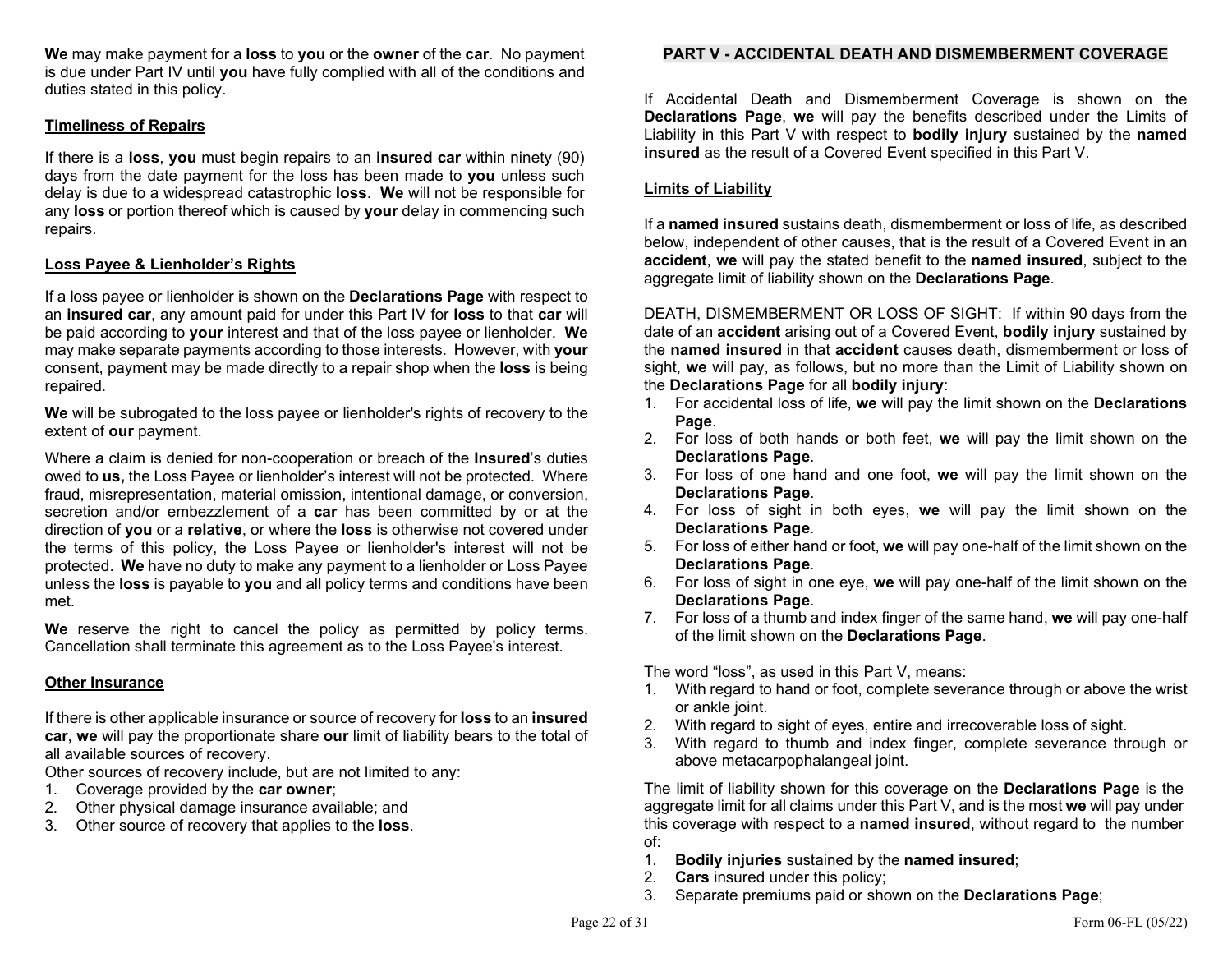- 4. Policies issued;
- 5. Claims made; or
- 6. Vehicles involved.

There will be no stacking or combining of coverage afforded to more than one car under this policy.

## COVERED EVENTS:

- 1. While the **named insured** is riding solely as a passenger in or on, boarding or alighting from any public conveyance, including air, licensed to carry passengers for hire; or
- 2. When the **named insured** sustains injuries caused by unavoidable exposure to the elements following the forced landing, stranding, sinking or wrecking of such means of transportation described above in which the person insured has been riding solely as a passenger; or
- 3. While the named insured is driving or riding in or on; boarding or alighting from, a four-wheel private passenger automobile.

## Seat Belt Coverage

The Principal Sum benefits for Accidental Death under this policy will be increased by an additional 20% of the benefit amount if death results while the named insured is a passenger or driver of a four-wheel private passenger automobile and the named insured's seat belt is properly fastened about their body.

## **Exclusions**

This coverage does not cover any loss, death or bodily injury incurred for, or resulting from, any of the following:

- 1. Suicide or attempted suicide.
- 2. Intentional self-infliction of injury or attempted self-infliction of injury.
- 3. Self-destruction or attempted self-destruction.
- 4. Infections except infections that develop from and are caused wholly by a covered bodily injury.
- 5. War or any warlike action.
- 6. Accident occurring while operating, or learning to operate, or performing duties as a member of the crew of any aircraft.
- 7. Sickness or disease of any kind.
- 8. Bodily injury or loss occurring while the named insured is intoxicated or under the influence of any narcotic, unless consumed or ingested pursuant to directions from a licensed physician, in the course of treatment, without any warning from the physician or a licensed pharmacist against operating any motorized vehicle while under the influence of the narcotic.
- 9. While the named insured is racing.
- 10. While operating a motor vehicle use of a motor vehicle as a livery service or for delivery.
- 11. While a TNC driver is logged on to a TNC digital network or while a TNC driver provides a TNC prearranged ride.
- 12. As a result of a hernia of any kind.
- 13. As a consequence of diabetes.
- 14. Bodily injury caused by, or contributed to by, the named insured committing, participating in or attempting to commit:
	- a. A felony; or
	- b. An act of violence, civil disobedience, civil disorder, riot or insurrection. This does not apply when:
	- a. The involvement by the named insured is unwillingly and by force; and
	- b. The insured person is not convicted of the felony or a related crime.

## Additional Terms for Part V

- 1. NOTICE OF CLAIM: Written notice of claim must be given to us within 20 days after any **bodily injury** covered by this Part V, or as soon thereafter as is reasonably possible.
- 2. PROOF OF LOSS: Written proof of loss must be furnished to us within 90 days after the date of a covered event. Failure to furnish such proof within the time required shall not invalidate nor reduce any claim if it was not reasonably possible to give proof within such time, provided proof is furnished as soon as reasonably possible.
- 3. PAYMENT OF CLAIMS: Payment for loss of life will be payable in accord with any beneficiary designation made to us, or if none, then to the estate of the named insured. Payment of our limit of liability to the legal representative of the estate shall be deemed discharge of our duties under this Part V.
- 4. PHYSICAL EXAMINATION AND AUTOPSY: We have the right for physical examination or autopsy of the **named insured** who is making a claim under this Part V by a licensed medical practitioner or pathologist when, and as often as we reasonably require, unless barred by law.

## PART VI - GENERAL PROVISIONS

## Policy Period & Territory

This policy applies only to **accidents** and **losses** that occur:

- 1. During the policy period as shown in the Declarations Page unless the policy is cancelled, in which case all coverage ends on the effective date of the cancellation; and
- 2. Within the policy territory. The policy territory is the United States of America, its territories or possessions, or Canada. This policy also applies to an accident or loss involving an insured car while being transported between ports within the policy territory.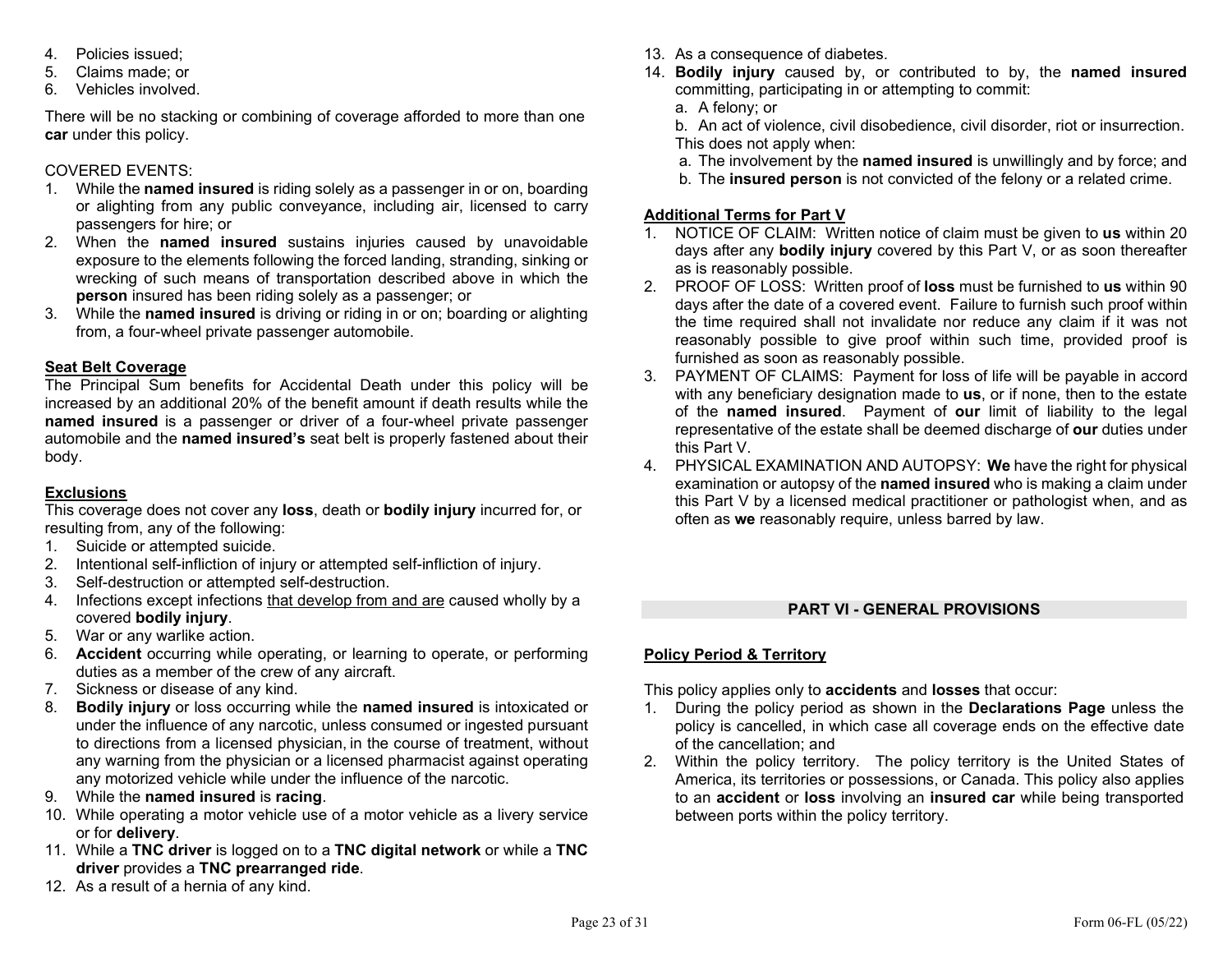## Two or More Cars Insured

As to any **accident**, occurrence or **loss** to which this and any other **car** policy issued to you by us, or an affiliated insurer, applies to provide the same or similar type of coverage, the total limit of our liability under all the policies shall not exceed the highest applicable Limit of Liability under any one policy for any one vehicle insured. This does not apply as to Part III – Uninsured Motorist Coverage if you have paid the extra premium for Stacked UM.

### Claims Handling

We shall use any or all of the following to determine the value of any damages, loss or claim that may be covered by this policy:

- 1. Exams by physicians we select, at our expense, as often as we reasonably request.
- 2. Medical record review and test result review by persons and services selected by us.
- 3. Estimating, appraisal, or injury evaluation and/or data systems for the analysis of medical treatment and expenses.
- 4. Estimates by vehicle repair shops.
- 5. Computer programs, databases and published sources for vehicle values and cost of repair.
- 6. Third-party vendors providing estimating, appraisal, injury evaluation, earnings calculators, and analysis.

### Claims Mediation

Before the start of a legal action as to a claim under this policy for:

1. Bodily injury in an amount of \$10,000 or less; or

2. Property damage or loss to property in any amount; either we or the claimant may demand mediation of the claim.

The demand for mediation shall:

- 1. Be filed with the Florida Department of Financial Services, on a form approved by that Department; and
- 2. State the reason for the mediation demand and the issues in dispute which are to be mediated.

The filing of a demand for mediation tolls the time requirements that apply for filing a lawsuit for a period of 60 days following the conclusion of the mediation process or the time prescribed under Florida laws for Limitations of Actions other than for the recovery of real property, whichever is later.

The Florida Department of Financial Services shall randomly select qualified mediators approved by the Department. Each party may once reject the mediator selected, either originally or after the opposing side has exercised its option to reject a mediator.

Mediation shall be held no later than 45 days following the demand for it. The date, time, and place of the mediation conference shall be set by the mediator. If so agreed, mediation may be done by telephone. Only one mediation session may be requested for each claim unless the parties agree to further mediation.

Any **person** or party participating in mediation must have the authority to make a binding decision. All parties must mediate in good faith.

The mediation shall be conducted as an informal process in which formal rules of evidence and procedure need not be observed. Disclosures and statements made during mediation shall not be deemed admissions in any subsequent action or proceeding relating to the claim or cause of action giving rise to the claim.

The costs of mediation shall be borne equally by both parties, unless the mediator determines that one party has not mediated in good faith.

A person or party demanding mediation may not demand or request mediation after a suit is filed relating to the same facts already mediated.

### Suits Against Us

No legal action may be brought against us until there has been full compliance with all terms of this policy.

Unless we agree otherwise, any legal action against us must be brought in a court of competent jurisdiction in the county and state where the insured person lives.

No one other than an **insured person** under Part  $I -$  Liability To Others of this policy shall have any interest in this policy prior to obtaining a verdict against an insured person.

No legal action may be brought against **us** for payment under Part  $I -$  Liability To Others until:

- 1. We agree in writing that the insured person, as defined under Part I, has an obligation to pay damages; or
- 2. The amount of the damages due under Part I on behalf of an insured has been determined by final judgment after trial.

No one shall have any right to make us a party to a suit to determine the liability of an insured person under Part I.

No legal action may be brought against **us** to recover any sum under Part II -PIP until, and as required by the No-Fault Law:

1. The PIP payment being claimed against us is overdue, including any additional time allowed by the No-Fault Law for us to pay;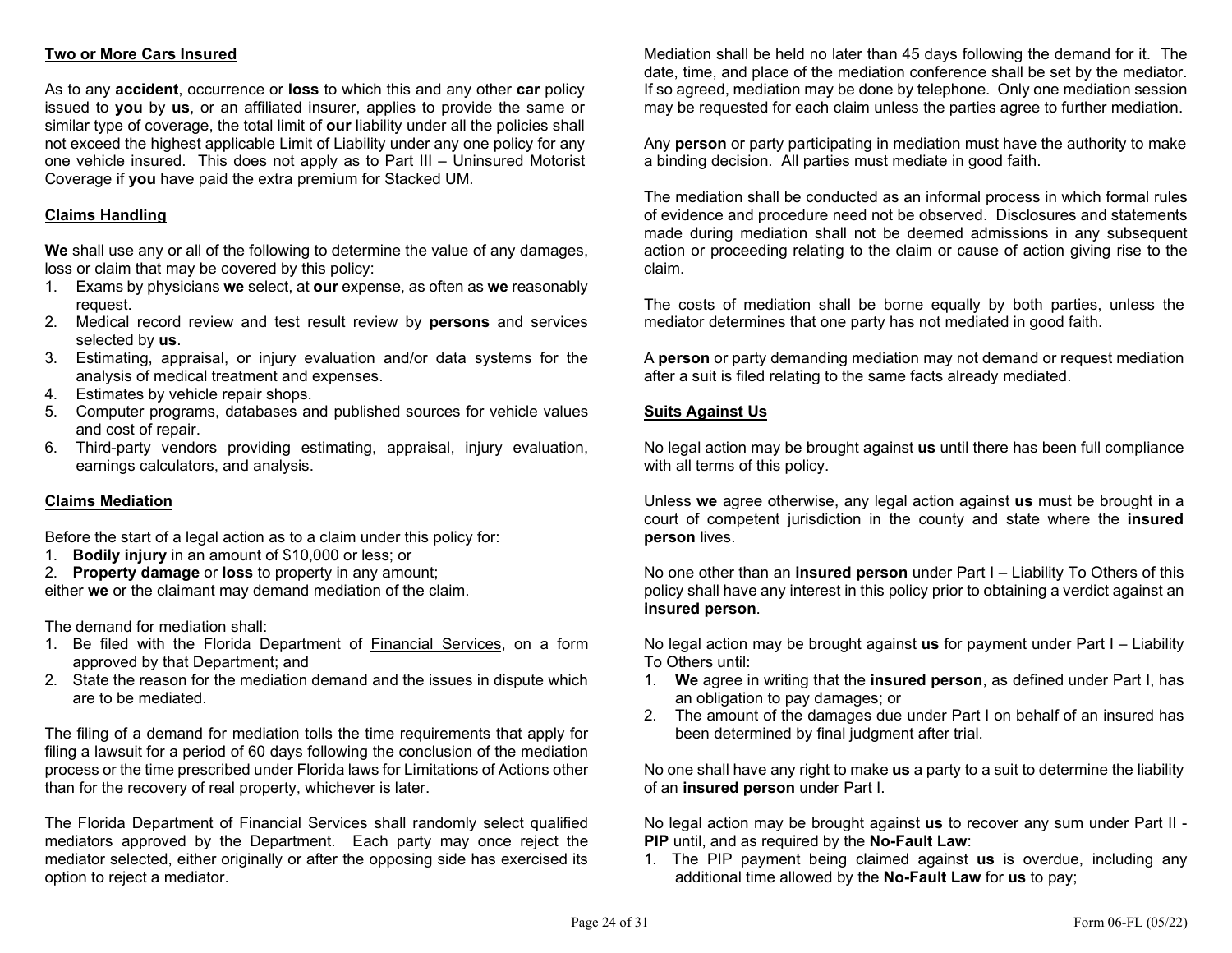- 2. The PIP claimant sends us written notice of an intent to initiate legal action against us. This notice shall be delivered to us by United States certified or registered mail with return receipt requested. The notice shall state that it is a "demand letter under Fla. Statute § 627.736(10)", and shall state with specificity:
	- a. The name of the insured upon which such benefits are being sought, including a copy of the assignment giving rights to the claimant if the claimant is not the insured;
	- b. The claim number or policy number upon which such claim was originally submitted to us;
	- c. To the extent applicable:
		- (1) The name of any medical provider who rendered to an insured the treatment, services, accommodations, or supplies that form the basis of such claim; and
		- (2) An itemized statement specifying each exact amount, the date of treatment, service, or accommodation, and the type of benefit claimed to be due; and
	- d. Any other item(s) so required by the No-Fault Law.
- 3. Within 30 days after our receipt of the demand letter, we have not:
	- a. Paid the overdue claim stated in the demand letter; or

 b. Agreed to pay in the future for treatment that has not yet been rendered. In any civil action by a claimant to recover PIP benefits from us, all claims related to the same health care provider for the same injured person shall be brought in one action, unless good cause is shown why such claims should be brought separately.

We have no duty to preserve or otherwise retain any salvage for any purpose, including as evidence for any type of court proceeding.

No one may sue us to determine the amount payable under Part V - Accidental Death and Dismemberment Coverage until at least 60 days after written proof of loss has been furnished to **us**. No such legal action may be brought after the expiration of five years after the time written proof of loss is required to be furnished to us.

## Our Recovery Rights (Subrogation & Reimbursement)

In the event of any payment under this policy:

- 1. We will be subrogated to all rights of recovery of the person or entity to or for whom payment was made against another **person** or organization; and
- 2. Any **person** to or for whom a payment is made who recovers damages from a liable person or entity, or their insurer, shall hold the proceeds of that recovery in trust for us.

These rights shall be only to the extent of payments made under this policy. The **person** or organization to or for whom payment was made under this policy will be required to reimburse us out of any monies received from any party or organization liable for damages, or his or her insurance company.

Anyone to whom payment was made under this policy must cooperate with us, do whatever is necessary to protect our subrogation rights, and do nothing after the loss to harm our rights. This may include the filing of a lawsuit:

1. Against all parties who may be liable for injuries or damages arising out of the accident; and

2. Within the time frame as required by the statute of limitations that applies. If we seek recovery from a liable party:

- 1. You authorize us to seek recovery of any applicable deductible. But, we have no duty to do so, and we will notify you if we do not intend to proceed to collect the deductible; and
- 2. You agree to be bound by any settlement agreement entered into by us and the liable party, or the outcome of any arbitration we enter into, for those sums.

We reserve the right to compromise or settle the deductible and property damage claims against the responsible parties for less than the full amount. If the total recovery is less than the total of our payment and the deductible, we will reduce reimbursement of the deductible to you based on the proportion that the actual recovery bears to the total of our payment and the deductible.

Any reimbursement to you by us will be reduced by a proportionate share of expenses and attorney fees incurred in connection with the recovery.

If anyone insured under this policy makes recovery from a responsible party without our written consent and our rights are prejudiced, that insured's rights under any affected coverage will no longer exist.

If payment is made on behalf of anyone insured under this policy to comply with state mandated coverage, and the policy or any subsequent change in coverage was obtained from us as a result of your material misrepresentation of the risk to be insured by us, which otherwise, had it been known to us at the time coverage was agreed to by us, we would have declined coverage or extension of coverage to you, you agree to reimburse us to the full extent of any loss and adjustment expense paid on your behalf as a result of your material misrepresentation to us.

Notwithstanding the rights set forth above in this clause, we have no right of recovery for payments made by us under Part II - PIP that we are not entitled to recover under the No-Fault Law. Except, we shall have a right of reimbursement, to the extent of **our** payment, against the **owner** of a commercial motor vehicle and the insurer of the owner of a commercial motor vehicle as defined under the No-Fault Law, for benefits paid as a result of an insured person occupying the commercial motor vehicle or having been struck by the commercial motor vehicle while not occupying any self-propelled vehicle. Our right of reimbursement does not apply to the owner or registrant of a motor vehicle used as a taxicab.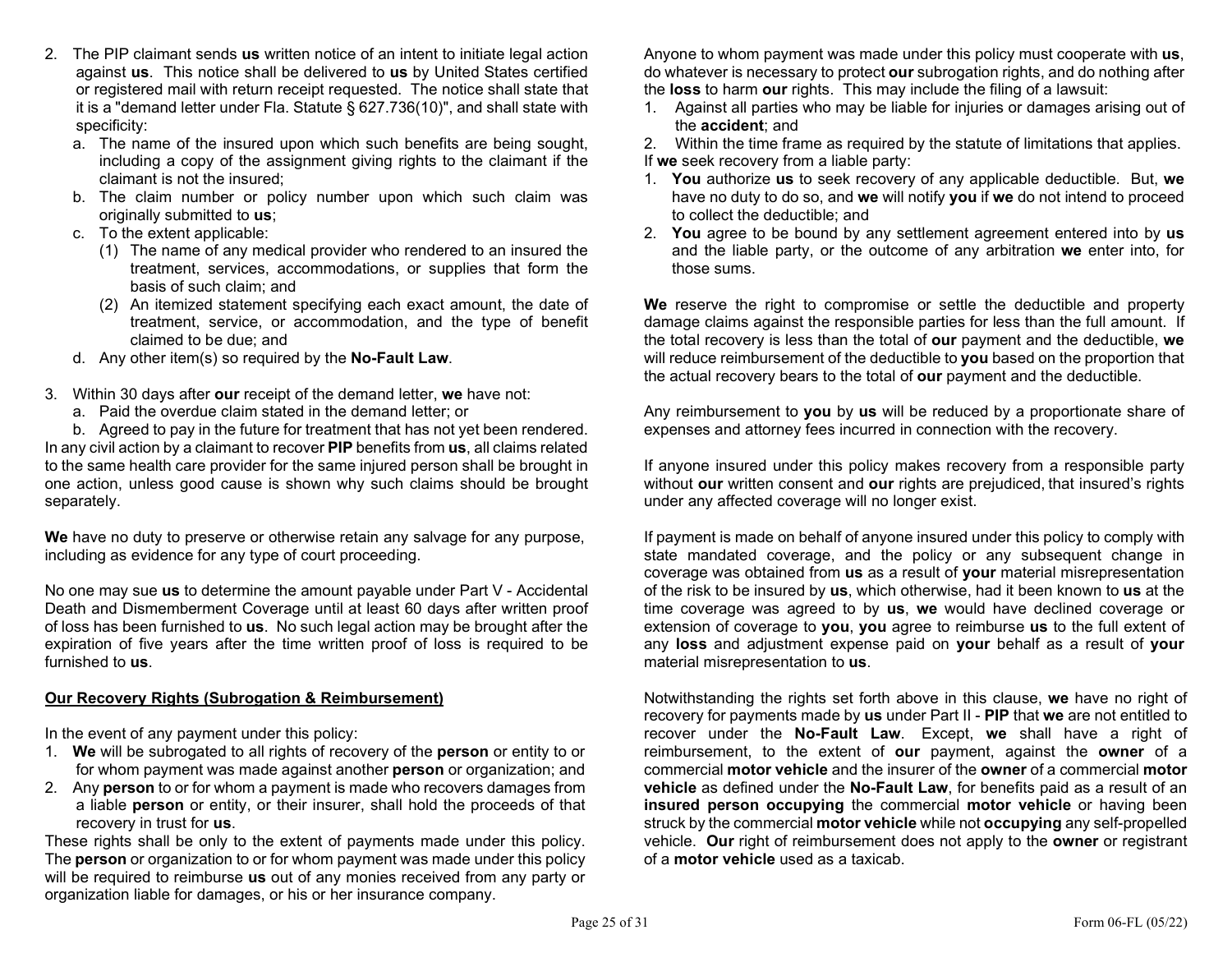If we have a reasonable belief that a fraudulent insurance act has been committed under Part II –  $PIP$ , we shall give written notice to the insured person within 30 days after submission of the PIP claim that such claim is being investigated for suspected fraud. We shall, no later than 90 days from the submission of the claim, either:

- 1. Deny the PIP claim; or
- 2. Pay the PIP claim;

in accordance with the No-Fault Law.

### Transfer of Your Interest In This Policy

Your duties under this policy may not be transferred or assigned to another person or business entity without our written consent. However, if a named insured shown on the Declarations Page dies, this policy will provide coverage until cancellation or the end of the policy period shown on the Declarations Page for:

- 1. The surviving spouse, if a resident of the same household at the time of death; and
- 2. The legal representative of the deceased named insured, while acting in that capacity. This only applies to the legal representative's responsibility to maintain or use the insured car.

If the named insured dies, the mailing of any notice required under this policy will be sufficient if mailed to the decedent's last known address in our records.

If the insured car is sold, coverage will terminate as to that insured car when the buyer takes possession of the car. Coverage will not transfer or apply to the new owner upon sale or transfer to any person other than a relative.

### Policy Changes

This policy, which includes the **Declarations Page**, endorsements issued by us, the Application, and any coverage election and rejection forms, contains all agreements between you and us. Its terms may not be changed or waived except by written endorsement issued by us.

If a change requires a premium adjustment, we will adjust your premium as of the effective date of the change. We may revise this policy form to provide more coverage without additional premium charge. If we revise this version of this policy form, our policy will automatically provide the additional coverage as to the date the revision is effective.

We rely upon the statements made by you in the Application for insurance to determine the amount of the premium for this policy. You agree to cooperate with us in determining if this information is correct and complete and you will notify us if it changes during the policy period. If this information is incorrect, incomplete, or changes during the policy period, we may adjust your premium

during the policy period or take other appropriate action. To properly insure your car, you must promptly notify us when:

- 1. You change your address;
- 2. Any resident operators with a valid driver's license are added or deleted. We will allow up to 30 days to add a resident operator;
- 3. You acquire an additional or replacement car;
- 4. Any change in the operators in the household;
- 5. You or a relative get married or divorced; or
- 6. You or a relative obtains a driver's license or has a driver's license suspended, revoked, or refused.

If the named insured has been charged an incorrect premium for the coverage(s) in the first Application, we will give notice to the named insured that more premium is due. When the **named insured** gets that notice, the named insured may:

- 1. Pay the extra amount of premium due and maintain the policy in full force under its original terms. This must be done within 10 days from receipt of the notice from us to pay the extra amount of premium due;
- 2. Cancel this policy and request a refund of any unearned premiums. This must be done by giving **us** notice of such within 10 days from receipt of the notice from us to pay the extra amount of premium due; or
- 3. To do nothing, in which case we will then cancel the policy effective no less than 14 days after the date of the notice from us to pay the extra amount of premium due.

### Our Right to Re-compute Premium

We established the premium for this policy based on the statements you made in your application for insurance. We have the right to re-compute the premium payable for this policy if we later obtain information which affects the premium we charged.

### Non-Cancellable Policy

The terms set out here apply when this policy is issued to reinstate the **named** insured's driving privileges in Florida after those privileges have been revoked or suspended.

The minimum coverages required by Florida law may not be cancelled for any reason by either the named insured or us. A premium shall be collected and coverage shall be in effect for the 60-day period during which we complete the underwriting of the policy whether or not the person's driver license, motor vehicle tag, and motor vehicle registration are in effect. However, as allowed by Florida law, we may cancel:

- 1. During our underwriting period, which is the first 60 days this policy is in effect immediately following the effective date of the first policy period; or
- 2. At any time if the driver's license of:
	- a. The named insured; or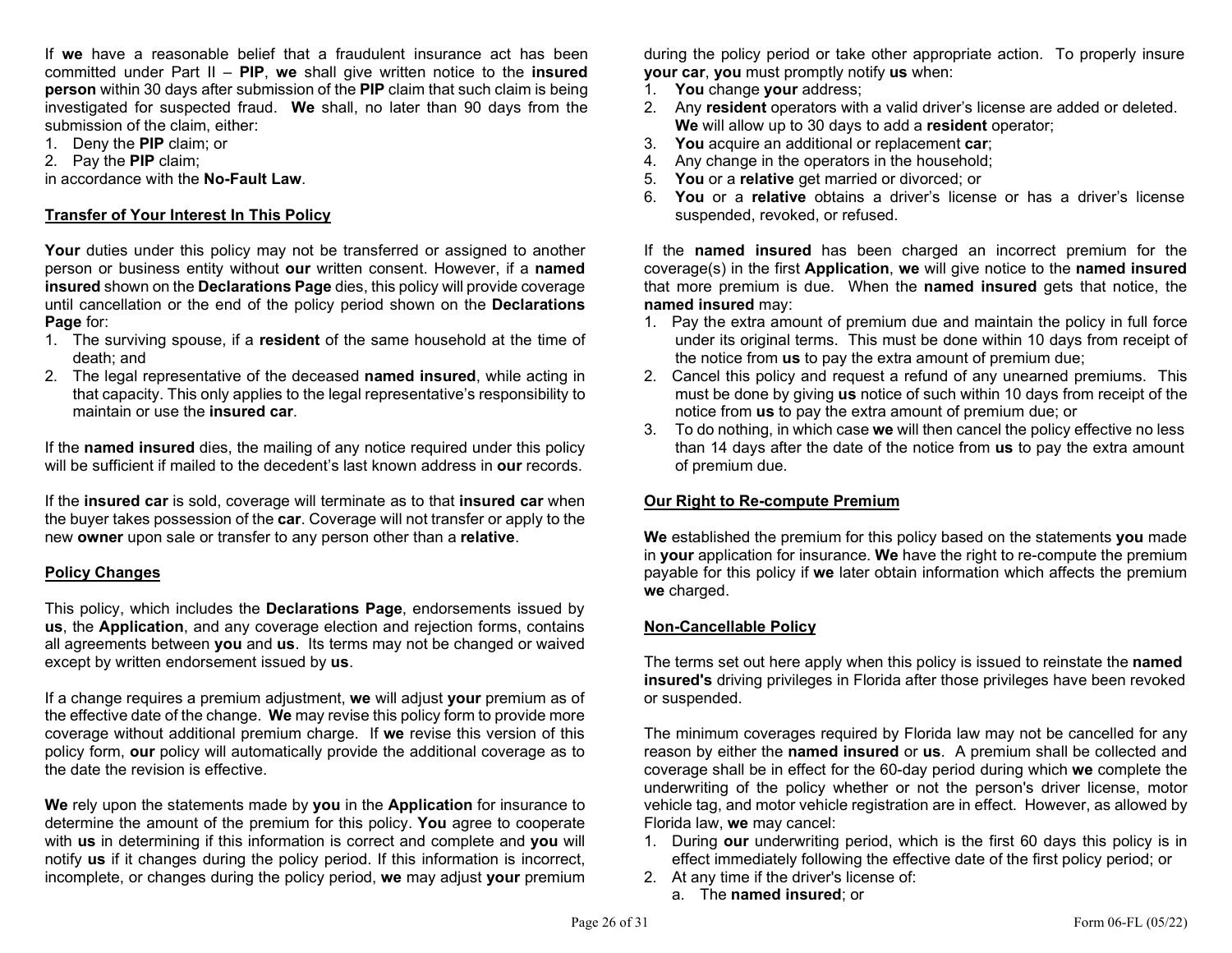b. An operator who resides in the same household as the named insured or who customarily operates the insured car;

is suspended or revoked during the policy period.

### Cancellation and Non-Renewal

The named insured may cancel this policy by returning it to us or by advising us when at a future date the cancellation is to be effective. However, the named insured may not cancel a policy that has PIP and/or property damage liability during the first 2 months after the effective date of the initial policy period, except as follows:

- 1. The **insured car(s)** is totally destroyed;
- 2. Ownership of the insured car(s) is transferred;
- 3. Another policy covers the insured car(s);
- 4. The named insured has been charged an incorrect premium for the coverage(s) set forth in the original Application and we have given notice of the extra premium due; or
- 5. The named insured is a military service member called to active duty or transferred by the United States Armed Forces to a location where the insurance is not required.

If the named insured has been charged an incorrect premium for the coverage(s) in the first Application, we will give notice to the named insured that more premium is due. When the named insured gets that notice, the named insured may:

- 1. Pay the extra amount of premium due and maintain the policy in full force under its original terms. This must be done within 10 days from receipt of the notice from us to pay the extra amount of premium due;
- 2. Cancel this policy and request a refund of any unearned premiums. This must be done by giving **us** notice of such within 10 days from receipt of the notice from us to pay the extra amount of premium due; or
- 3. To do nothing, in which case we will then cancel the policy effective no less than 14 days after the date of the notice from us to pay the extra amount of premium due.

We may cancel by mailing notice to the **named insured** shown on the Declarations Page at the last known address appearing on our records. Notice of cancellation will be mailed at least:

- 1. 10 days before the effective date of cancellation if due to failure to pay premium; or
- 2. 45 days before the effective date of cancellation if this policy is to be cancelled for any other reason.

We may cancel this policy for any lawful reason during the first 59 days of the first policy period. But, we will not cancel a policy that has PIP and/or property damage liability coverage for failure to pay premium during the first 59 days this policy is in effect unless the reason we cancel is due to the issuance of a payment for the premium that is dishonored for any reason. When this policy

is in effect for 60 days, or if this is a renewal policy, we may cancel only for one or more of the following reasons:

- 1. The failure to pay premium;
- 2. For material misrepresentation or fraud when applying for this policy;
- 3. You or a relative submit a fraudulent claim; or
- 4. The loss of driving privileges through suspension or revocation of your operator's license or motor vehicle registration, or that of a principal operator of your insured car. This must have occurred during the policy period or during the 180 days immediately preceding its effective date or, if the policy is a renewal, during its policy period.

With respect to cancellation, this policy is neither severable or dividable. Any cancellaton will be effective for all persons and all vehicles.

If this policy is cancelled, coverage will not be provided as of the date and time shown in the notice of cancellation.

If we decide to cancel this policy, our decision will not be based on the lawful use, possession, or ownership of a firearm or ammunition by the insurance applicant, insured, or a household member of the applicant or insured.

Upon cancellation, you may be entitled to a premium refund. However, our making or offering of a refund is not a notice or condition of cancellation.

If this policy is cancelled by us for any reason other than failure to pay premium, any refund due will be computed on a daily pro-rata basis and will be mailed within 15 days after the effective date of the cancellation.

If this policy is cancelled at your request or due to failure to pay premium, any refund due will be calculated at a 90% of pro rata basis. Any refund due will be mailed within 30 days after the effective date of the cancellation or receipt of your request for cancellation, whichever is later.

We will refund 100 percent of the unearned premium if the named insured is a servicemember, as defined in Fla. Stat. § 250.01, who cancels because he or she is called to active duty or transferred by the United States Armed Forces to a location where the insurance is not required. We may require a servicemember to submit either a copy of the official military order or a written verification signed by the servicemember's commanding officer to support this refund. If we cancel this policy, we will refund 100 percent of the unearned premium to the servicemember.

If we decide to not to renew this policy, we will mail notice of nonrenewal to the named insured shown on the Declarations Page at the last known address appearing in our records. Notice will be mailed at least 45 days before the end of the policy period.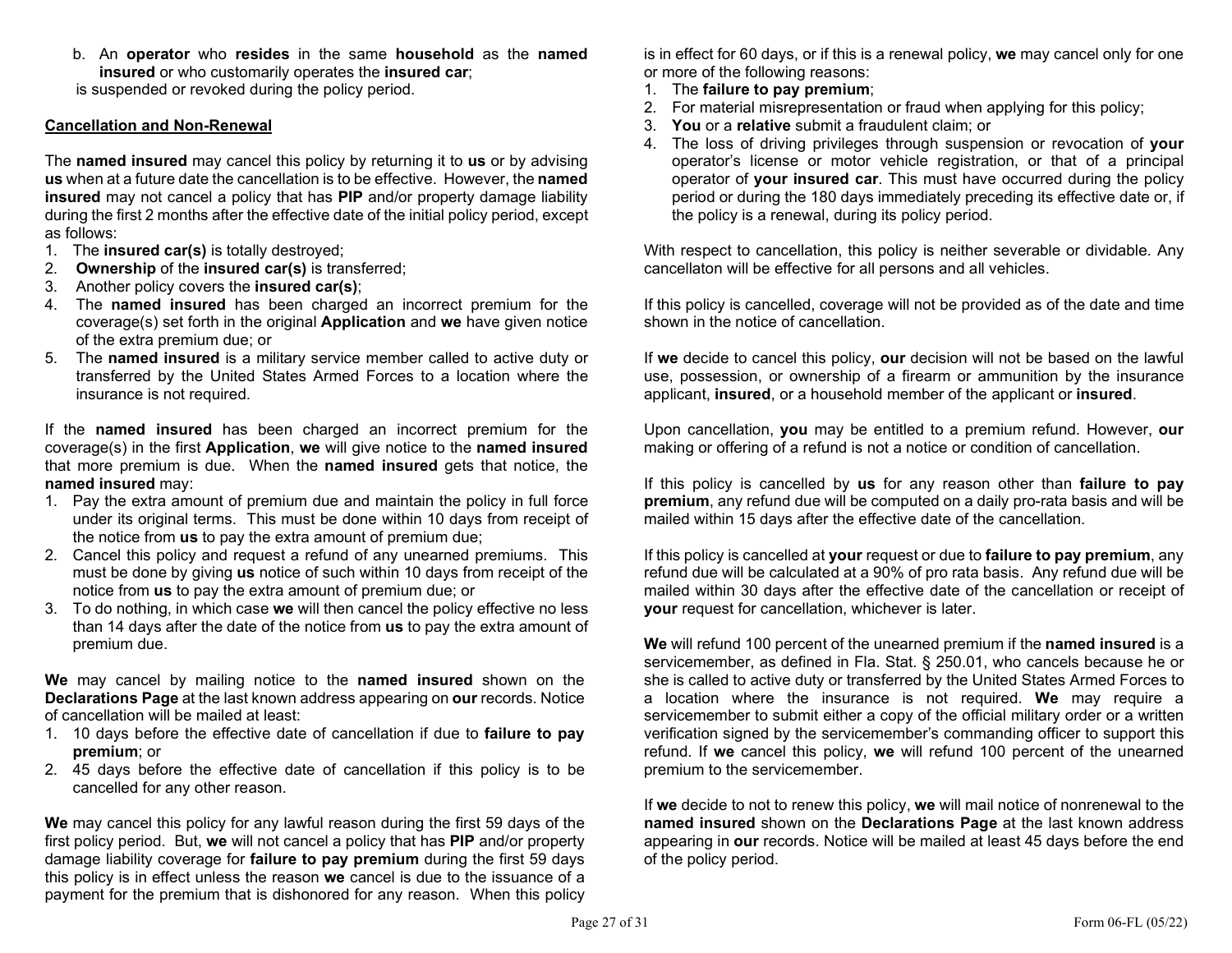If we decide not to renew this policy, our decision will not be based solely on any of the following or combination of the following:

- 1. The insured's: sex, occupation, marital status, residence, military service, or age.
- 2. The insured's: race, color, creed or national origin.
- 3. The principal place of garaging of the **insured car** in Florida.
- 4. The insured was involved in a motor vehicle accident unless we in good faith determine that the insured was substantially at fault in the **accident**.
- 5. The insured has had only one **accident** in which he or she was at fault within the current 3-year period. But, we may refuse to renew a policy under which the insured has had 3 or more accidents, regardless of fault, during the most recent 3-year period.
- 6. The insured commits a non-criminal traffic infraction unless it is:
	- a. A second infraction committed within an 18-month period;
	- b. A third or subsequent infraction committed within a 36-month period; or
	- c. A violation of Florida laws prohibiting operation of a vehicle at an unlawful speed when such violation is a result of exceeding the lawful speed limit by more than 15 miles per hour.
- 7. A traffic infraction when adjudication has been withheld and no points have been assessed per Florida laws that apply to non-criminal traffic infractions. But, this does not apply to traffic infractions involving accidents in which we have incurred a **loss** due to the fault of the insured.
- 8. The handicap or physical disability of the insured, so long as that handicap or physical disability does not substantially impair such person's mechanically assisted driving ability.
- 9. Domestic violence.
- 10. The insured being a public official.
- 11. The lawful use, possession, or ownership of a firearm or ammunition by the insurance applicant, insured, or a household member of the applicant or insured.
- 12. Any reason that is unlawful, arbitrary or capricious.

### Automatic Termination

Coverage for your insured car shall terminate automatically when anyone other than you or a relative becomes the owner of the vehicle.

This policy will terminate automatically at the end of the current policy period if we offer to renew or continue your policy and you do not accept the offer. Our renewal offer is considered rejected if there is any failure to pay premium, when due, for the renewal.

If other insurance on an insured car is obtained, any similar insurance provided by this policy will terminate as to that insured car on the effective date of the other insurance.

### Proof of Notice

We may mail or deliver any notice to the named insured. Sufficient proof of notice shall be made by:

- 1. United States postal proof of mailing, or certified or registered mailing, of notice to the named insured at the address shown in the policy for any notice that:
	- a. The policy is cancelled;
	- b. The policy is not to be renewed;
	- c. Includes the reasons for cancellation; or
	- d. Our intent is to issue a policy by another insurer under the same ownership or management;
- 2. Any type of proof of mailing or delivery of any other notice.

### Our Right to Void for Fraud or Misrepresentation

We have the right to void this policy from its inception if you provided false material information or omitted material information in your Application. This policy is issued in reliance upon information provided on your Application. We will void this policy from inception if you:

- 1. Made material false statements or representations to us as to any material fact or circumstance;
- 2. Concealed or misrepresented any material fact or circumstance; or
- 3. Engaged in fraudulent conduct;

at the time of application.

No coverage is provided for any **accident** or **loss** if we void this policy.

### Our Right to Void for Failure of Initial Payment

Coverage under this policy is conditioned upon our receipt of complete and unconditional payment of the initial down-payment of premium.

If your initial down-payment is not honored for any reason when first presented for payment to your bank or financial institution, this policy is void as if never issued, and there will be no coverage at any time. If this policy is void, we will not cover any claims, loss or damages of any kind. You must reimburse us for any amounts we are required by law to pay after we void the policy.

We will not void this policy from its inception, but only if the initial down-payment of premium that was returned unpaid is then cured within the earlier of:

- 1. 5 days after actual notice, sent by certified mail, is received by the named insured; or
- 2. 15 days after notice is sent to the **named insured** by certified or registered mail.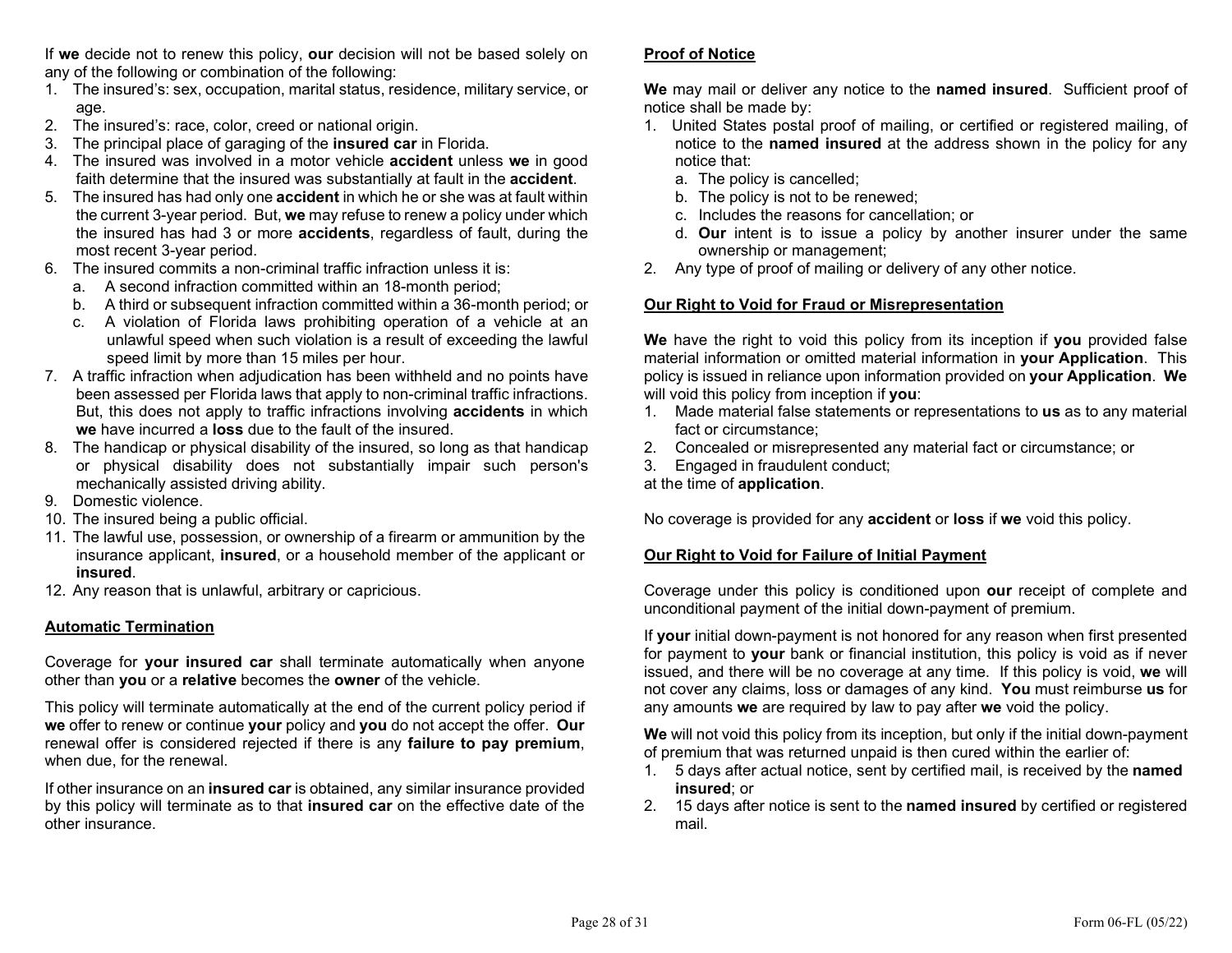### Policy Conformed to Statutes

Terms of this policy that are in conflict with the statutes or other applicable law of the state where you reside when this policy is issued, as shown in our records, are hereby amended to conform to the applicable state law. All other terms remain in full effect.

### Fraudulent Claims

We do not provide coverage for, or payment to, you, a relative and/or any other person when any person:

- 1. Commits fraud against our interest; or
- 2. Intentionally makes misrepresentations in connection with any accident or loss.

This shall apply to preclude all coverage and benefits, except PIP, under this policy for all persons and as to all interests. Except as otherwise set forth directly below in the next clauses, a denial under this clause:

- 1. Means all coverage and benefits, except PIP, under this policy may be denied; and
- 2. Is not limited to only the interest of the **person** whose conduct is the basis of our denial of coverage.

As to Part  $II - PIP$ , our right to deny PIP coverage or benefits under this Fraudulent Claims clause will apply so that PIP benefits shall not be due or payable to or on the behalf of an insured person under PIP if that person has committed, by a material act or omission, any insurance fraud relating to PIP under his or her policy, if the fraud is:

- 1. Admitted to in a sworn statement by the insured person; or
- 2. Established in a court of competent jurisdiction.

For that person, any insurance fraud related to PIP shall:

- 1. Void all such PIP and any other coverage arising from the claim related to such fraud for that **person** who committed the fraud, even if a portion of that person's claim may be legitimate.
- 2. Require that any and all benefits paid prior to the discovery of the fraud be reimbursed to us by the person who committed the fraud.
- 3. That in an action to enforce our right of recovery, the prevailing party is entitled to its costs and attorney's fees.

If we have a reasonable belief that a fraudulent insurance act, for the purposes of § 626.989 or § 817.234, Florida Statutes, has been committed, we will notify the insured person, in writing, within 30 days after submission of the claim that the claim is being investigated for suspected fraud. Beginning at the end of the initial 30-day period, we have an additional 60 days to conduct our fraud investigation. No later than 90 days after the submission of the claim, we will deny the claim or pay the claim with simple interest as required by the **No-Fault** Law from the day the claim was submitted until the day the claim is paid. All claims denied for suspected fraudulent insurance acts will be reported to the Division of Insurance Fraud.

#### **Bankruptcy**

The bankruptcy or insolvency of a **person** insured by this policy, or that **person's** estate, shall not relieve us of our obligations under this policy.

### YOUR DUTIES & REPORTING ALL ACCIDENTS AND LOSSES

IMPORTANT: For coverage as described in this policy to apply, all notice requirements, duties (those listed here and under any coverage that applies), and policy terms that apply must be properly performed. Not doing so may result in a claim or coverage being partially or fully denied.

#### Notice of an Accident or Loss

In the event of an **accident** or **loss**, it must be reported to **us** or one of **our** authorized agents as soon as practicable. The report must give time, place and circumstances of the accident or loss including the names and addresses of all injured parties and all witnesses involved in the **accident** or **loss**. If an accident or loss is not reported as soon as practicable, coverage may be denied if our rights are prejudiced.

### Other Duties

Anyone claiming any coverage under the policy and as a condition of coverage must:

- 1. Cooperate with us and assist us in any matter concerning a claim or lawsuit. If a **person** does not cooperate with and assist us, coverage may be denied if our rights are prejudiced.
- 2. Refuse to assume any obligation that is prejudicial to us or incur any unreasonable and unnecessary expenses at the time of the accident or loss.
- 3. Immediately send us any legal papers relating to any claim or lawsuit.
- 4. Provide us with access, as we may reasonably require, to the recorded data contained with the insured car's event data recorder (EDR) or similar device, in connection with any matter concerning an accident, loss, claim, or lawsuit.
- 5. Authorize us to obtain medical, wage and other records. Any medical records requested will pertain to the bodily injury arising from an accident.
- 6. Provide any written proof of loss that we require.
- 7. At a site picked by us, submit to statements or examinations under oath and subscribe to the same as we may reasonably require. We may require that such statements or examinations be recorded and videotaped, as well as conducted individually and outside the presence of witnesses or other persons seeking coverage or benefits under this policy. A personal representative of the **person** claiming coverage may be present so long as that representative is not one who is seeking coverage or benefits.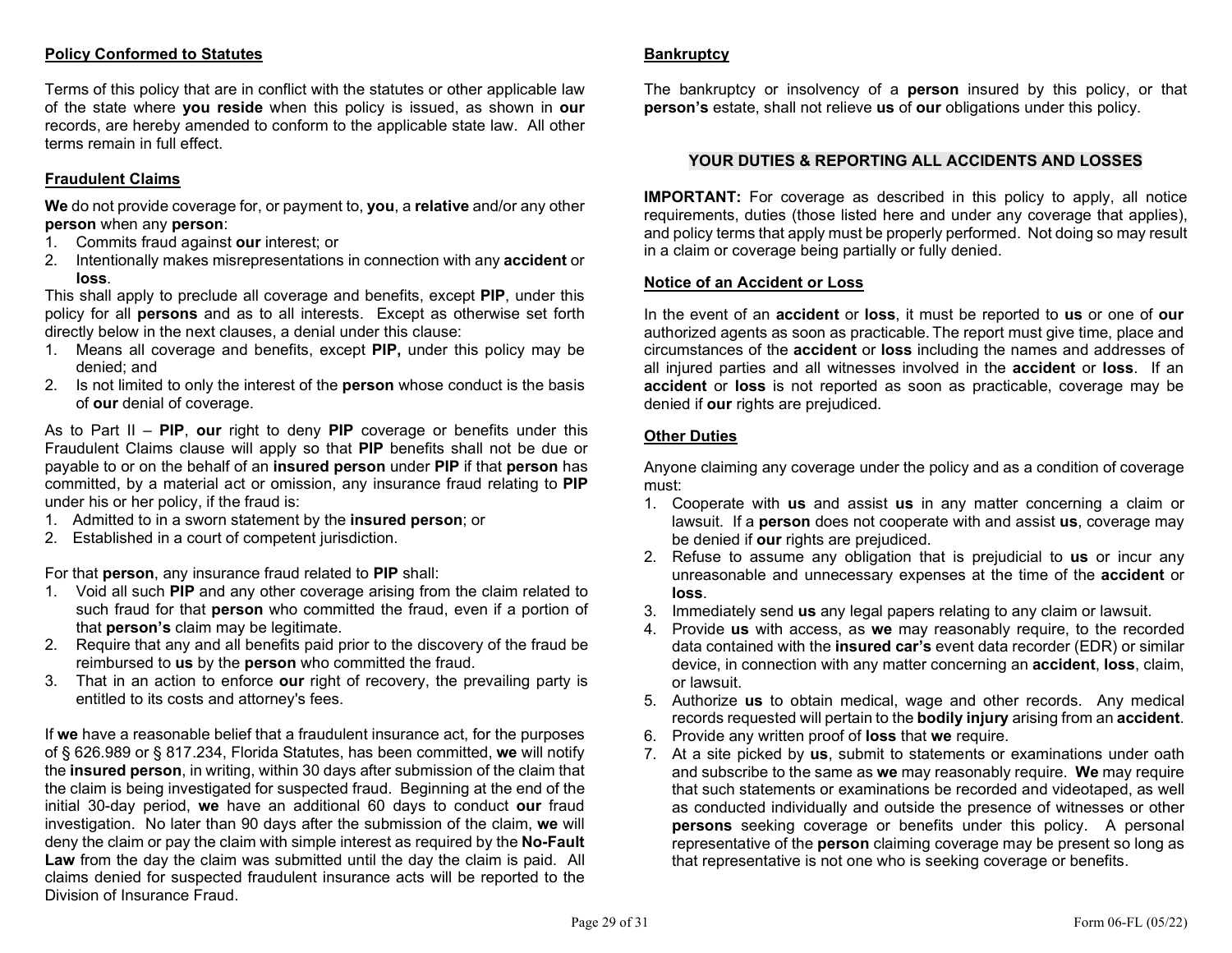- 8. Provide us with written authorization to obtain:
	- a. Cell phone records that are relevant to any matter concerning an accident, loss, claim, or lawsuit;
	- b. Sales agreements;
	- c. Rental and financial documents; and
	- d. Other relevant records we request.
- 9. Provide information required by state or federal law including but not limited to Centers for Medicare & Medicaid Services (CMS) reporting.

Anyone claiming Uninsured Motorist Coverage must contact the police within 24 hours, or as soon as is practicable, after the **accident** if a hit and run driver is involved. If an **accident** with a hit and run driver is not reported to the police as described here, Uninsured Motorist Coverage may be denied if our rights are prejudiced. Adequate proof of loss and a statement under oath must be filed with us within 30 days of our request if a hit and run driver is involved and you are claiming Uninsured Motorist Coverage.

Anyone claiming any coverage under this policy must also:

- 1. Take reasonable steps after loss to protect an insured car and its equipment from further loss. If you fail to do so, any further damage will not be covered under this policy. We will pay reasonably necessary expenses incurred in providing that protection.
- 2. Report the total theft of the car to the police promptly and as soon as practicable after the loss.
- 3. Allow us to inspect and appraise the damage to an insured car before its repair or disposal.
- 4. Provide us with the documentation required for the pre-insurance inspection of certain insured vehicles specified in Section 627.744, Florida Statutes.

\* \* \* \* \* \* \* \* \* \* \* \* \* \* \* \*

IN WITNESS WHEREOF, the Company has caused this policy to be executed and attested.

President

= yaitiy

**Secretary** 

## ENDORSEMENTS

These Endorsements are separate coverage options that are not part of your policy unless selected by you and they appear on the Declarations Page. When any Endorsement applies, all other terms, limits and conditions of the policy that do not conflict with the terms of the Endorsement shall continue to apply.

THE FOLLOWING NAMED DRIVER EXCLUSION ENDORSEMENT APPLIES ONLY IF FORM NUMBER E-500 APPEARS ON YOUR DECLARATIONS PAGE.

### NAMED DRIVER EXCLUSION

If one or more **persons** have been shown on the **Declarations Page** as Excluded Drivers or you have elected to exclude any drivers from coverage under this policy, we do not provide any coverage under any part of this policy for any **accident** or loss that occurs while any Excluded Driver is operating a car or any other motor vehicle.

When the Excluded Driver is operating a motor vehicle, no coverage applies for the Excluded Driver or anyone else, including but not limited to claims against you, relatives, or any other entity or person who may be vicariously liable or liable for negligent entrustment with respect to any accident or loss arising out of the operation of a motor vehicle by any named Excluded Driver.

However, if you paid the premium for:

- 1. Property Damage Liability To Others Coverage, this Named Driver Exclusion will not prevent that coverage which would otherwise apply for property damage, but only in an amount up to the minimum limits.
- 2. PIP, this Named Driver Exclusion will not prevent PIP that would otherwise apply, but only in the amount required by the **No-Fault Law**, with no other Added PIP.
- 3. Bodily Injury Liability To Others Coverage and we have certified this policy as proof of future financial responsibility when required by Florida law following an accident, this Named Excluded Driver clause will not prevent recovery for Bodily Injury Liability To Others Coverage up to the certified limit for Bodily Injury To Others Coverage.
- 4. Coverage for Uninsured Motorists, the Named Driver Exclusion will not prevent recovery under that coverage which would otherwise apply for bodily injury.

Driver exclusions shall apply to all renewals, reinstatements after a lapse, continuation and replacement policies unless you notify us in writing that the election is revoked and you pay the additional premium for coverage of that driver.

E-500 (05/10)